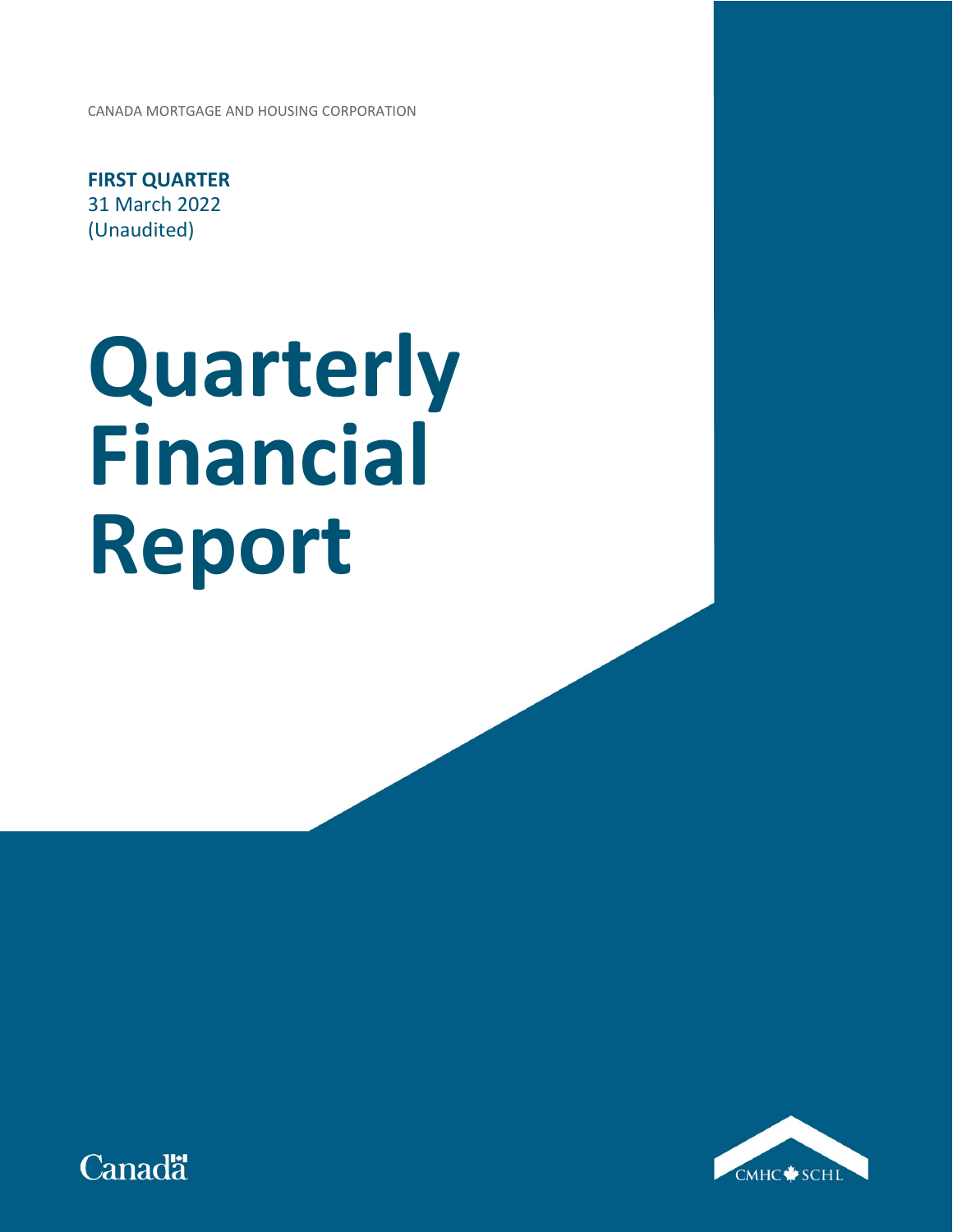# **Table of Contents**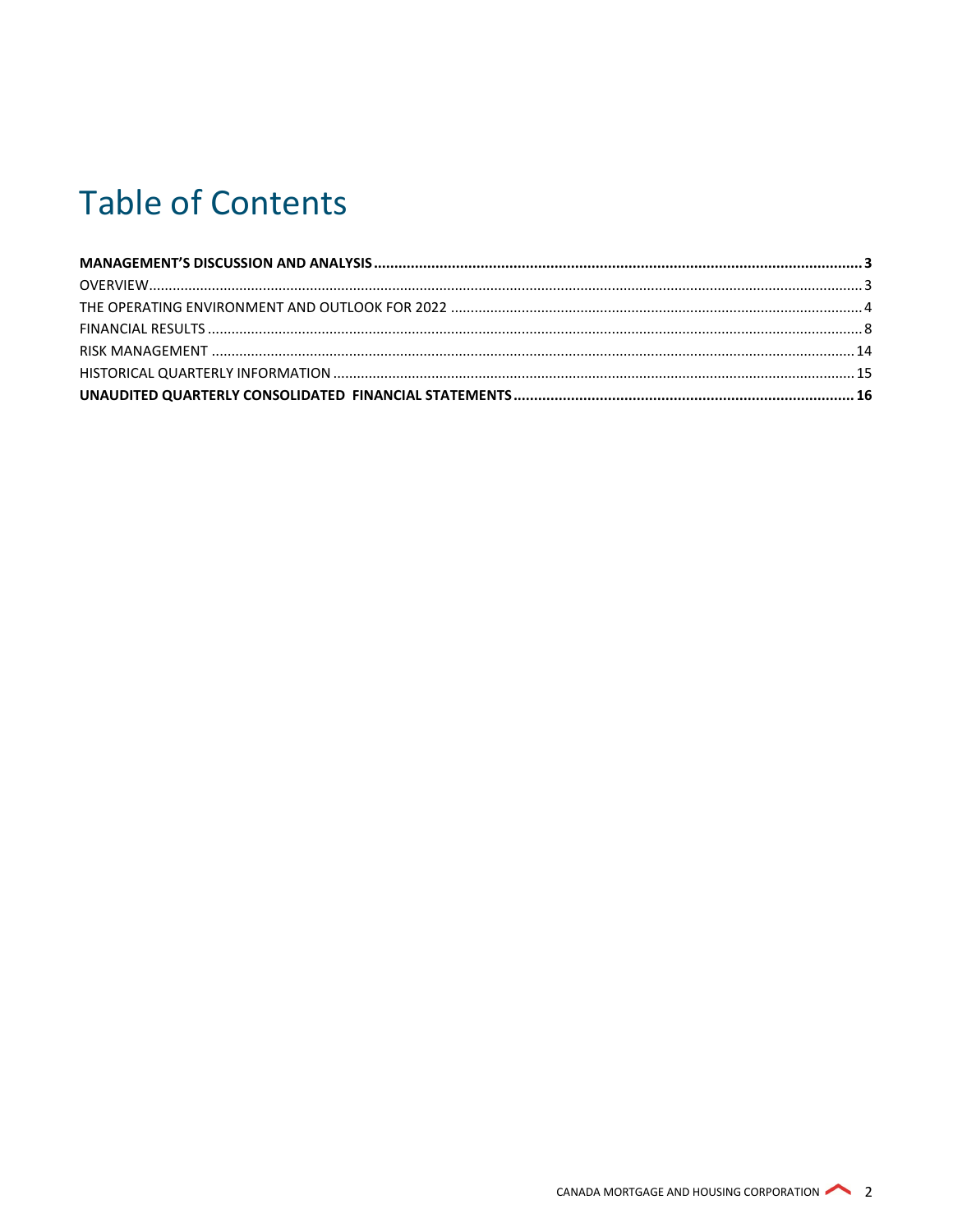# <span id="page-2-0"></span>Management's Discussion and Analysis

# <span id="page-2-1"></span>**OVERVIEW**

The following Management's Discussion and Analysis (MD&A) of the financial position and results of operations as approved by the Audit Committee on 26 May 2022 is prepared for the first quarter ended 31 March 2022 and is intended to provide readers with an overview of our performance including comparatives against the same three month period in 2021. This MD&A should be read in conjunction with the unaudited quarterly consolidated financial statements as well as the 2021 Annual Report. The unaudited quarterly consolidated financial statements have been prepared in accordance with International Accounting Standard 34 *Interim Financial Reporting* (IAS 34) and do not include all of the information required for full annual consolidated financial statements. The unaudited quarterly consolidated financial statements have been reviewed by Ernst & Young LLP. All amounts are expressed in millions of Canadian dollars, unless otherwise stated.

Information related to our significant accounting policies, judgments and estimates can be found in our 2021 Annual Report as well as in Note 4 of these unaudited quarterly consolidated financial statements. Disruptions related to the global COVID-19 pandemic, the escalating conflict between Ukraine and the Russian Federation, and high inflationary pressures in early 2022 has led to additional measurement uncertainty when making judgments and developing assumptions used in estimates. Except for these matters, there have been no material changes to our significant accounting policies, judgments or estimates to the end of the first quarter of 2022.

# Forward-looking statements

Our Quarterly Financial Report (QFR) contains forward-looking statements including, but not limited to, statements made in "The Operating Environment and Outlook for 2022" section of the report. By their nature, forward-looking statements require us to make assumptions and are subject to inherent risks and uncertainties which may cause actual results to differ materially from expectations expressed in these forward-looking statements.

# Non-IFRS measures

We use a number of financial measures to assess our performance. Some of these measures are not calculated in accordance with International Financial Reporting Standards (IFRS), are not defined by IFRS, and do not have standardized meanings that would ensure consistency and comparability with other institutions. These non-IFRS measures are presented to supplement the information disclosed in the unaudited quarterly consolidated financial statements which are prepared in accordance with IFRS and may be useful in analyzing performance and understanding the measures used by management in its financial and operational decision making. Definitions of the non-IFRS measures used throughout the QFR can be found in the Glossary for Non-IFRS Financial Measures section of the 2021 Annual Report.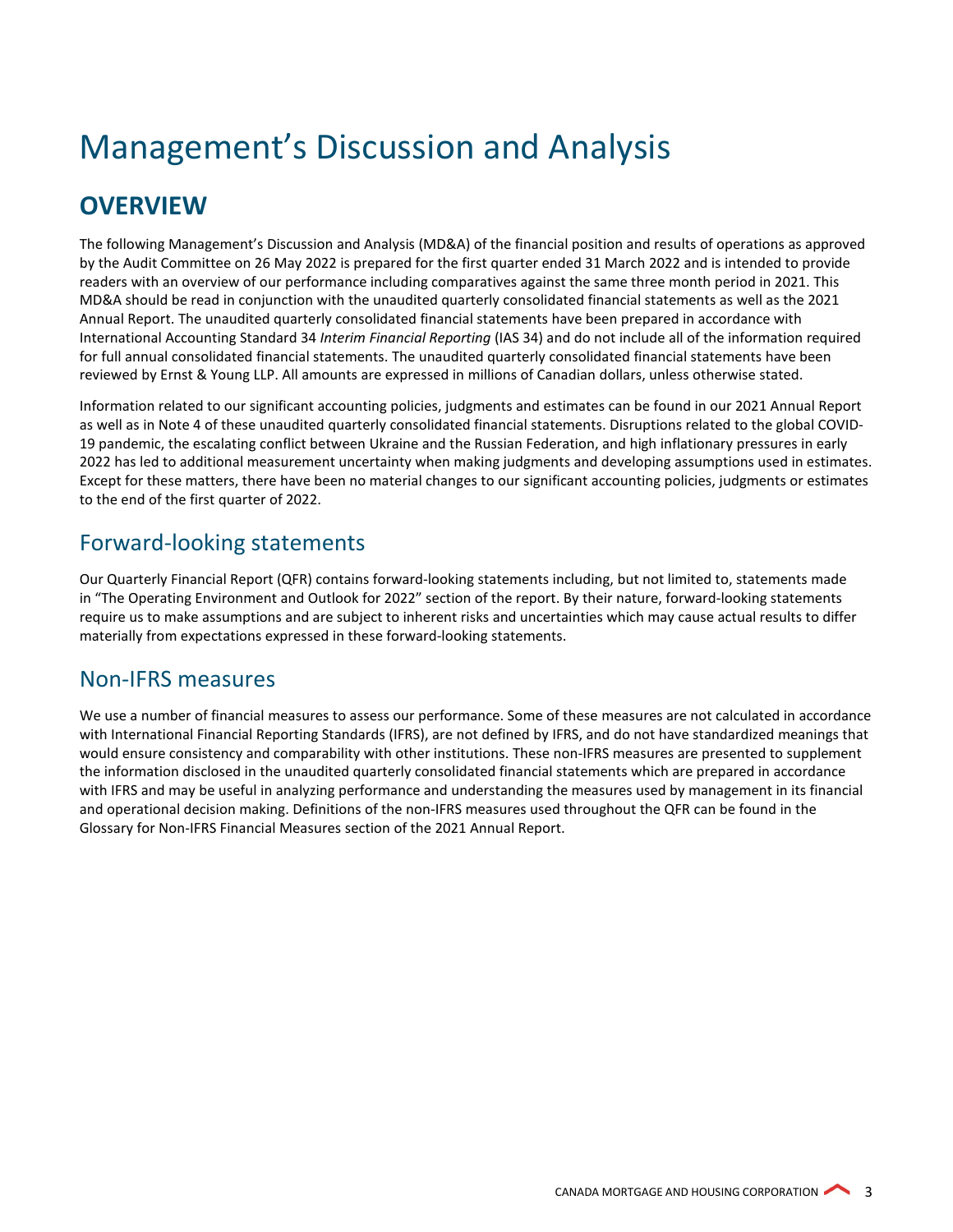# <span id="page-3-0"></span>**THE OPERATING ENVIRONMENT AND OUTLOOK FOR 2022**

The following events can be expected to have an impact on our business going forward:

## Economic conditions and housing indicators

As of the first quarter of 2022, Canada's economic activity remains strong, supported by high vaccination rates, the removal of pandemic restrictions, robust foreign demand and high commodity prices. Tight labour market conditions, continuing supply chain constraints and strong consumer demand point to a Canadian economy performing at or above its capacities.

In 2021, Canada's economy rebounded with a real annual growth rate of 4.6 per cent, following a 5.2 per cent decline in 2020. High growth is expected to endure in 2022 at 4.2 per cent<sup>1</sup>. Still accommodative monetary and fiscal policies will continue supporting the economy. Consumers are likely to lead growth due to pent-up demand, elevated savings accumulated during the pandemic, increased consumer confidence and strong wage growth from an improving and tightening labour market. Business investment is also expected to grow strongly. High commodity prices, especially in energy markets, and robust foreign demand will support Canada's export recovery.

The Canadian labour market has surpassed pre-pandemic levels by most measures, including employment level, unemployment rates, and hours worked for both total and weekly average per worker. Labour market conditions have been tightening, pushing wage growth close to pre-pandemic levels.

Record levels of housing prices seen in 2021 continued to be broken in early 2022. Canada's MLS® price averaged a record high of \$784,853 during the first three months of 2022. This represents an 18 per cent increase from the same period in 2021. Low listings have been seen across the country leading to a phenomenon of record price levels paired with marginal cooling of sales, which comes off a record sales level set in 2021. MLS® sales decreased by 11 per cent to 670,720 seasonally adjusted annualized rate (SAAR) units in the first three months of 2022 relative to the same period in 2021. Similarly, housing starts decreased by 21 per cent to 243,585 SAAR units during the first three months of 2022 relative to the same period in 2021. Despite this decline in sales and starts, they remain at historically elevated levels due to still low borrowing costs, high disposable incomes, buyer preferences for more living space, and limited supply.

High levels of uncertainty remain for Canada's housing market. Upside risks include an economic boom derived from increased consumer confidence combined with faster resolution of global supply chain disruptions, low mortgage rates, high immigration, and a continued preference for larger units under enduring remote work schemes. Downside risks include consumer hesitancy, stronger-than-expected inflationary pressures leading to higher interest and mortgage rates, and elevated geopolitical risk, particularly related to the ongoing conflict between Ukraine and the Russian Federation. Household debt to disposable income ratios have also returned to elevated levels; in the fourth quarter of 2021, they registered at a record high of 186 per cent. Going forward, CMHC will continue to monitor for signs of increased housing market vulnerability.

In the first quarter of 2022, these economic conditions have had a significant impact on our financial results, as discussed below under "Financial Results".

<sup>1</sup> Bank of Canada, Monetary Policy Report April 2022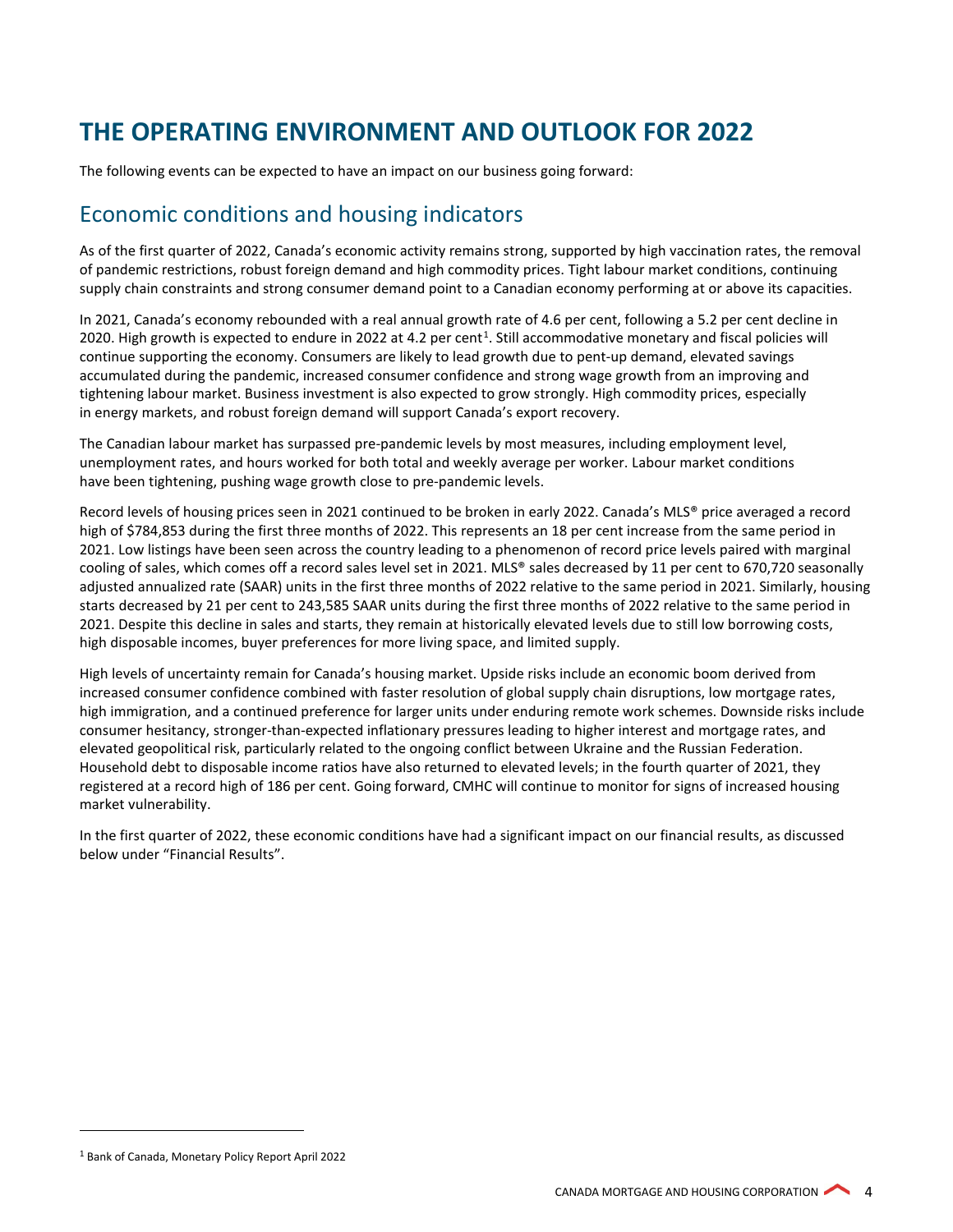# Federal Budget 2022

In Budget 2022, the Government of Canada announced new investments in housing and adjustments to existing housing programs.

The Budget proposes new housing investments to be delivered by CMHC, including:

- \$4 billion over five years, starting in 2022-23, to launch a new Housing Accelerator Fund with a target of creating 100,000 net new housing units. The fund is to be flexible to the needs and realities of cities and communities and could include support such as an annual per-door incentive for municipalities or up-front funding for investments in municipal housing planning and delivery processes that speed up housing development;
- \$1.5 billion over two years, starting in 2022-23, to extend the Rapid Housing Initiative (RHI), which will address the urgent housing needs of vulnerable Canadians by providing them with adequate affordable housing in short order. This new funding is expected to create at least 6,000 new affordable housing units, with at least 25 per cent of funding going toward women-focused housing projects;
- \$300 million over five years, starting in 2022-23, to co-develop and launch a Urban, Rural and Northern Indigenous Housing Strategy;
- An additional \$458.5 million, starting in 2022-23, to provide low-interest loans and grants to low-income housing providers as part of the low-income stream of the Canada Greener Homes Loan Program announced in Budget 2021;
- An additional \$26 million to support homeowners in Quebec whose homes require remediation from damages to foundations caused by the mineral pyrrhotite;
- \$5 million over two years, starting in 2022-23, to engage with provinces and territories over the next year to develop and implement a Home Buyers' Bill of Rights and bring forward a national plan to end blind bidding; and
- \$475 million in 2022-23 to provide a one-time \$500 payment to those facing housing affordability challenges.

Budget 2022 also proposes to adjust existing National Housing Strategy (NHS) programs as follows:

- To advance \$2.9 billion in funding under the National Housing Co-Investment Fund (NHCF). This will accelerate the creation of up to 4,300 new units and the repair of up to 17,800 units for the Canadians who need them most.
- To reform the Rental Construction Financing initiative (RCFi) by strengthening its affordability and energy efficiency requirements. Developers who significantly exceed these requirements and build highly affordable and energy efficient units will be eligible to have a portion of their repayable loans converted to non-repayable loans. The initiative will target a goal of having at least 40 per cent of the units it supports provide rent equal to or lower than 80 per cent of the average market rent in their local community;
- To provide \$200 million in support under the Affordable Housing Innovation Fund, which encourages new funding models and innovative building techniques in the affordable housing sector, to help develop and scale up rent-to-own projects across Canada;
- To reallocate \$500 million in funding from the NHCF to launch a new Co-operative Housing Development Program aimed at expanding co-op housing in Canada, and to reallocate \$1 billion in loans from the RCFi to support co-op housing projects. With the largest investment in building new co-op housing for more than 30 years, an estimated 6,000 units will be constructed; and
- To extend the First-Time Home Buyers Incentive until 31 March 2025, including exploring options to make the program more flexible and responsive to the needs of first-time homebuyers, including single-led households.

CMHC must seek authorities for initiatives and funding announced in Budget 2022. We are determining the timing for the launch of these initiatives. We anticipate that the impacts of these initiatives on CMHC's financial statements will start in the first quarter of 2023.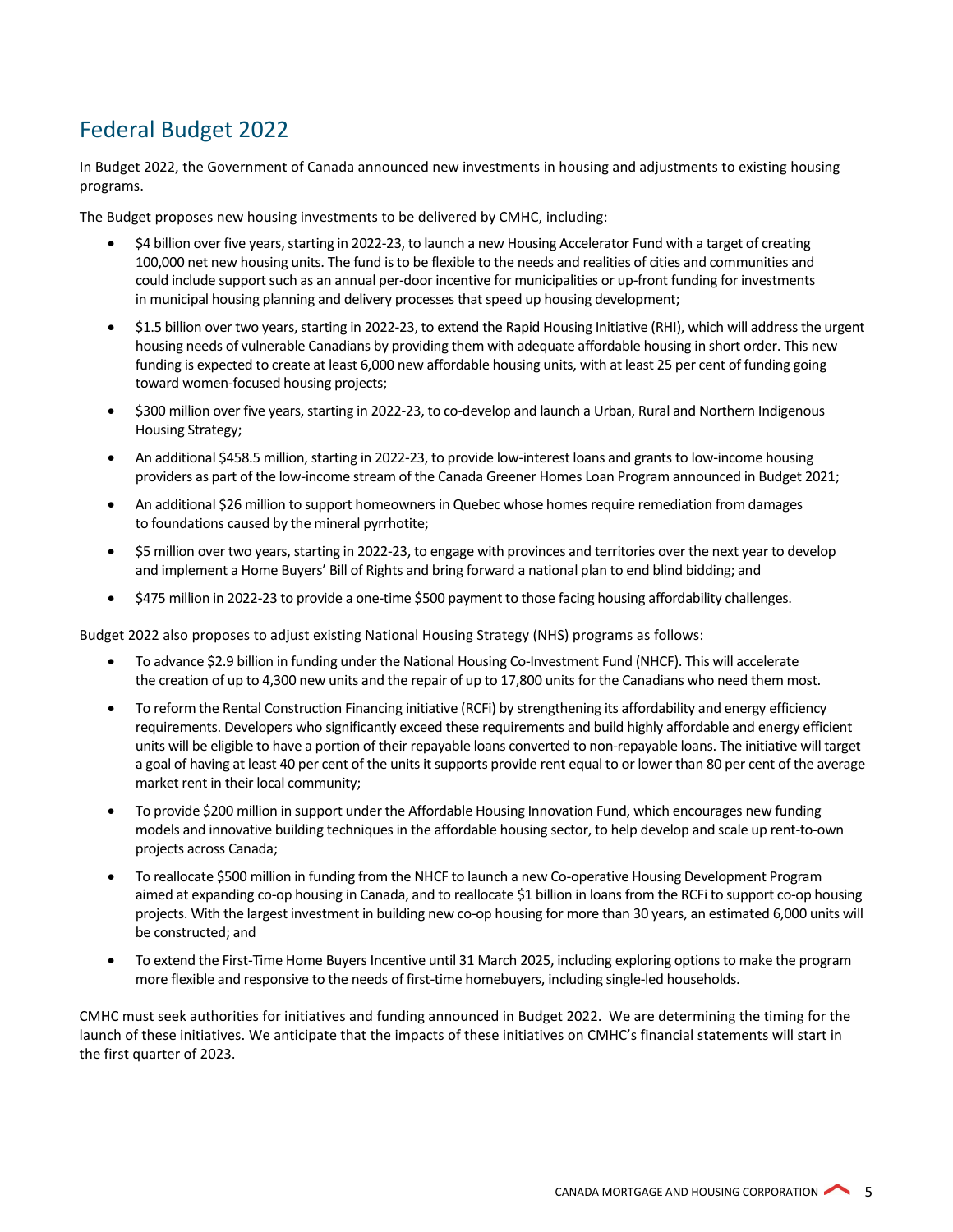In addition, the following items announced in Federal Budget 2021 are expected to have impacts to CMHC`s financial statements in 2022:

- The launch of the Canada Greener Homes Loan (CGHL) scheduled for spring 2022. Budget 2021 announced \$4.4 billion over 5 years for this program to help up to 200,000 homeowners complete deep home retrofits through interest-free loans of up to \$40,000. Loans will be available to homeowners and landlords who undertake retrofits identified through an authorized EnerGuide energy assessment.We obtained financial authorities for this initiative in 2021.
- The renewal and expansion of the Affordable Housing Innovation Fund, for which Budget 2021 announced \$600 million over seven years. This program encourages new funding models and innovative building techniques in the affordable housing sector.
- \$315.4 million over seven years through the Canada Housing Benefit (CHB) to increase direct financial assistance for low-income women and children fleeing violence to help with their rent payments.

We continue to deliver Canada's 10-year, \$72+ billion National Housing Strategy (NHS), which is giving more Canadians a place to call home. The NHS is a comprehensive plan that covers the entire housing continuum, from shelters and transitional housing, to community and affordable housing, to market rental and homeownership. Dynamic and adaptable, it is designed to evolve as needed to better respond to the changing housing needs of Canadians.

We report progress on the achievement of NHS targets quarterly at **[www.placetocallhome.ca](http://www.placetocallhome.ca/)**.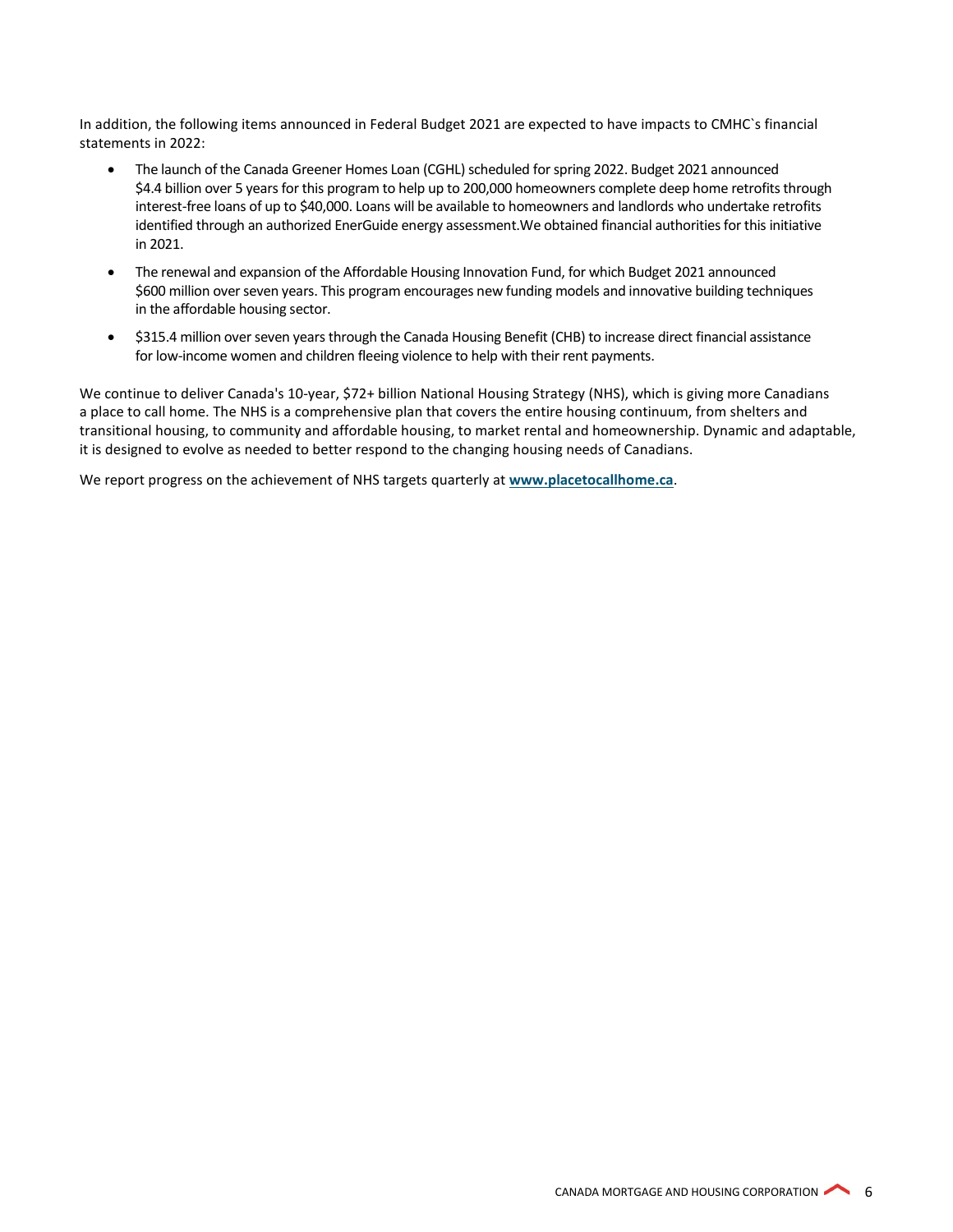# Office of the Superintendent of Financial Institutions (OSFI) developments

#### **Consultation on pension investment risk management**

In March 2022, OSFI released a consultation paper on pension investment risk management, which introduces principles for the management of investment risk that OSFI believes are relevant for federally regulated pension plans. These expectations cover four areas: independent risk oversight, risk appetite and risk limits, portfolio and risk reporting, and valuation policies and processes. We are currently reviewing the consultation paper, for which the deadline to provide comments is 13 May 2022. After considering any feedback received, OSFI will communicate its proposal for future investment risk management initiatives in the fourth quarter of 2022. We do not expect this proposal to have a direct impact on our financial statements, but, as the CMHC pension plan sponsor, we will closely monitor any developments.

#### **Guideline on capital, leverage and liquidity returns assurance**

In April 2021, OSFI released a discussion paper on assurance expectations for capital, leverage and liquidity returns to further improve the consistency, accuracy, and timeliness of risk assessments in federally regulated insurers and deposit-taking institutions. In March 2022, OSFI released a draft guideline for public comment based on the discussion paper on capital, leverage and liquidity returns assurance. The guideline seeks to better inform auditors and institutions on the work to be performed on regulatory returns in an effort to enhance and align OSFI's assurance expectations across all federally regulation financial institutions (FRFIs). OSFI expects review and senior management attestation on the accuracy and completeness of the MICAT Cover schedule on a quarterly basis, beginning fiscal 2023. In addition, OSFI expects internal auditors to evaluate and opine on the effectiveness of the processes and internal controls in place for the MICAT, including related systems effective beginning fiscal 2023, at least once every three year. Lastly, beginning fiscal 2024 on an annual basis, OSFI expects external auditors to evaluate and opine on whether the material risk components in both the numerator and denominator of the ratios listed on page 10.10 of the MICAT schedule at the year-end reporting date have been prepared in accordance with the appropriate regulatory framework and are free of material misstatements. CMHC is preparing a response to provide further comments to OSFI by the deadline of May 31, 2022.

#### **Consultation on third-party risk management through a revised Guideline B-10**

In April 2022, OSFI released a revised draft guideline B-10 setting their expectations around enhanced third-party risk management for public consultation. The draft guideline recognizes that the financial industry has been leveraging third-party agreements for a long time to seek efficiency, innovation, and other process improvement objectives. A more comprehensive set of third-party risks is captured within this recent draft with the objective of enhancing operational and financial resilience. CMHC is reviewing the draft and assessing the need to provide feedback to OSFI before the proposed deadline of July 27, 2022.

### Updates on future changes to accounting standards

#### **IFRS 17 Insurance Contracts – effective date of 1 January 2023**

In May 2017, the IASB issued IFRS 17 *Insurance Contracts*, which will replace IFRS 4 *Insurance Contracts*. We have a multi-disciplinary team dedicated to this new accounting standard and continue to progress toward implementing it. We have included additional information in Note 3 of our unaudited quarterly consolidated financial statements.

On 28 May 2021, the Department of Finance launched an industry consultation on tax implications resulting from the implementation of IFRS 17. In its news release announcing the consultation, the Department of Finance indicated that it would not consider the contractual service margin (CSM) to be a deductible reserve for tax purposes; its conclusion would therefore create a current tax liability for insurance providers.

Budget 2022 proposes legislative amendments to tax currently the CSM at 90% and allow a deferral of 10%, effective in 2023. Furthermore the CSM recognized on transition to IFRS 17 would be brought into taxable income over a five year period. We are currently assessing the impact on our financial results and pricing.

Information relating to all other standards issued by the International Accounting Standards Board (IASB) that may or will affect us can be found in Note 3 of our audited consolidated financial statements for the year ended 31 December 2021.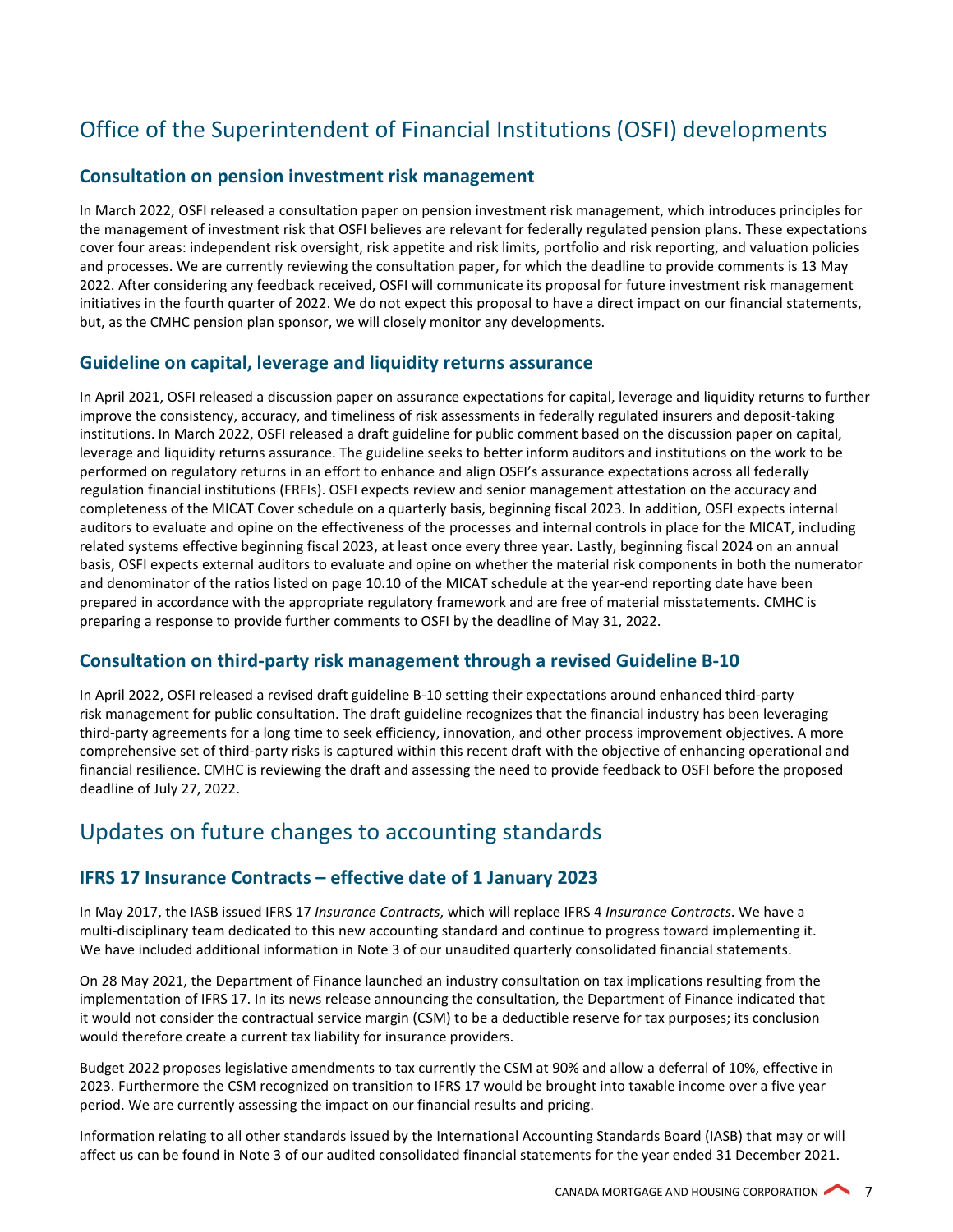# <span id="page-7-0"></span>**FINANCIAL RESULTS**

# Key financial highlights

#### **Condensed consolidated balance sheet**

| As at 31 March 2022 and  | <b>Assisted</b>         |        | Mortgage                  |        | Mortgage                |         |                     |       |         |         |
|--------------------------|-------------------------|--------|---------------------------|--------|-------------------------|---------|---------------------|-------|---------|---------|
| 31 December 2021         | <b>Housing Activity</b> |        | <b>Insurance Activity</b> |        | <b>Funding Activity</b> |         | <b>Eliminations</b> |       | Total   |         |
| (in millions)            | 2022                    | 2021   | 2022                      | 2021   | 2022                    | 2021    | 2022                | 2021  | 2022    | 2021    |
| Total assets             | 14.814                  | 13.749 | 18.227                    | 18.409 | 267.549                 | 269.111 | (919)               | (912) | 299.671 | 300.357 |
| <b>Total liabilities</b> | 14.119                  | 13.180 | 8.054                     | 7.257  | 266.125                 | 267.596 | (911)               | (886) | 287.387 | 287.147 |
| Total equity of Canada   | 695                     | 569    | 10.173                    | 11.152 | 1.424                   | 1.515   | (8)                 | '26)  | 12.284  | 13.210  |

We have declared \$995 million of dividends since the end of 2021. This, partially offset by comprehensive income of \$69 million, led our total equity of Canada to decrease by \$926 million.

Our total assets decreased by \$686 million (0.2%) primarily due to:

- A decrease in loans at amortized cost as the maturities of Canada Mortgage Bonds (CMB) exceeded new issuances in the quarter. In addition, we are no longer issuing loans under the Insured Mortgage Purchase Program (IMPP) and existing IMPP loans continue to be repaid.
- A decrease to investment securities measured at fair value through other comprehensive income as a result of higher interest rates in the quarter.
- This decrease was partially offset by increased NHS program activity particularly in RCFi and NHCF, which increased investments and loans at amortized cost. There was also a defined benefit plans asset recognized in the quarter, resulting from the increase in the discount rate used to measure the pension obligation.

Our total liabilities increased by \$240 million (0.1%) mainly due to an increase in dividends payable as our declaration in March was paid in April, as well as increased NHS activity which increased borrowings at amortized cost. This was partially offset by lower borrowings at amortized cost due to CMB and IMPP and the decrease in the defined benefit plans liability, as explained above.

| Three months ended            |                | <b>Assisted</b>                                      |       | Mortgage                |      | Mortgage                 |                          |       |       |       |
|-------------------------------|----------------|------------------------------------------------------|-------|-------------------------|------|--------------------------|--------------------------|-------|-------|-------|
| 31 March                      |                | <b>Housing Activity</b><br><b>Insurance Activity</b> |       | <b>Funding Activity</b> |      | <b>Eliminations</b>      |                          | Total |       |       |
| (in millions)                 | 2022           | 2021                                                 | 2022  | 2021                    | 2022 | 2021                     | 2022                     | 2021  | 2022  | 2021  |
| Government funding for        |                |                                                      |       |                         |      |                          |                          |       |       |       |
| housing programs              | 1,655          | 1,392                                                |       |                         |      | $\overline{\phantom{a}}$ |                          | ٠.    | 1,655 | 1,392 |
| Premiums and fees earned      |                | $\overline{\phantom{a}}$                             | 350   | 347                     | 194  | 172                      | $\overline{\phantom{a}}$ | ٠     | 544   | 519   |
| All other income <sup>1</sup> | 9              | 23                                                   | 45    | 91                      | 16   | 36                       | 5                        | 4     | 75    | 154   |
| <b>Total revenues and</b>     |                |                                                      |       |                         |      |                          |                          |       |       |       |
| government funding            | 1,664          | 1,415                                                | 395   | 438                     | 210  | 208                      | 5                        | 4     | 2,274 | 2,065 |
| Housing programs              | 1,585          | 1,315                                                |       |                         |      | ۰                        |                          | ٠.    | 1,585 | 1,315 |
| Insurance claims              |                |                                                      | (2)   | (185)                   |      | ۰                        |                          |       | (2)   | (185) |
| Operating expenses            | 71             | 78                                                   | 76    | 87                      | 19   | 20                       | $\overline{\phantom{a}}$ | ٠.    | 166   | 185   |
| <b>Total expenses</b>         | 1,656          | 1,393                                                | 74    | (98)                    | 19   | 20                       | $\overline{\phantom{0}}$ |       | 1,749 | 1,315 |
| Income taxes                  | $\overline{2}$ | 3                                                    | 80    | 133                     | 48   | 47                       | $\mathbf{1}$             | 1     | 131   | 184   |
| <b>Net income</b>             | 6              | 19                                                   | 241   | 403                     | 143  | 141                      | 4                        | 3     | 394   | 566   |
| Other comprehensive           |                |                                                      |       |                         |      |                          |                          |       |       |       |
| income (loss)                 | 120            | 141                                                  | (370) | (151)                   | (89) | (89)                     | 14                       | 5     | (325) | (94)  |
| Comprehensive income          | 126            | 160                                                  | (129) | 252                     | 54   | 52                       | 18                       | 8     | 69    | 472   |

#### **Condensed consolidated statements of income and comprehensive income**

<sup>1</sup> *Includes net interest income, investment income, net gains (losses) on financial instruments and other income.*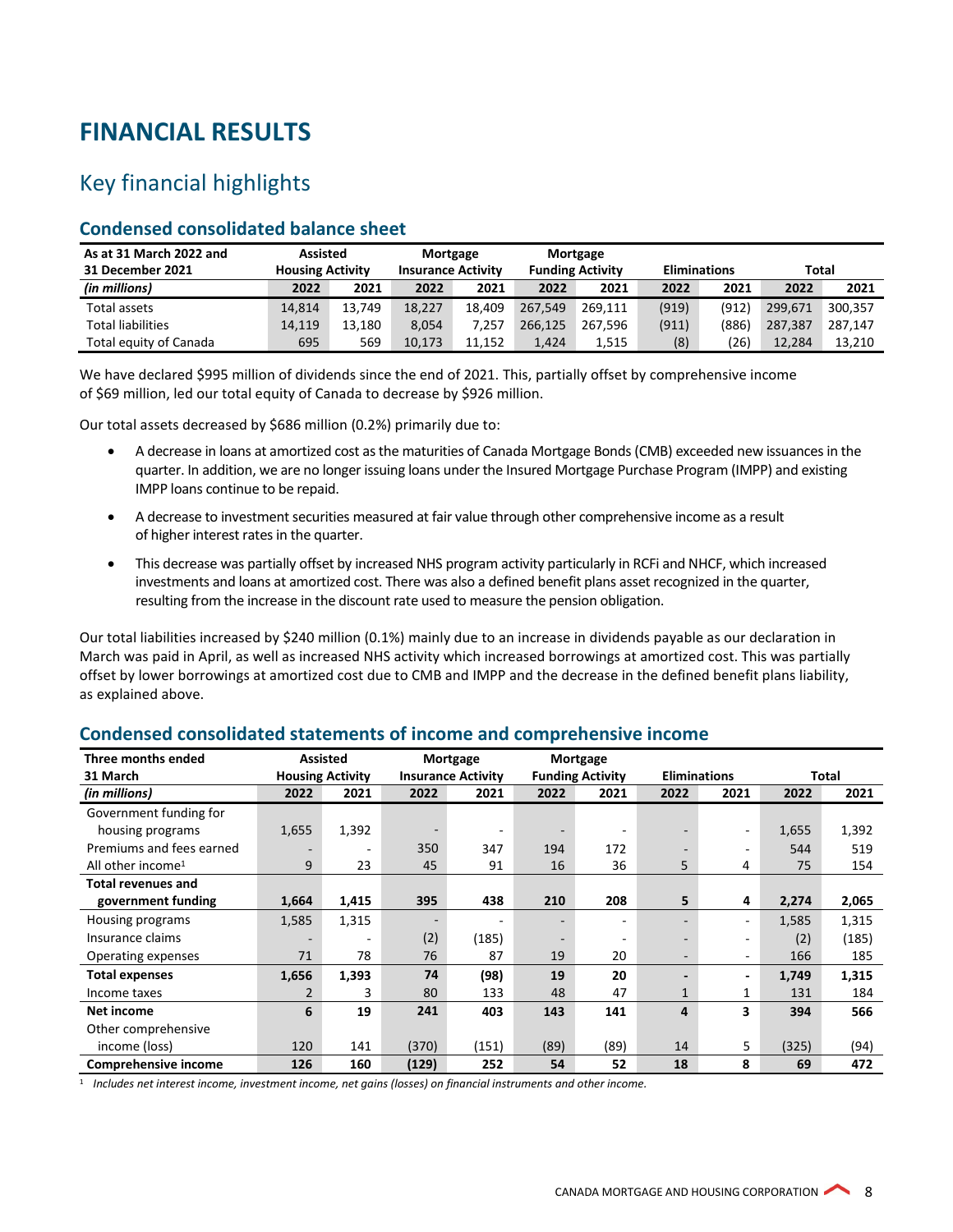Our total revenues and government funding increased by \$209 million (10%) mainly due to:

- An increase of \$263 million (19%) in government funding for housing programs, driven mainly by \$290 million for the RHI and \$59 million for Provincial/Territorial (PT) NHS initiatives including the Canada Community Housing Initiative and Canada Housing Benefit (CHB). This was partially offset by a decrease of \$69 million in the PT Priority Funding compared to the same quarter of last year.
- An increase of \$62 million in net gains (losses) on financial instruments as investments sold in the first quarter of 2022 resulted in a realized loss compared to a gain in the same period last year.

Total expenses increased by \$434 million (33%) mainly due to:

- The increase in government funding for housing programs as described above, resulting in an increase in housing programs expenses.
- An increase of \$183 million (99%) in insurance claims. While claims in the quarter continue to be low and the provision for claims has decreased, there was a larger decrease in the same quarter of last year when we reduced the provision for claims as a result of favourable economic conditions as the economy recovered from COVID-19.

Other comprehensive income, net of tax, decreased by \$231 million (246%) mainly due to:

• A significantly larger increase in bond yields in the current quarter, compared to the same quarter last year. This resulted in an increase of \$237 million (69%) in net unrealized losses from debt instruments held at fair value through other comprehensive income.

| <b>Mortgage Insurance</b> |                             |        |        |                    |                        |         |                                |        |                                                   |        |                          |  |
|---------------------------|-----------------------------|--------|--------|--------------------|------------------------|---------|--------------------------------|--------|---------------------------------------------------|--------|--------------------------|--|
| (in millions,             | Insurance-in-force<br>(\$B) |        |        |                    | <b>Insured volumes</b> | (units) | <b>Insured volumes</b><br>(\$) |        | <b>Premiums and</b><br>fees received <sup>1</sup> |        | Claims paid <sup>2</sup> |  |
| unless                    | As at                       |        |        | Three months ended |                        |         |                                |        |                                                   |        |                          |  |
| otherwise                 | 31 Mar                      | 31 Dec | 31 Mar | 31 Mar             | 31 Mar                 | 31 Mar  | 31 Mar                         | 31 Mar | 31 Mar                                            | 31 Mar |                          |  |
| <i>indicated</i> )        | 2022                        | 2021   | 2022   | 2021               | 2022                   | 2021    | 2022                           | 2021   | 2022                                              | 2021   |                          |  |
| Transactional             |                             |        |        |                    |                        |         |                                |        |                                                   |        |                          |  |
| homeowner                 | 187                         | 193    | 12,438 | 11.734             | 4,211                  | 3,354   | 149                            | 117    | 11                                                | 21     |                          |  |
| Portfolio                 | 89                          | 94     | 2,050  | 730                | 581                    | 210     | 2                              |        |                                                   | 3      |                          |  |
| Multi-unit                |                             |        |        |                    |                        |         |                                |        |                                                   |        |                          |  |
| residential               | 118                         | 114    | 41.789 | 35,662             | 7,932                  | 5,554   | 248                            | 213    |                                                   | 10     |                          |  |
| Total                     | 394                         | 401    | 56,277 | 48.126             | 12.724                 | 9.118   | 399                            | 331    | 11                                                | 34     |                          |  |

# Financial metrics and ratios

<sup>1</sup> *Premiums and fees received may not equal premiums and fees deferred on contracts written during the period due to timing of receipts.* 

<sup>2</sup> Claims paid refers to the net cash amounts paid out on insurance claims. This amount does not include social housing mortgages and index-linked *mortgage claims.*

Insurance-in-force decreased by \$7 billion (2%) due to run-off of existing policies-in-force being higher than new volumes insured. New loans insured were \$13 billion, while estimated loan amortization and pay-downs were \$20 billion.

In response to the COVID-19 pandemic, we tightened our mortgage insurance eligibility rules in July 2020. Those tighter restrictions were lifted July 2021 as we re-established our pre-COVID underwriting guidelines and practices. As a result, this contributed to transactional homeowner volumes increasing by 704 units (6%) and portfolio unit volumes increasing by 1,320 units (181%). In addition, multi-unit residential volumes increased by 6,127 units (17%) as there was a large portion of new construction projects that were started in late 2019 and early 2020, due to low vacancy rates and low interest rates, that came to completion and were insured during the quarter.

Insured dollars increased by \$3.6 billion (40%) from the same period last year, driven equally by the increase in units across all products as well as increases in the average loan size due to rising house prices and higher construction costs.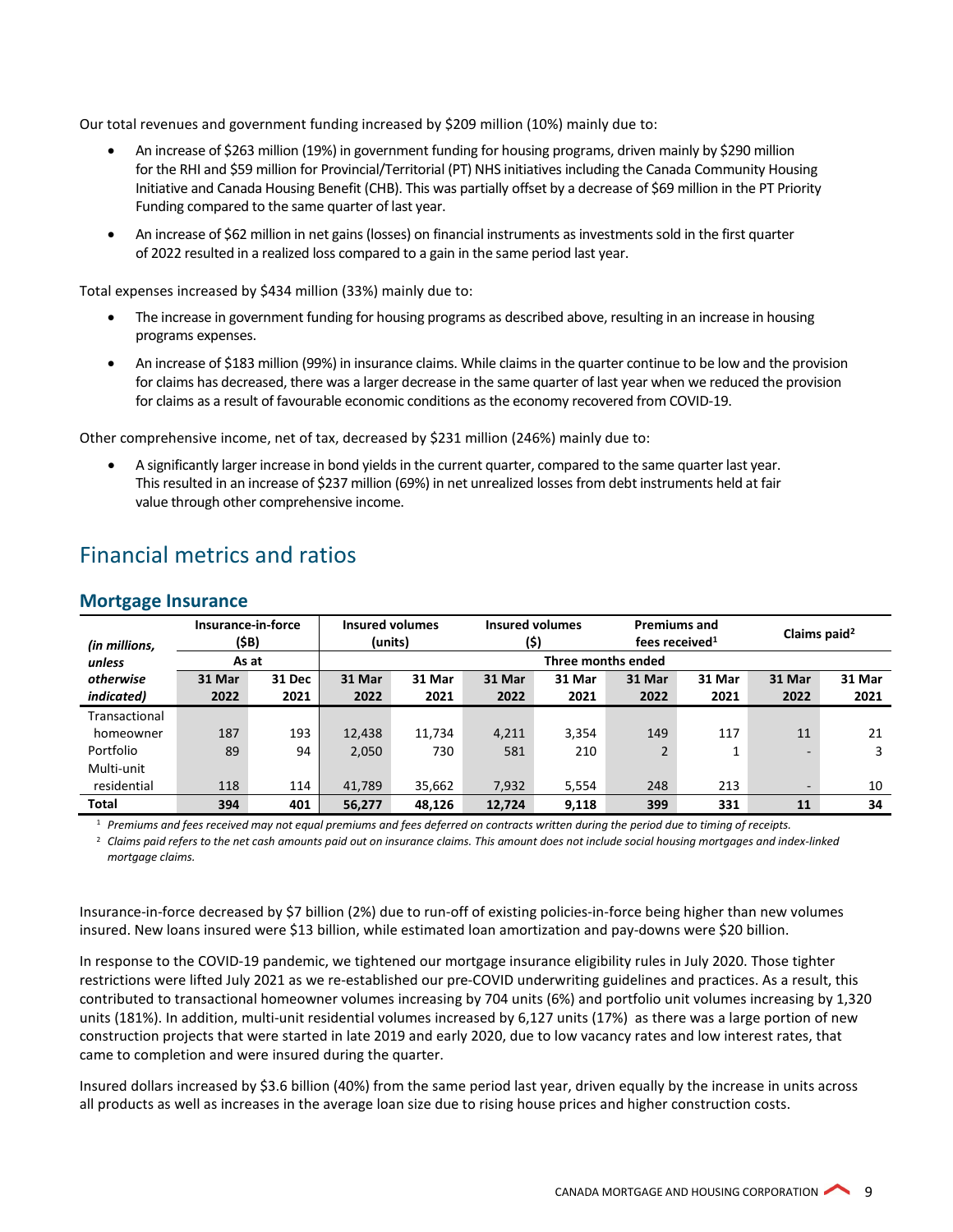Higher insured dollars in transactional homeowner and multi-unit as explained above accounts for the majority of the \$68 million (21%) increase in total premiums and fees received. This is partially offset by a lower average premium rate in multi-unit as a higher proportion were in the lower loan-to-value-ratio categories which carry a lower premium rate.

Lower claims paid is mainly due to the absence of large multi-unit claims during the period as well as a decrease in transactional homeowner claims due to lenders recovering sufficient funds from the sale of the properties to cover losses as a result of increasingly strong economic conditions as outlined in "The Operating Environment and Outlook for 2022" above.

|                           | Three months ended 31 March |        |  |
|---------------------------|-----------------------------|--------|--|
| (in percentages)          | 2022                        | 2021   |  |
| Loss ratio $1,2$          | (0.6)                       | (53.3) |  |
| Operating expense ratio   | 21.7                        | 25.1   |  |
| Combined ratio            | 21.1                        | (28.2) |  |
| Severity ratio            | 27.0                        | 31.8   |  |
| Return on equity          | 9.0                         | 13.1   |  |
| Return on required equity | 11.3                        | 16.7   |  |

<sup>1</sup> *Loss ratio on transactional homeowner and portfolio products excluding multi-unit residential was (1.4)% for the three months ended 31 March 2022 ((69.9)% for the three months ended 31 March 2021).*

<sup>2</sup> The loss ratio is calculated based on the insurance claims expense incurred over the period, which is estimated based on actuarial modelling of projected *economic variables.*

The loss ratio and combined ratio increased mainly due to higher insurance claims expenses, as a result of a smaller release of the provision when compared to the same period last year. In the same period last year we greatly reduced the claim provision as explained in the "Condensed consolidated statements of income and comprehensive income" section above.

The operating expense ratio decrease is mostly attributable to lower information technology costs.

The severity ratio decreased due to the prior year having a large multi-unit claim that negatively impacted the severity ratio during that period.

The return on equity and return on required equity ratios decreased due to lower annualized net income as a result of higher claims expense than the same period last year. The return on equity decrease is partially offset by a decreased average equity as a result of the dividend of \$850 million declared in March 2022.

|                                | As at 31 March 2022 |                | As at 31 December 2021 |                |  |
|--------------------------------|---------------------|----------------|------------------------|----------------|--|
|                                | No. of              | <b>Arrears</b> | No. of                 | <b>Arrears</b> |  |
|                                | delinguent loans    | rate           | delinguent loans       | rate           |  |
| <b>Transactional homeowner</b> | 3,314               | 0.36%          | 3,573                  | 0.38%          |  |
| Portfolio                      | 884                 | 0.13%          | 956                    | 0.14%          |  |
| Multi-unit residential         | 155                 | 0.58%          | 126                    | 0.48%          |  |
| <b>Total</b>                   | 4,353               | 0.27%          | 4,655                  | 0.28%          |  |

The arrears rate includes all loans more than 90 days past due as a percentage of outstanding insured loans. There were lower reported delinquencies in most of the regions, which is consistent with strong economic conditions.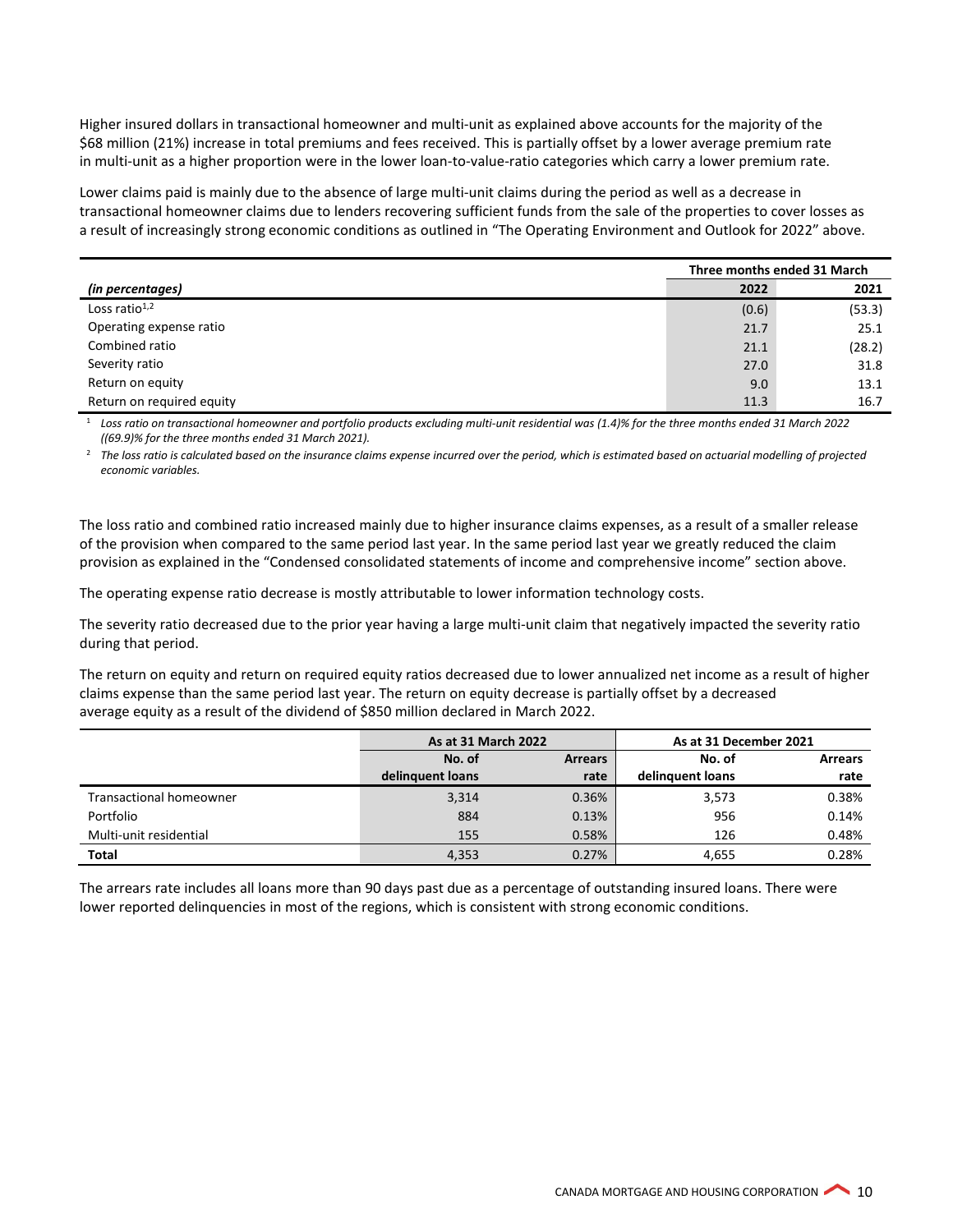#### **Mortgage Funding**

|                               | <b>Total guarantees-in-force</b> | (\$B)       | New securities guaranteed<br>(\$B) |                    | <b>Guarantee and application</b><br>fees received <sup>1</sup> |          |  |
|-------------------------------|----------------------------------|-------------|------------------------------------|--------------------|----------------------------------------------------------------|----------|--|
|                               | As at                            |             |                                    | Three months ended |                                                                |          |  |
| (in millions, unless          | 31 March                         | 31 December | 31 March                           | 31 March           | 31 March                                                       | 31 March |  |
| otherwise indicated)          | 2022                             | 2021        | 2022                               | 2021               | 2022                                                           | 2021     |  |
| National Housing Act Mortgage |                                  |             |                                    |                    |                                                                |          |  |
| Backed Securities (NHA MBS)   | 203                              | 202         | 33                                 | 28                 | 177                                                            | 149      |  |
| <b>CMB</b>                    | 257                              | 259         | 10                                 | 10                 | 42                                                             | 42       |  |
| <b>Total</b>                  | 460                              | 461         | 43                                 | 38                 | 219                                                            | 191      |  |

<sup>1</sup> *Guarantee and application fees received for NHA MBS; guarantee fees received for CMB.*

Total guarantees-in-force represents the maximum principal obligation related to our timely payment guarantee.

New securities guaranteed increased by \$5 billion (13%) as the market adapts to the price increases that went into effect 1 January 2021, which caused a decrease in new securities guaranteed in the first quarter of 2021.

Guarantee and application fees received increased by \$28 million (15%) as a result of the higher volumes guaranteed as there were no pricing changes in 2022.

|                         | Three months ended 31 March |      |  |
|-------------------------|-----------------------------|------|--|
| (in percentages)        | 2022                        | 2021 |  |
| Operating expense ratio | 7.4                         | 8.9  |  |
| Return on equity        | 38.9                        | 25.2 |  |

The decrease in the operating expense ratio was driven by an increase in earned guarantee and application fees due to increased volumes, as explained above, as well as price increases in recent years.

Return on equity increased primarily as a result of a decrease in average equity as we resumed dividend declarations starting in 2021. The equity balance as at 31 December 2020 was \$1.4 billion greater than the balance as at 31 December 2021, with the reduction primarily attributed to the dividends paid throughout 2021.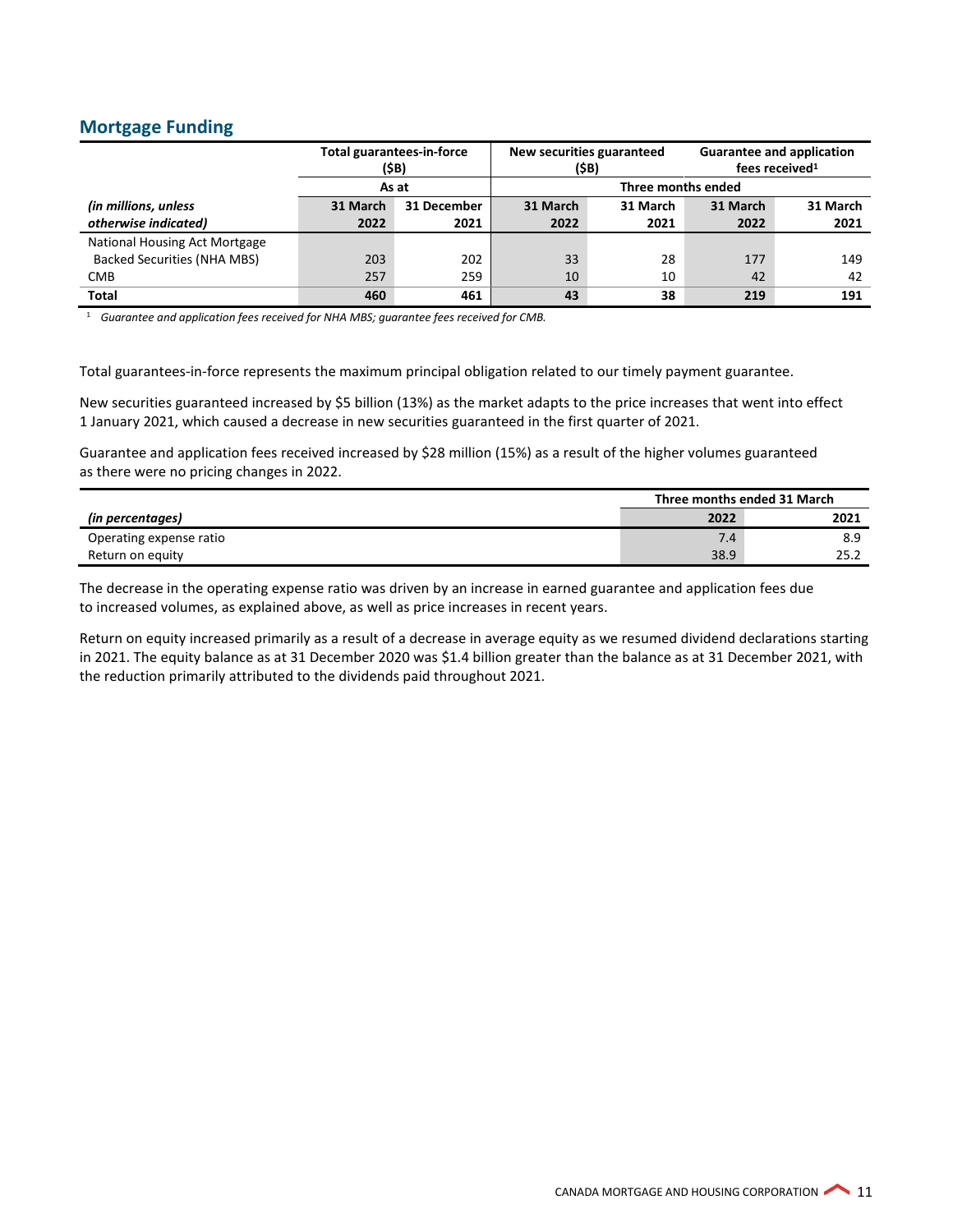# Government Funding for Housing Programs

The following table reconciles the amount of government funding for housing programs authorized by Parliament as available to us during the Government's fiscal year (31 March) with the total amount we recognized in our calendar year.

|                                                                                    | Three months ended 31 March |         |  |
|------------------------------------------------------------------------------------|-----------------------------|---------|--|
| (in millions)                                                                      | 2022                        | 2021    |  |
| Amounts authorized in 2021/22 (2020/21)                                            |                             |         |  |
| Main estimates                                                                     | 3,259                       | 2,920   |  |
| Supplementary estimates $A^{1,2,5}$                                                | 1,800                       | 3,039   |  |
| Supplementary estimates $B^{1,3,5}$                                                | 44                          | 873     |  |
| Supplementary estimates $C^{1,4,5}$                                                | 41                          | (812)   |  |
| Less: portion recognized in calendar 2021 (2020)                                   | (2, 367)                    | (4,064) |  |
| Less: government funding lapsed for 2021/22 (2020/21)                              | (1,049)                     | (238)   |  |
| Less: frozen allotment                                                             | (53)                        | (252)   |  |
| 2021/22 (2020/21) government funding for housing programs funded in 2022 (2021)    | 1,675                       | 1,466   |  |
|                                                                                    |                             |         |  |
| Amounts authorized in 2022/23 (2021/22)                                            |                             |         |  |
| Main estimates                                                                     | 3,549                       | 3,259   |  |
| Supplementary estimates $A^{1,2,5}$                                                |                             | 1,800   |  |
| Supplementary estimates $B^{1,3,5}$                                                |                             | 44      |  |
| Supplementary estimates $C^{1,4,5}$                                                |                             | 41      |  |
| Total fiscal year government funding for housing programs                          | 3,549                       | 5,144   |  |
| Less: portion to be recognized in subsequent quarters                              | (3, 549)                    | (4,095) |  |
| Less: government funding lapsed for 2022/23 (2021/22)                              | n/a                         | (1,049) |  |
| 2022/23 (2021/22) government funding for housing programs funded in 2022 (2021)    |                             |         |  |
| Total government funding for housing programs funded - three months ended 31 March | 1,675                       | 1,466   |  |

<sup>1</sup> *Supplementary estimates are additional government funding voted on by Parliament during the Government's fiscal year.*

<sup>2</sup> *Approved 2021/22 supplementary estimates A for RHI, NHCF, Canada Greener Homes Loan Program, Granville Island Emergency Relief Fund, Canada Emergency Commercial Rent Assistance (CECRA), CHB and funding to support youth (2020/21 for CECRA, Housing Supply Challenge and funding to respond to the National Inquiry into Missing and Murdered Indigenous Women and Girls' Final Report: Reclaiming Power and Place Assistance).*

<sup>3</sup> *Approved 2021/22 supplementary estimates B for RCFi (2020/21 RHI, Affordable Housing Innovation Fund, Federal, Provincial and Territorial initiatives and other NHS initiatives).*

<sup>4</sup> *Approved 2021/22 Supplementary estimates C increase of \$41 million for the construction and operation of shelters and transition houses for Indigenous women, children, 2SLGBTQQIQ+ people, CHB, Federal Community Housing Initiative (FCHI), Research and Data Initiative (2020/21 increase of \$19 million for COVID-19 programs including CECRA, RHI, Housing Internship for Indigenous Youth, and Granville Island Emergency Relief Fund, and a reduction of \$831 million as part of the Fall Economic Statement for CECRA).*

<sup>5</sup> *We exclude funding received for the Granville Island Emergency Relief Fund from our consolidated financial statements as we do not control the activities of Granville Island.*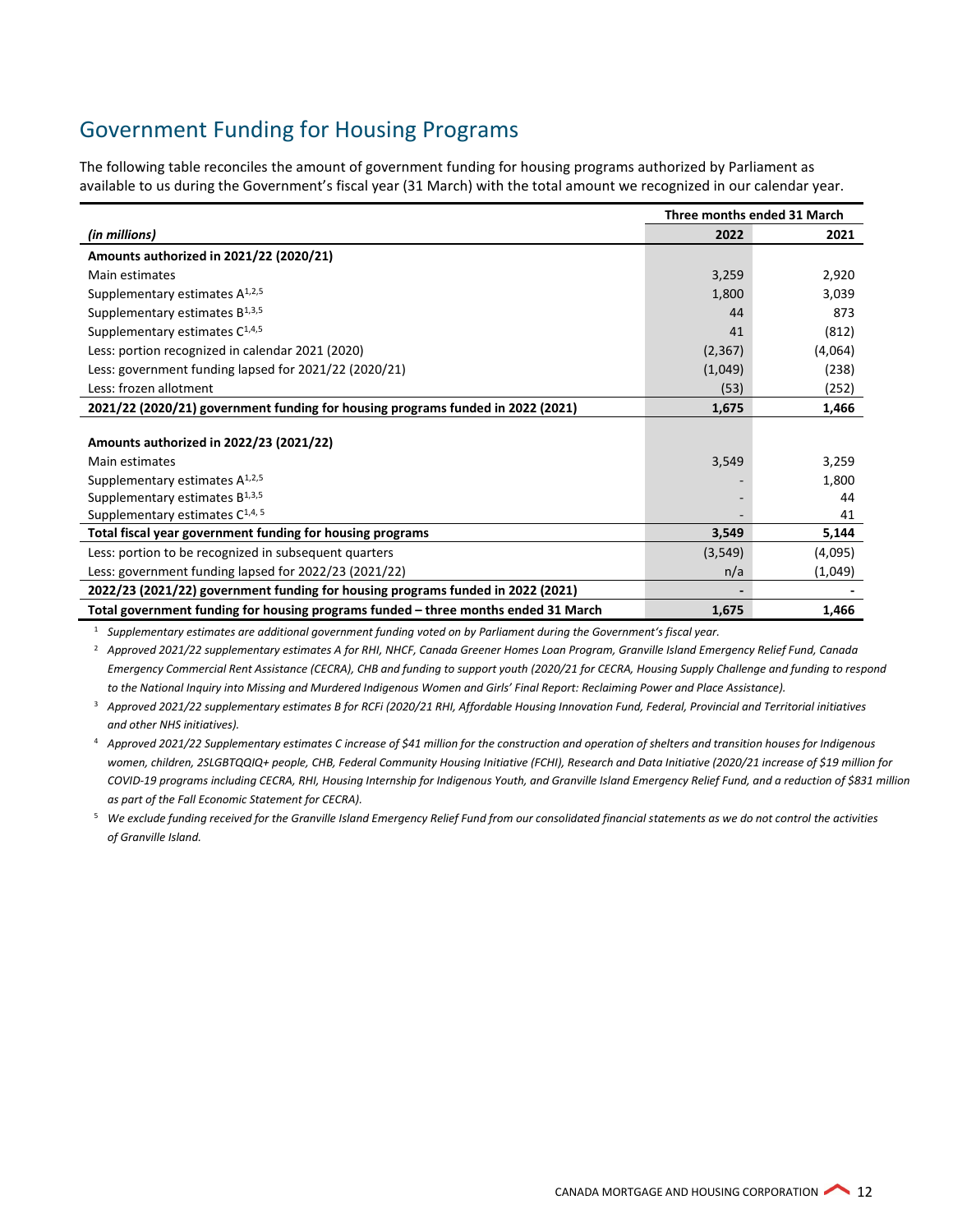# Capital Management

#### **Frameworks**

For our Assisted Housing Activity, we maintain a reserve fund pursuant to Section 29 of the *CMHC Act*. A portion of the Lending programs' earnings is retained in this reserve fund as part of our strategy to address interest rate risk exposure on pre-payable loans as well as credit risk exposure on unsecured loans. Unrealized fair value market fluctuations and remeasurement losses on defined benefit plan liabilities are absorbed in retained earnings. Aside from the reserve fund, we do not hold capital for our Assisted Housing activities, as they do not present material financial risks to us that have not already been mitigated.

For our Mortgage Insurance Activity, our capital management framework follows OSFI regulations with respect to the use of the MICAT, since our economic capital is lower than OSFI's regulatory capital requirements. Therefore, regulatory capital is the binding constraint for required capital.

With respect to our Mortgage Funding Activity, our capital management framework follows industry best practices and incorporates regulatory principles from OSFI, including those set out in OSFI's E19 – Own Risk and Solvency Assessment guideline, and those of the Basel Committee on Banking Supervision. Our capital adequacy assessment uses an integrated approach to evaluate our capital needs from both a regulatory and economic capital basis to establish capital targets that take into consideration our strategy and risk appetite.

In August 2021, our Board of Directors approved maintaining the internal targets and operating levels of 155% and 165% respectively for Mortgage Insurance and 105% and 110% for Mortgage Funding. For Mortgage Funding, the Board approved a reduction of the economic capital required at the operating level from \$3 billion to \$2.7 billion, effective 1 January 2022.

#### **Ratios**

The table below presents our capital management ratios.

|                                                                           | As at         |                  |  |
|---------------------------------------------------------------------------|---------------|------------------|--|
| (in percentages)                                                          | 31 March 2022 | 31 December 2021 |  |
| Mortgage Insurance: capital available to minimum capital required (MICAT) | 192%          | 213%             |  |
| Mortgage Funding: capital available to capital required <sup>1</sup>      | 148%          | 136%             |  |

 $1$  Represents the capital available to capital required from an economic viewpoint.

Our MICAT ratio decreased by 21 percentage points mainly due to the decrease in available capital, driven both by the declaration of \$850 million of dividends in the quarter, as well as by rising interest rates, which reduced the value of our investment securities.

Our Mortgage Funding capital available to capital required ratio increased by 12 percentage points mainly due to the reduction of the economic capital required at the operating level as explained above.

Refer to Note 9 – Capital Management of the unaudited quarterly consolidated financial statements for further disclosure on capital management.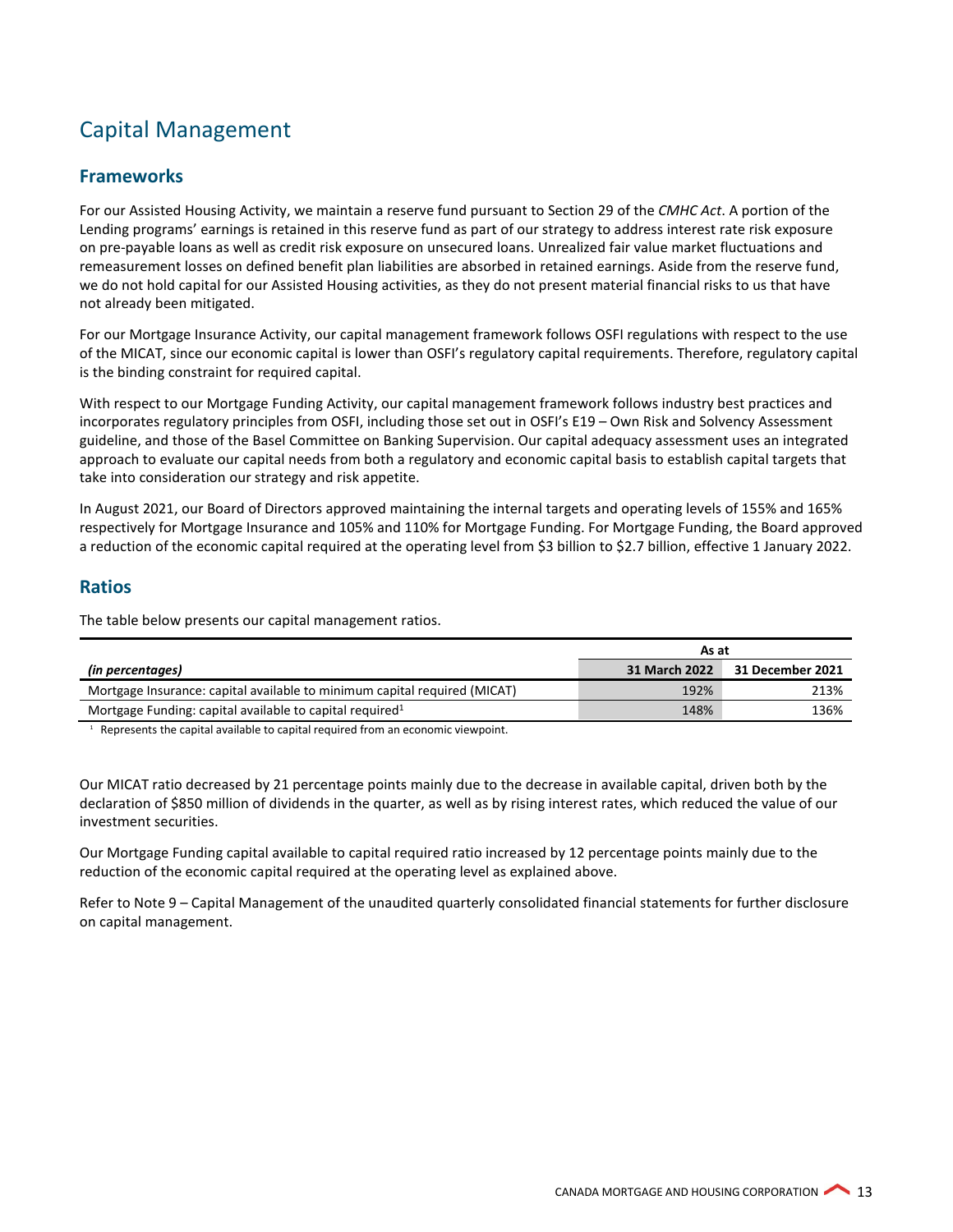# <span id="page-13-0"></span>**RISK MANAGEMENT**

In the first quarter of 2022, our top corporate risks remain similar to those disclosed in our 2021 Annual Report:

- Strategy Execution Internal and external factors are impacting strategic execution. However, we are maturing our capabilities and management systems to manage the risk.
- People Risk Challenging labour market condition and Budget 2022 have elevated our workforce risks. We are implementing short term and long-term mitigation actions related to our staffing processes and talent acquisition to alleviate the risk.
- Information Security and Privacy Efforts are underway to further align data, cyber security, and privacy in order to mitigate related operational risks, improve business process efficiency, security and risk management.

In addition, we are monitoring the emerging risks including housing demand and supply mismatch, persistent inflation, potential housing market corrections which could result from rate increases, and geopolitical tensions which exacerbate the risk of cyber attack and threaten economic growth. Other risks that we are monitoring include post-pandemic talent acquisiton, as well as increasing frequency and intensity of physical climate risk, which challenge housing supply. These emerging risks amplify our corporate risk.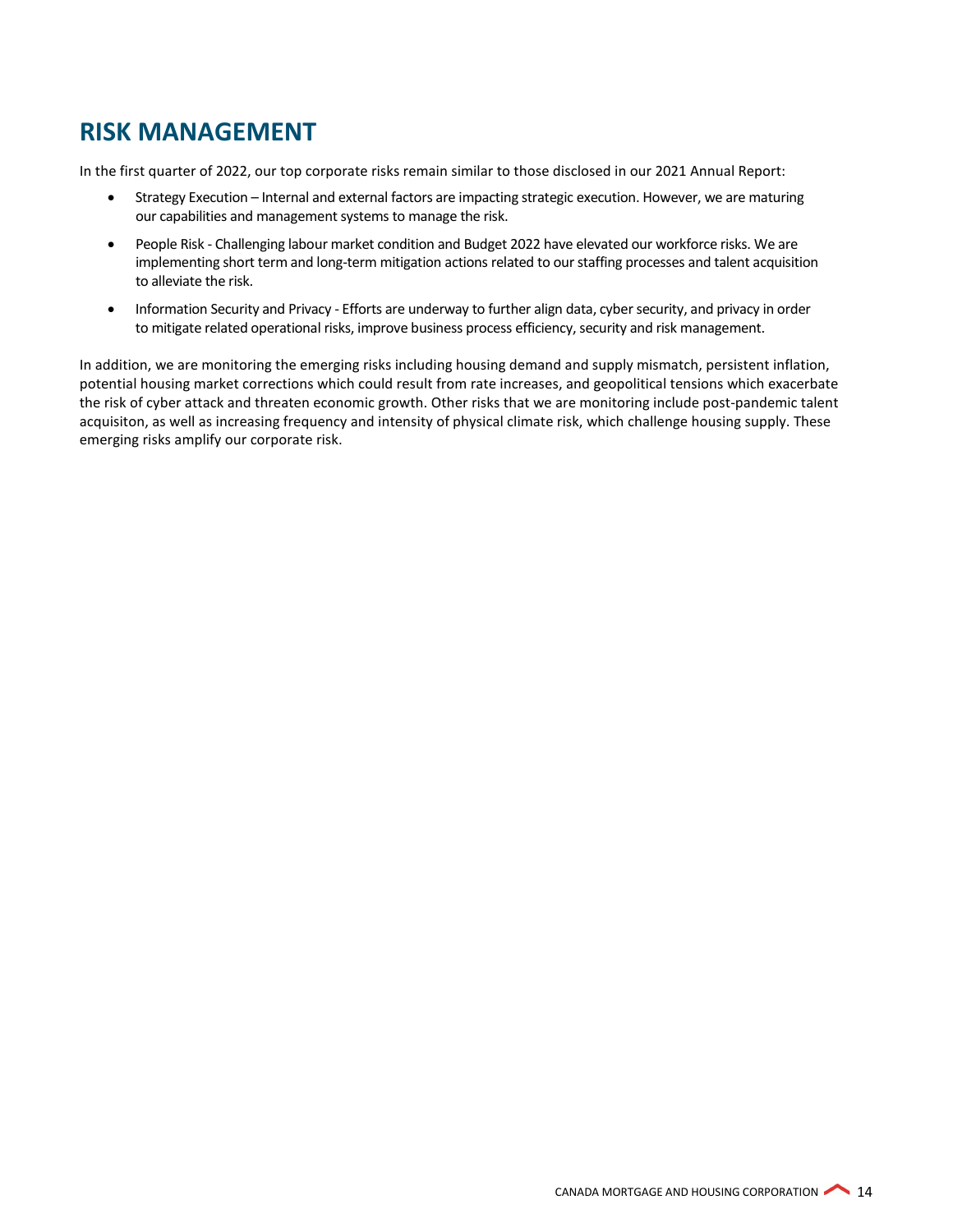# <span id="page-14-0"></span>**HISTORICAL QUARTERLY INFORMATION**

| (in millions,                                             |             |            |            |            |            |               |         |         |
|-----------------------------------------------------------|-------------|------------|------------|------------|------------|---------------|---------|---------|
| unless otherwise indicated)                               | Q1 2022     | Q4 2021    | Q3 2021    | Q2 2021    | Q1 2021    | Q4 2020       | Q3 2020 | Q2 2020 |
| <b>Consolidated Results</b>                               |             |            |            |            |            |               |         |         |
| <b>Total assets</b>                                       | 299,671     | 300,357    | 300,457    | 295,629    | 307,624    | 300,970       | 303,227 | 294,167 |
| <b>Total liabilities</b>                                  | 287,387     | 287,147    | 287,206    | 282,402    | 294,472    | 284,395       | 287,196 | 278,473 |
| Total equity of Canada                                    | 12,284      | 13,210     | 13,251     | 13,227     | 13,152     | 16,575        | 16,031  | 15,694  |
| Total revenues and                                        |             |            |            |            |            |               |         |         |
| government funding                                        | 2,274       | 1,956      | 1,076      | 1,199      | 2,065      | 2,029         | 2,682   | 1,781   |
| Total expenses (including<br>income taxes)                | 1,880       | 1,472      | 662        | 739        | 1,499      | 1,640         | 2,346   | 1,215   |
| Net income                                                | 394         | 484        | 414        | 460        | 566        | 389           | 336     | 566     |
| <b>Assisted Housing</b>                                   |             |            |            |            |            |               |         |         |
| Government funding for                                    |             |            |            |            |            |               |         |         |
| housing programs                                          | 1,655       | 1,277      | 452        | 547        | 1,392      | 1,372         | 1,977   | 629     |
| Net income (loss)                                         | 6           | 38         | 10         | 24         | 19         | 22            | 15      | 25      |
| Total equity of Canada                                    | 695         | 569        | 547        | 507        | 492        | 332           | 287     | 268     |
| <b>Mortgage Insurance</b>                                 |             |            |            |            |            |               |         |         |
| Insurance-in-force $(SB)^3$                               | 394         | 401        | 404        | 409        | 422        | 431           | 438     | 433     |
| Total insured volumes <sup>1</sup>                        | 12,724      | 18,659     | 13,356     | 15,392     | 9,118      | 19,494        | 19,617  | 26,939  |
| Premiums and fees received                                | 399         | 547        | 417        | 508        | 331        | 518           | 570     | 573     |
| Premiums and fees earned                                  | 350         | 353        | 350        | 349        | 347        | 344           | 347     | 346     |
| Claims paid                                               | 11          | 30         | 45         | 30         | 34         | 23            | 20      | 34      |
| Insurance claims expense                                  | (2)         | (57)       | (12)       | (63)       | (185)      | (113)         | 171     | 292     |
| Net income                                                | 241         | 302        | 265        | 315        | 403        | 342           | 192     | 400     |
| Arrears rate                                              | 0.27%       | 0.28%      | 0.29%      | 0.31%      | 0.34%      | 0.34%         | 0.34%   | 0.34%   |
| Loss ratio                                                | $(0.6)$ %   | $(16.1)\%$ | (3.4)%     | $(18.1)\%$ | $(53.3)\%$ | (32.9)%       | 49.3%   | 84.3%   |
| Operating expense ratio                                   | 21.7%       | 23.0%      | 21.1%      | 23.4%      | 25.1%      | 29.4%         | 19.2%   | 21.3%   |
| Combined ratio                                            | 21.1%       | 6.9%       | 17.7%      | 5.3%       | $(28.2)\%$ | (3.5)%        | 68.5%   | 105.6%  |
| Severity ratio                                            | 27.0%       | 28.4%      | 30.8%      | 27.8%      | 31.8%      | 27.0%         | 31.0%   | 28.9%   |
| Return on equity                                          | 9.0%        | 10.1%      | 9.5%       | 11.3%      | 13.1%      | 10.4%         | 5.9%    | 13.2%   |
| Return on required equity<br>Capital available to minimum | 11.3%       | 14.0%      | 12.0%      | 13.5%      | 16.7%      | 10.5%         | 7.7%    | 14.9%   |
| capital required (% MICAT)                                | 192%        | 213%       | 209%       | 201%       | 191%       | 234%          | 233%    | 231%    |
| % Estimated outstanding                                   |             |            |            |            |            |               |         |         |
| Canadian residential                                      |             |            |            |            |            |               |         |         |
| mortgages (\$) with CMHC<br>insurance coverage            | 23.3%       | 24.1%      | 23.1%      | 24.2%      | 24.8%      | 26.2%         | 25.9%   | 25.8%   |
| <b>Mortgage Funding</b>                                   |             |            |            |            |            |               |         |         |
| Guarantees-in-force (\$B) <sup>3</sup>                    | 460         | 461        | 460        | 461        | 479        | 489           | 500     | 516     |
| Securities guaranteed (\$B)                               | 43          | 48         | 51         | 46         | 38         | 52            | 43      | 84      |
| Guarantee and application                                 |             |            |            |            |            |               |         |         |
| fees received                                             | 219         | 338        | 250        | 229        | 191        | 241           | 186     | 323     |
| Guarantee and application                                 |             |            |            |            |            |               | 165     | 170     |
| fees earned                                               | 194         | 189<br>139 | 179<br>139 | 176<br>126 | 172        | 172           | 130     | 143     |
| Net income                                                | 143<br>7.4% |            | 7.6%       |            | 141        | 135           | 7.0%    | 9.0%    |
| Operating expense ratio                                   | 38.9%       | 7.7%       | 36.4%      | 8.5%       | 8.9%       | 8.8%<br>18.9% | 19.1%   | 21.9%   |
| Return on equity<br>Capital available to capital          |             | 36.6%      |            | 32.2%      | 25.2%      |               |         |         |
| required <sup>2</sup><br>% Estimated outstanding          | 148%        | 136%       | 130%       | 129%       | 128%       | 176%          | 233%    | 223%    |
| Canadian residential                                      |             |            |            |            |            |               |         |         |
| mortgages (\$) with CMHC                                  |             |            |            |            |            |               |         |         |
| securitization guarantee                                  | 23.3%       | 24.1%      | 26.3%      | 27.2%      | 28.6%      | 29.5%         | 29.3%   | 30.6%   |

<sup>1</sup> Total insured volumes include portfolio substitutions.

<sup>2</sup> Prior to implementing the updated economic capital methodology for Mortgage Funding on 25 November 2020, this ratio was calculated using the Capital Floor methodology when determining required capital.

<sup>3</sup> Our total exposure is less than the sum of these figures because we insure a portion of the instruments included in guarantees-in-force.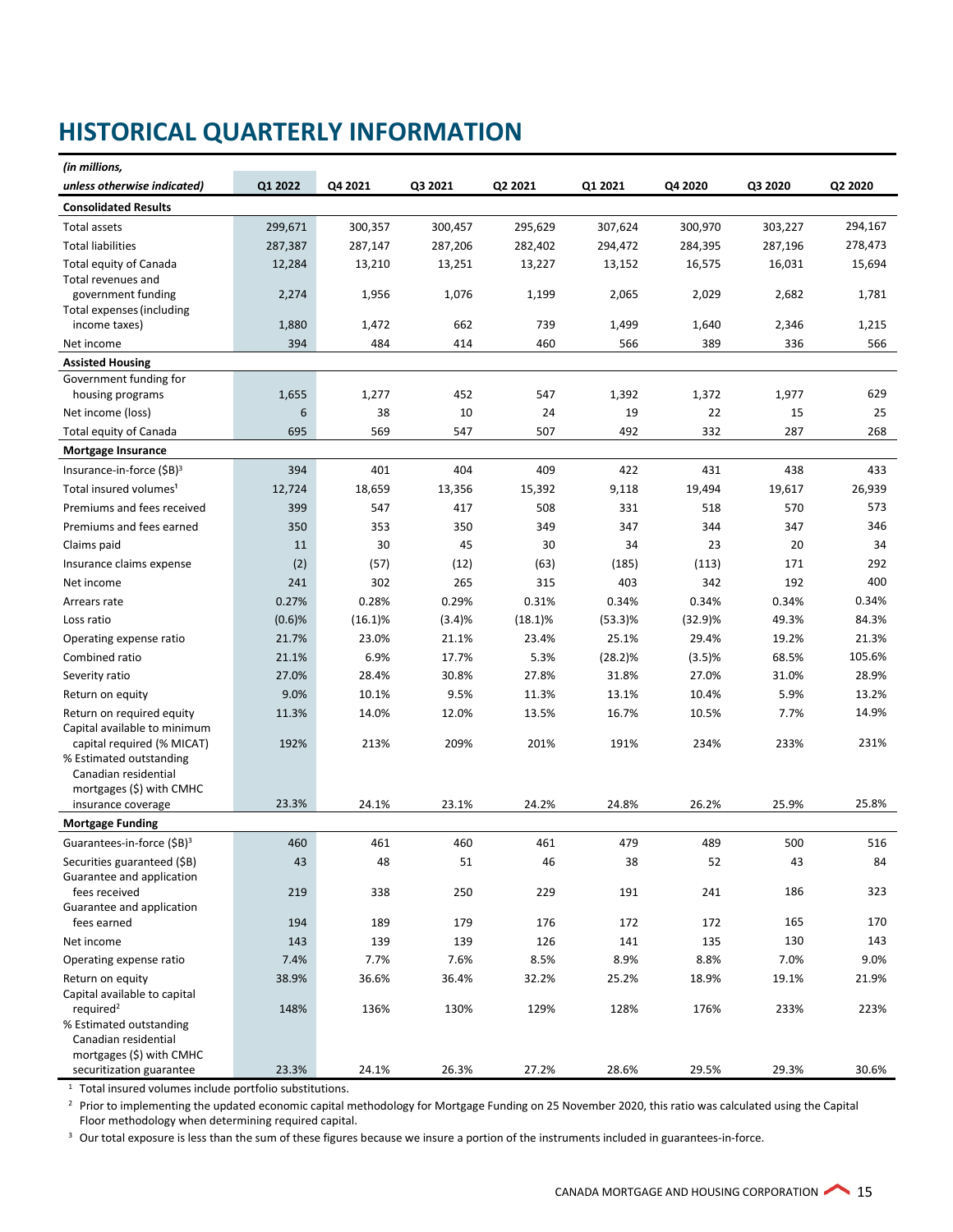# <span id="page-15-0"></span>**Unaudited Quarterly Consolidated Financial Statements**

# **CONTENTS**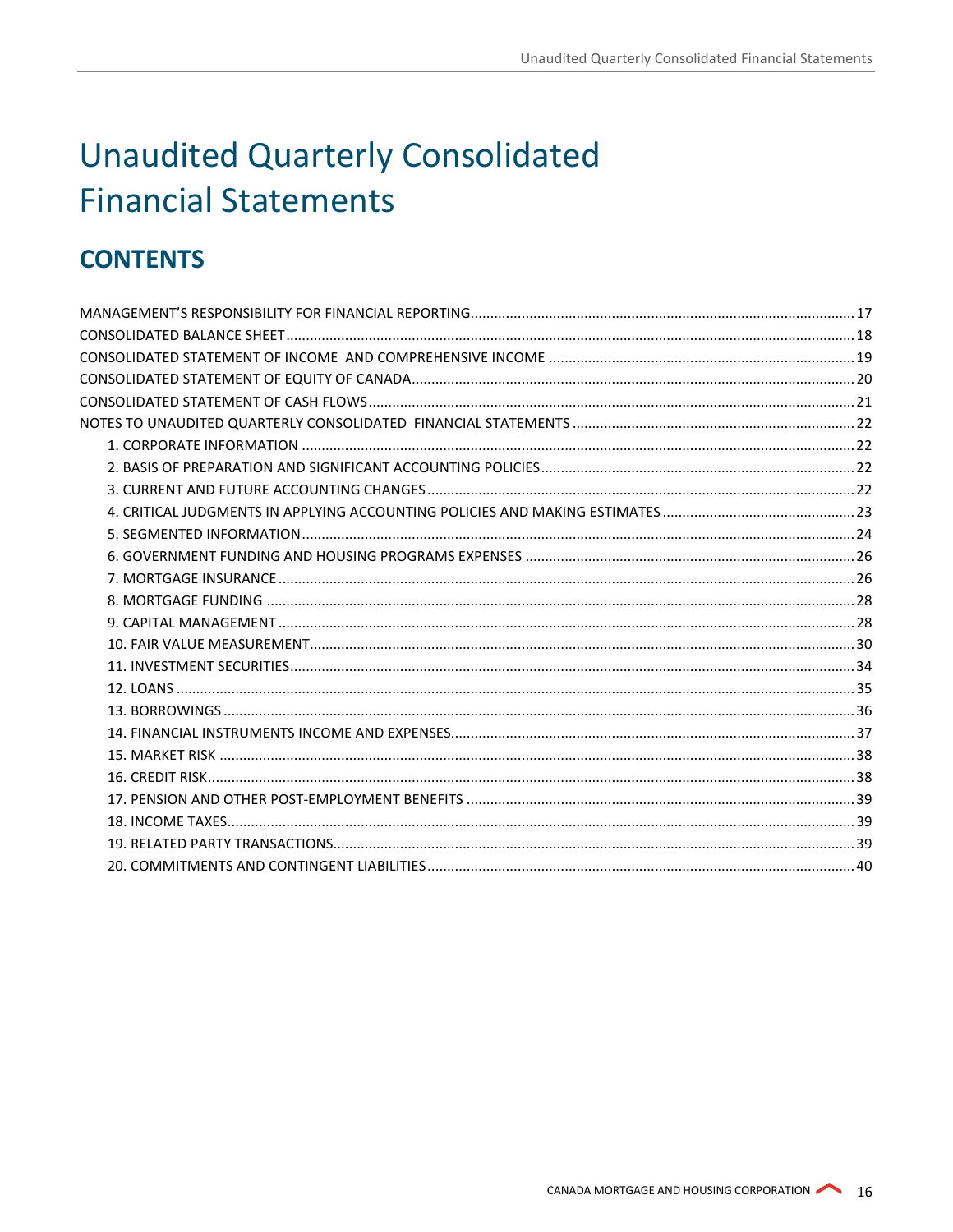# <span id="page-16-0"></span>**MANAGEMENT'S RESPONSIBILITY FOR FINANCIAL REPORTING**

Period ended 31 March 2022

Management is responsible for the preparation and fair presentation of these unaudited quarterly consolidated financial statements in accordance with International Accounting Standard 34 *Interim Financial Reporting*, and for such internal controls as Management determines are necessary to enable the preparation of unaudited quarterly consolidated financial statements that are free from material misstatement. Management is also responsible for ensuring all other information in this quarterly financial report is consistent, where appropriate, with the unaudited quarterly consolidated financial statements.

Based on our knowledge, these unaudited quarterly consolidated financial statements present fairly, in all material respects, our financial position, results of operations and cash flows, as at the date of and for the periods presented in the unaudited quarterly consolidated financial statements.

Romy Bowers **Michel Tremblay, CPA, CA** 

President and Chief Executive Officer Chief Financial Officer and Senior Vice President, Corporate Services

26 May 2022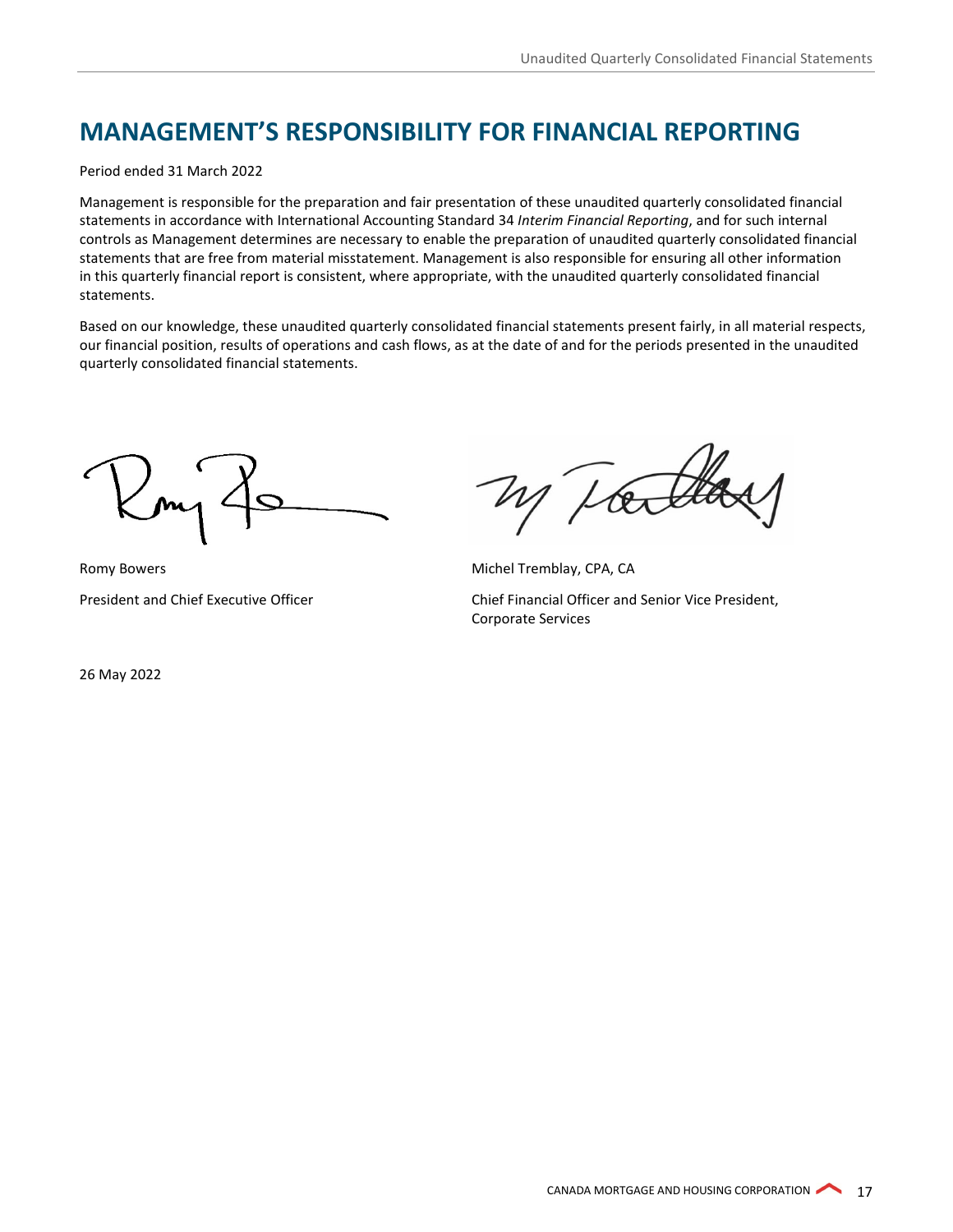# <span id="page-17-0"></span>**CONSOLIDATED BALANCE SHEET**

|                                               |                |               | As at            |
|-----------------------------------------------|----------------|---------------|------------------|
| (in millions of Canadian dollars)             | <b>Notes</b>   | 31 March 2022 | 31 December 2021 |
| <b>Assets</b>                                 |                |               |                  |
| Cash and cash equivalents                     | 20             | 2,107         | 1,525            |
| Accrued interest receivable                   |                | 1,225         | 720              |
| Investment securities:                        |                |               |                  |
| Fair value through profit or loss             | 10             | 178           | 289              |
| Fair value through other comprehensive income | 10, 11         | 18,915        | 19,982           |
| Amortized cost                                | 10, 11         | 3,173         | 2,817            |
| <b>Derivatives</b>                            |                | 58            | 31               |
| Due from the Government of Canada             | 6              | 785           | 363              |
| Loans:                                        | 12             |               |                  |
| Fair value through profit or loss             |                | 470           | 500              |
| Amortized cost                                |                | 271,026       | 272,781          |
| Accounts receivable and other assets          |                | 1,170         | 1,035            |
| Investment property                           |                | 314           | 314              |
| Defined benefit plans asset                   |                | 250           |                  |
|                                               |                | 299,671       | 300,357          |
| <b>Liabilities</b>                            |                |               |                  |
| Accounts payable and other liabilities        |                | 974           | 650              |
| Accrued interest payable                      |                | 1,121         | 612              |
| Dividends payable                             |                | 995           |                  |
| Derivatives                                   |                | 25            | 50               |
| Provision for claims                          | $\overline{7}$ | 287           | 310              |
| Borrowings:                                   | 13             |               |                  |
| Fair value through profit or loss             |                | 444           | 475              |
| Amortized cost                                |                | 274,343       | 275,869          |
| Defined benefit plans liability               |                | 197           | 250              |
| Unearned premiums and fees                    | 7,8            | 8,764         | 8,684            |
| Deferred income tax liabilities               |                | 237           | 247              |
|                                               |                | 287,387       | 287,147          |
| Commitments and contingent liabilities        | 20             |               |                  |
| <b>Equity of Canada</b>                       | 9              |               |                  |
| Contributed capital                           |                | 25            | 25               |
| Accumulated other comprehensive income (loss) |                | (448)         | 131              |
| <b>Retained earnings</b>                      |                | 12,707        | 13,054           |
|                                               |                | 12,284        | 13,210           |
|                                               |                | 299,671       | 300,357          |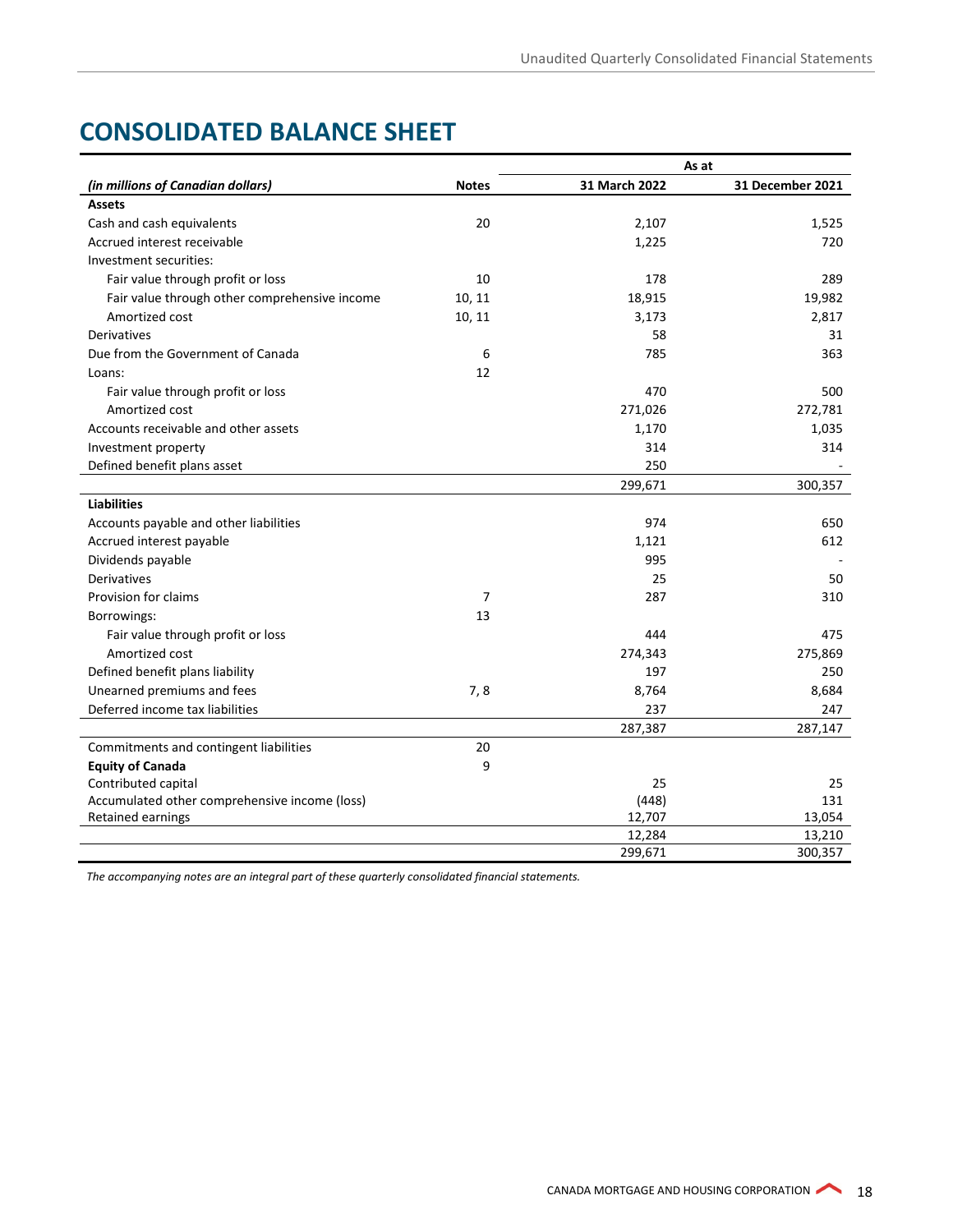# <span id="page-18-0"></span>**CONSOLIDATED STATEMENT OF INCOME AND COMPREHENSIVE INCOME**

|                                                                              |              | Three months ended 31 March |       |
|------------------------------------------------------------------------------|--------------|-----------------------------|-------|
| (in millions of Canadian dollars)                                            | <b>Notes</b> | 2022                        | 2021  |
| Interest income                                                              |              | 1,131                       | 1,120 |
| Interest expense                                                             |              | 1,133                       | 1,117 |
| Net interest income (loss)                                                   |              | (2)                         | 3     |
| Government funding for housing programs                                      | 6            | 1,655                       | 1,392 |
| Premiums and fees earned                                                     | 7,8          | 544                         | 519   |
| Investment income                                                            |              | 82                          | 89    |
| Net gains (losses) on financial instruments                                  | 14           | (7)                         | 55    |
| Other income                                                                 |              | 2                           | 7     |
| <b>Total revenues and government funding</b>                                 |              | 2,274                       | 2,065 |
| <b>Non-interest expenses</b>                                                 |              |                             |       |
| Housing programs                                                             | 6            | 1,585                       | 1,315 |
| Insurance claims                                                             |              | (2)                         | (185) |
| Operating expenses                                                           |              | 166                         | 185   |
| <b>Total expenses</b>                                                        |              | 1.749                       | 1,315 |
| Income before income taxes                                                   |              | 525                         | 750   |
| Income taxes                                                                 | 18           | 131                         | 184   |
| Net income                                                                   |              | 394                         | 566   |
| Other comprehensive income (loss), net of tax                                |              |                             |       |
| Items that will be subsequently reclassified to net income                   |              |                             |       |
| Net unrealized losses from debt instruments held at fair value through other |              |                             |       |
| comprehensive income                                                         | 18           | (580)                       | (343) |
| Reclassification of losses (gains) on debt instruments held at fair value    |              |                             |       |
| through other comprehensive income on disposal in the period                 | 18           | 1                           | (9)   |
| Total items that will be subsequently reclassified to net income             |              | (579)                       | (352) |
| Items that will not be subsequently reclassified to net income               |              |                             |       |
| Remeasurement gains on defined benefit plans                                 | 17, 18       | 254                         | 258   |
| Total items that will not be subsequently reclassified to net income         |              | 254                         | 258   |
| Total other comprehensive income (loss), net of tax                          |              | (325)                       | (94)  |
| <b>Comprehensive income</b>                                                  |              | 69                          | 472   |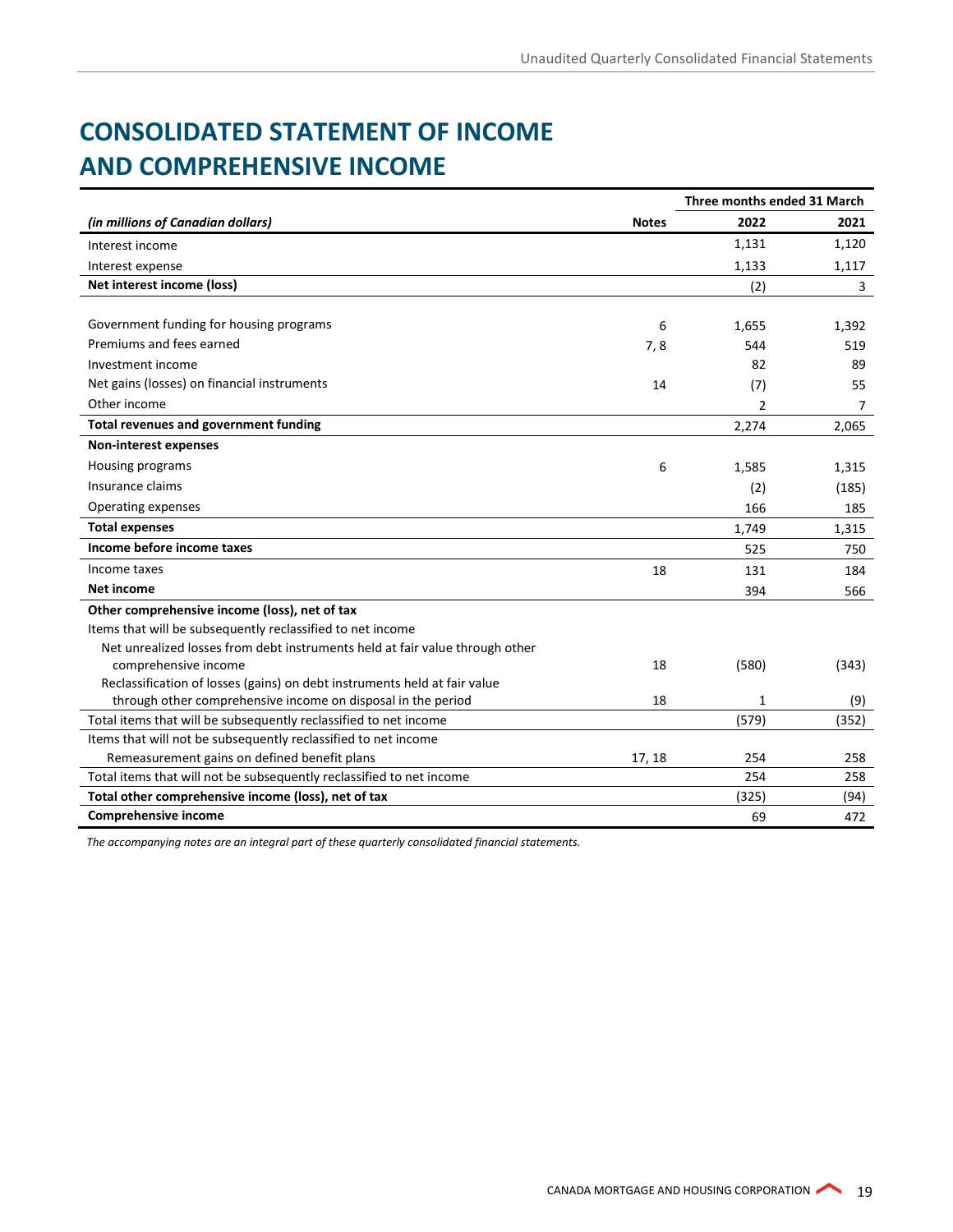# <span id="page-19-0"></span>**CONSOLIDATED STATEMENT OF EQUITY OF CANADA**

|                                               |              | Three months ended 31 March |         |  |
|-----------------------------------------------|--------------|-----------------------------|---------|--|
| (in millions of Canadian dollars)             | <b>Notes</b> | 2022                        | 2021    |  |
| <b>Contributed capital</b>                    |              | 25                          | 25      |  |
| Accumulated other comprehensive income (loss) |              |                             |         |  |
| Balance at beginning of period                |              | 131                         | 607     |  |
| Other comprehensive income (loss)             |              | (579)                       | (352)   |  |
| <b>Balance at end of period</b>               |              | (448)                       | 255     |  |
| <b>Retained earnings</b>                      |              |                             |         |  |
| Balance at beginning of period                |              | 13,054                      | 15,943  |  |
| Net income                                    |              | 394                         | 566     |  |
| Other comprehensive income                    |              | 254                         | 258     |  |
| <b>Dividends</b>                              | 9            | (995)                       | (3,895) |  |
| <b>Balance at end of period</b>               |              | 12,707                      | 12,872  |  |
| <b>Equity of Canada</b>                       |              | 12,284                      | 13,152  |  |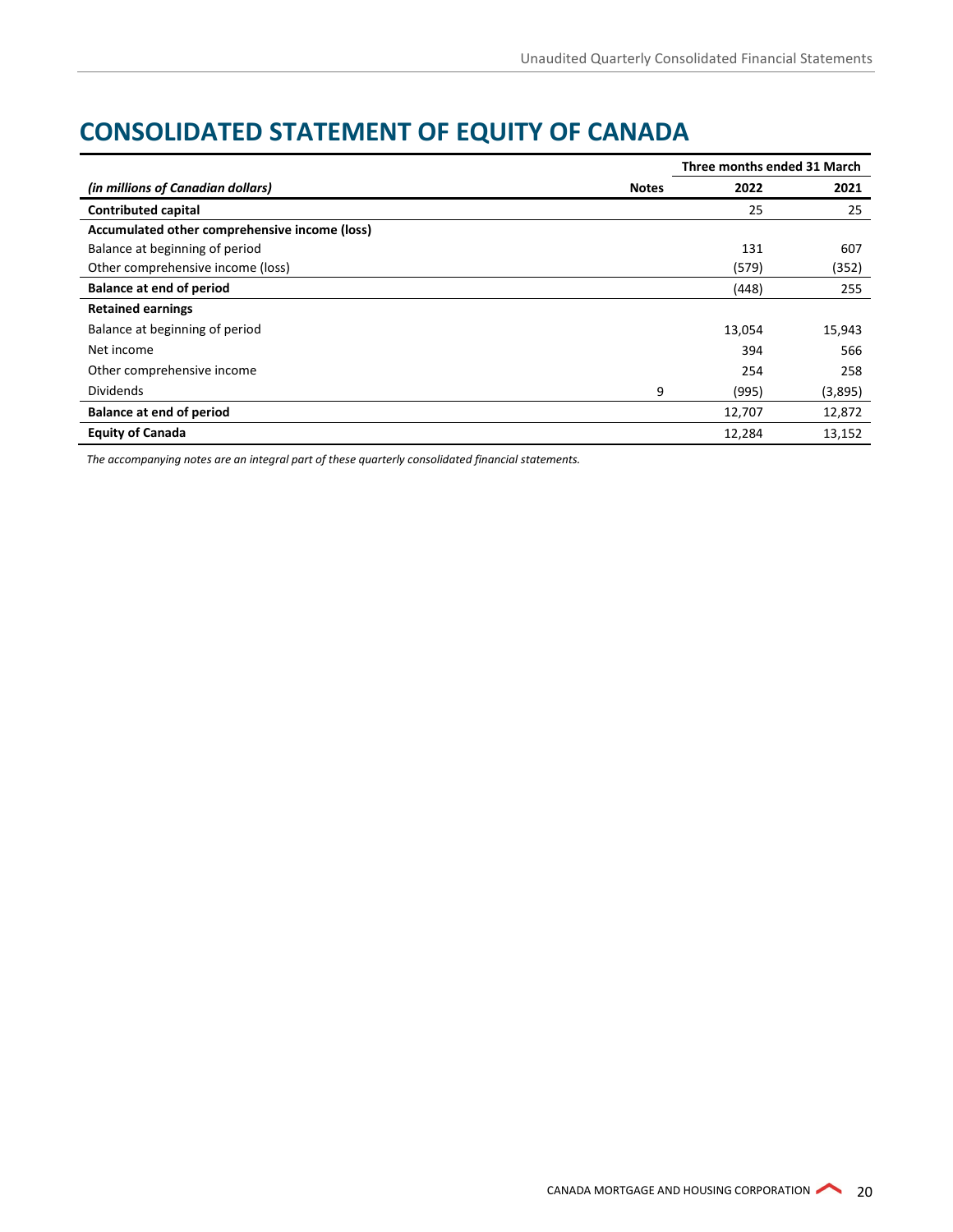# <span id="page-20-0"></span>**CONSOLIDATED STATEMENT OF CASH FLOWS**

|                                                                                              | Three months ended 31 March |              |           |
|----------------------------------------------------------------------------------------------|-----------------------------|--------------|-----------|
| (in millions of Canadian dollars)                                                            | <b>Notes</b>                | 2022         | 2021      |
| Cash flows from operating activities                                                         |                             |              |           |
| Net income                                                                                   |                             | 394          | 566       |
| Adjustments to determine net cash flows from operating activities                            |                             |              |           |
| Amortization of premiums and discounts on financial instruments                              |                             | 34           | 38        |
| Net losses (gains) on financial instruments                                                  |                             | 51           | (189)     |
| Deferred income taxes                                                                        | 18                          | 25           | (22)      |
| Depreciation, amortization and impairment of property and equipment<br>and intangible assets |                             | 6            | 30        |
| Changes in operating assets and liabilities                                                  |                             |              |           |
| Derivatives                                                                                  |                             | (52)         | 124       |
| Accrued interest receivable                                                                  |                             | (505)        | (512)     |
| Due from the Government of Canada                                                            |                             | (494)        | (629)     |
| Accounts receivable and other assets                                                         |                             |              | 75        |
| Accounts payable and other liabilities                                                       |                             | 388          | 515       |
| Accrued interest payable                                                                     |                             | 509          | 530       |
| Provision for claims                                                                         |                             | (23)         | (214)     |
| Defined benefit plans liability                                                              |                             | (2)          | 6         |
| Unearned premiums and fees                                                                   |                             | 80           | 9         |
| Other                                                                                        |                             | (5)          | (1)       |
| Loans repayments                                                                             | 12                          | 12,544       | 4,924     |
| Loans disbursements                                                                          | 12                          | (10, 754)    | (10, 471) |
| Borrowings repayments                                                                        | 13                          | (15, 914)    | (5,858)   |
| Borrowings issuances                                                                         | 13                          | 14,400       | 11,667    |
|                                                                                              |                             | 682          | 588       |
| Cash flows from investing activities                                                         |                             |              |           |
| Investment securities                                                                        |                             |              |           |
| Sales and maturities                                                                         |                             | 3,787        | 5,537     |
| Purchases                                                                                    |                             | (3,863)      | (4,601)   |
| Foreign currency forward contract maturities                                                 |                             |              |           |
| Receipts                                                                                     |                             | 69           | 206       |
| Disbursements                                                                                |                             | (72)         | (31)      |
| Securities purchased under resale agreements                                                 |                             |              | 174       |
| Property and equipment and intangible asset acquisitions                                     |                             | (21)         | (35)      |
|                                                                                              |                             | (100)        | 1,250     |
| Change in cash and cash equivalents                                                          |                             | 582          | 1,838     |
| <b>Cash and cash equivalents</b>                                                             |                             |              |           |
| Beginning of period                                                                          |                             | 1,525        | 2,301     |
| End of period                                                                                |                             | 2,107        | 4,139     |
| <b>Represented by</b>                                                                        |                             |              |           |
| Cash                                                                                         |                             | 120          | 76        |
| Cash equivalents                                                                             |                             | 1,987        | 4,063     |
| Supplementary disclosure of cash flows from operating activities                             |                             | 2,107        | 4,139     |
| Amount of interest received during the period                                                |                             | 893          | 875       |
| Amount of interest paid during the period                                                    |                             | 788          | 736       |
| Amount of dividends received during the period                                               |                             | $\mathbf{1}$ |           |
| Amount of income taxes paid during the period                                                |                             | 93           | 146       |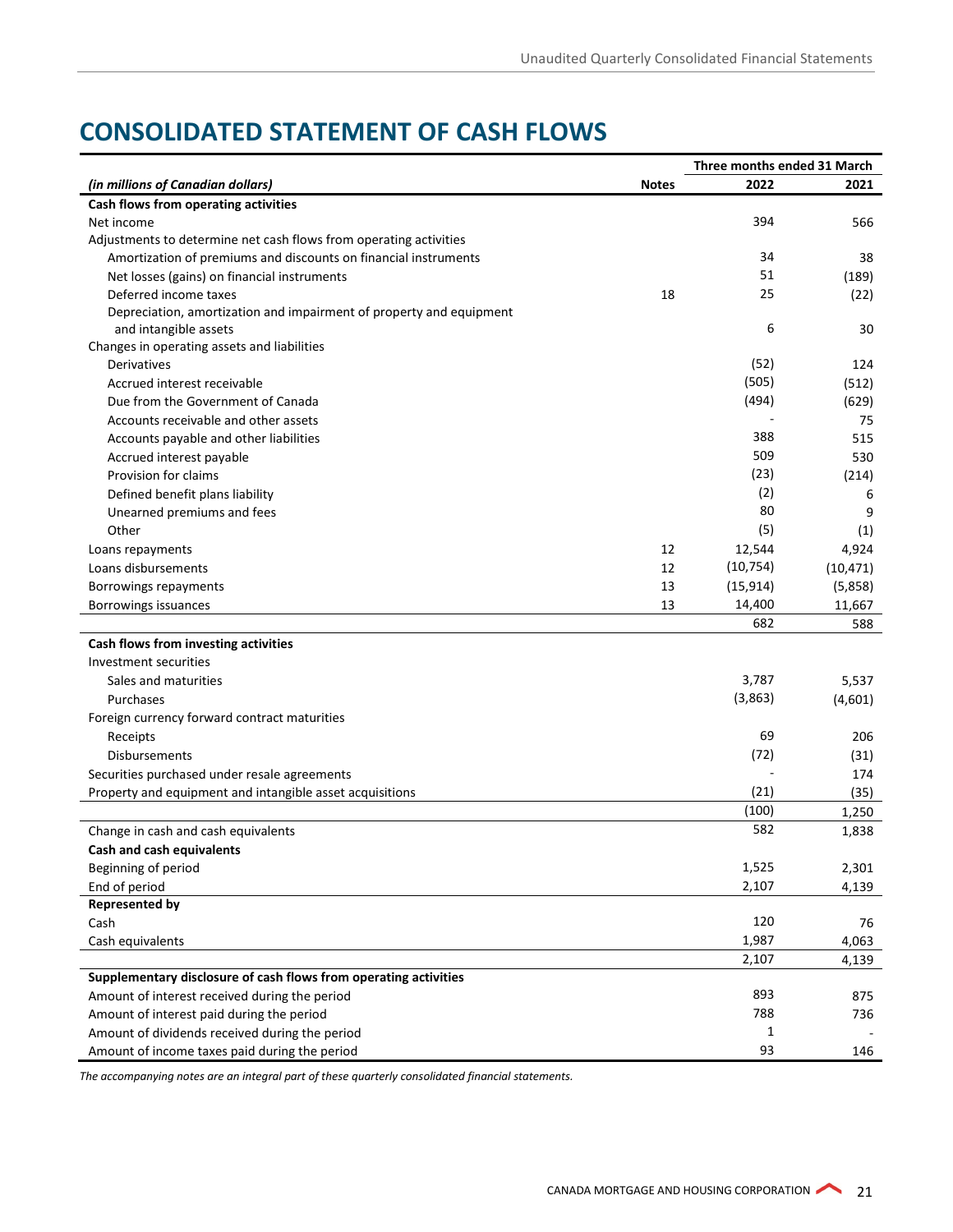# <span id="page-21-0"></span>**NOTES TO UNAUDITED QUARTERLY CONSOLIDATED FINANCIAL STATEMENTS**

# <span id="page-21-1"></span>1. Corporate Information

Canada Mortgage and Housing Corporation (CMHC, we, or us) was established in Canada as a Crown corporation in 1946 by the *Canada Mortgage and Housing Corporation Act* (CMHC Act) to carry out the provisions of the *National Housing Act* (NHA). We are also subject to Part X of the *Financial Administration Act* by virtue of being listed in Part 1 of Schedule III, wholly owned by the Government of Canada (Government), and an agent Crown corporation. Our National Office is located at 700 Montreal Road, Ottawa, Ontario, Canada, K1A 0P7.

These unaudited quarterly consolidated financial statements are as at and for the three months ended 31 March 2022 and were approved and authorized for issue by our Audit Committee on 26 May 2022.

# <span id="page-21-2"></span>2. Basis of Preparation and Significant Accounting Policies

Our unaudited quarterly consolidated financial statements have been prepared in accordance with International Accounting Standard (IAS) 34 *Interim Financial Reporting* (IAS 34) and do not include all of the information required for full annual consolidated financial statements. We follow the same accounting policies and methods of application as disclosed in Note 2 of our audited consolidated financial statements for the year ended 31 December 2021 and these unaudited quarterly consolidated financial statements should be read in conjunction with those financial statements.

#### **Seasonality**

We have concluded that our business is not highly seasonal in accordance with IAS 34; however, our Mortgage Insurance business is exposed to some seasonal variation. Premiums received for some insurance products vary each quarter because of seasonality in housing markets. Variations are driven by the level of mortgage originations and related mortgage policies written, which, for purchase transactions, typically peak in the spring and summer months. Insurance claims vary from quarter to quarter primarily as the result of prevailing economic conditions as well as the characteristics of the insurancein-force portfolio, such as size and age.

# <span id="page-21-3"></span>3. Current and future accounting changes

#### **Current accounting changes**

We actively monitor new standards and amendments to existing standards that have been issued by the IASB. There were no new or amended standards issued by the IASB that had an impact on our quarterly consolidated financial statements.

#### **Future accounting changes**

There have been no new standards or amendments to existing standards issued by the IASB that would affect us in the future other than those disclosed in Note 3 of our audited consolidated financial statements for the year ended 31 December 2021 and as follows.

#### **IFRS 17 Insurance Contracts – effective date of 1 January 2023**

In May 2017, the IASB issued International Financial Reporting Standard (IFRS) 17 Insurance Contracts (IFRS 17), which will replace IFRS 4 Insurance Contracts.

In June 2020, the IASB amended IFRS 17 to address concerns and implementation challenges raised by stakeholders. The most notable amendment to us is that the IASB deferred the effective date by two years, to 1 January 2023. The other amendments will not have an impact on our implementation.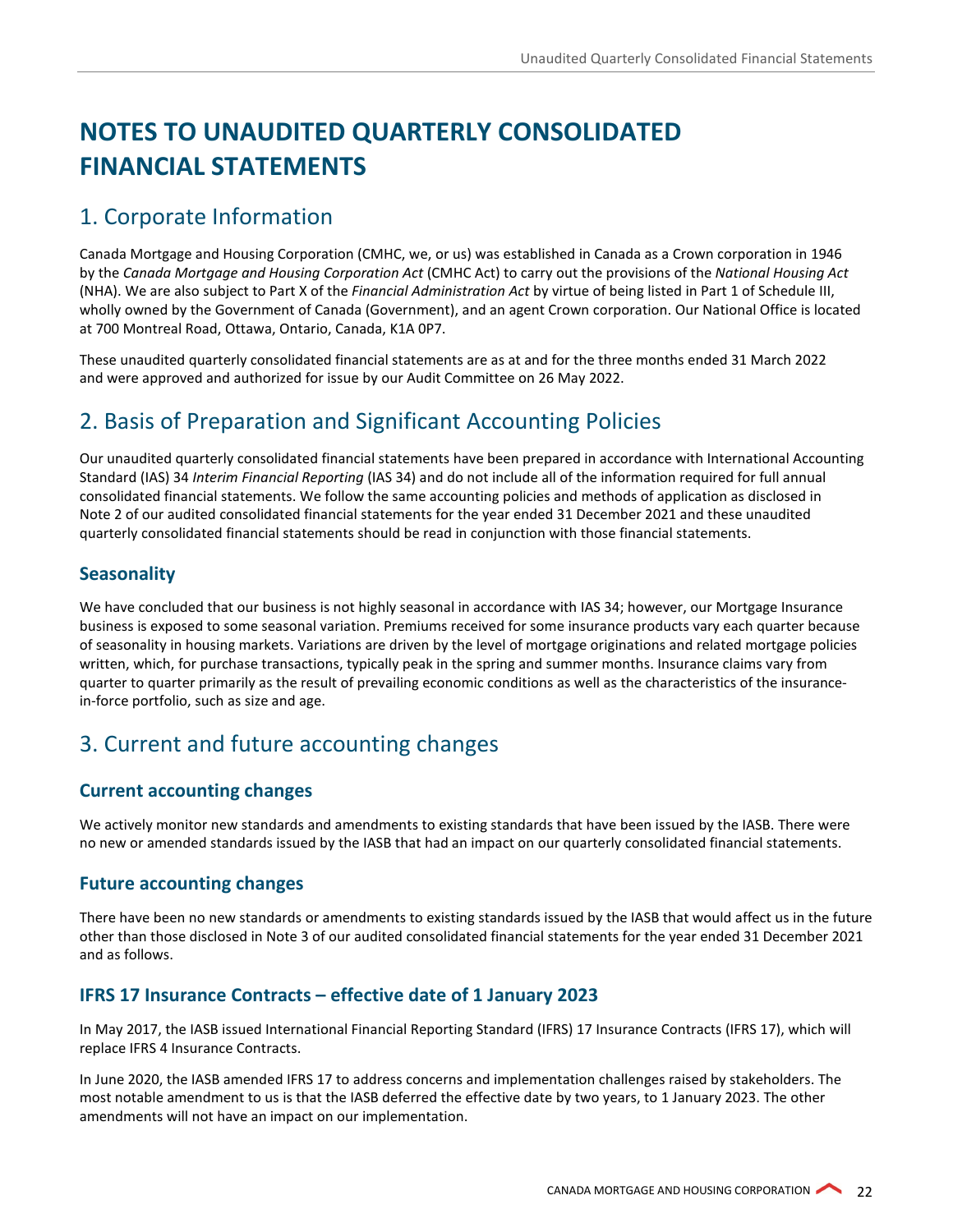IFRS 17 allows the redesignation of financial asset classifications at the date of initial application of IFRS 17. We do not anticipate making any changes to the classification of our financial assets upon adoption.

Under IFRS 17, insurance contract liabilities will include the present value of future insurance cash flows, adjusted for risk, as well as a contractual service margin and deferred acquisition costs, which will be released over the coverage period. Contractual service margin will represent the difference between the premium received at inception and the present value of the risk-adjusted cash flows (i.e. profit to be earned in the future). If this difference is negative at inception, the insurance contract would be considered onerous and the difference immediately recorded in income. There are also revised presentation and disclosure requirements.

IFRS 17 is to be applied retrospectively, unless it is impracticable to do so. Based on availability of data and to not make use of hindsight, we have determined that we are only able to retrospectively apply IFRS 17 starting on 1 January 2021. We have made the decision to apply the fair value approach for prior periods. Under the fair value approach, we will determine the fair value of our insurance contracts underwritten prior to 1 January 2021 as at the transition date, 1 January 2022.

The implementation of IFRS 17 is a significant project for us and is supported by a formal governance structure which includes a project steering committee, a technical steering committee and a multidisciplinary team dedicated to analyzing and implementing the new accounting standard. Our project steering committee provides oversight on project status, budget, and resources and a dedicated technical steering committee was created to review, challenge, and approve key areas related to the technology implementation.

Our project plan includes the following phases: (a) Initiation and planning; (b) Future state assessment; (c) Design and implementation of technology; (d) Testing; (e) Deployment of technology; and (f) Parallel reporting. We are on track with the overall project timelines. Phases (a) to (e) have been completed, while parallel reporting is in progress. We plan to complete our Parallel reporting runs for the 2021 and Q1 to Q3 2022 reporting periods by the end of the year.

# <span id="page-22-0"></span>4. Critical Judgments in Applying Accounting Policies and Making Estimates

The preparation of financial statements in accordance with IFRS requires us to make various judgments, estimates and assumptions that can significantly affect the amounts recognized in the financial statements. Actual results may differ from these estimates. Where these differ, the impact will be recorded in future periods. We have disclosed key assumptions concerning the future and other important sources of estimation uncertainty at the balance sheet date, which have a significant risk of causing a material adjustment to the carrying amounts of assets and liabilities within the next financial year, in Note 4 of our audited consolidated financial statements for the year ended 31 December 2021. Notable changes to the key judgments and estimates since then are reflected below.

#### **Judgments and estimates in applying accounting policies**

#### **Provision for claims**

We have revised our estimate of the provision for claims at 31 March 2022 to reflect updated arrears information and economic assumptions available at the balance sheet date. The provision for claims reflects only incurred losses up to 31 March 2022 and does not reflect any losses on claims that may occur in future periods.

We consider a number of scenarios when establishing a reasonable range for the provision for claims and our final estimate at 31 March 2022 reflects the following key economic assumptions for the next 18 months: average unemployment rate of 6.3% and increase in house price index of 6.0% compared to 31 March 22. See Note 7 for more information on the provision for claims.

#### **Financial instruments**

In early 2022, the escalating conflict between Ukraine and the Russian Federation has resulted in significant volatility and uncertainty in financial markets. The North Atlantic Treaty Organization (NATO), European Union (EU) and G7 member countries, including Canada, have imposed severe and coordinated sanctions against Russia. While we do not hold Ukraine or Russian Federation securities in our portfolio, the escalating conflict has impacted market volatility in the short term, which may indirectly impact our estimates for economic variables that are used in our expected credit loss calculation.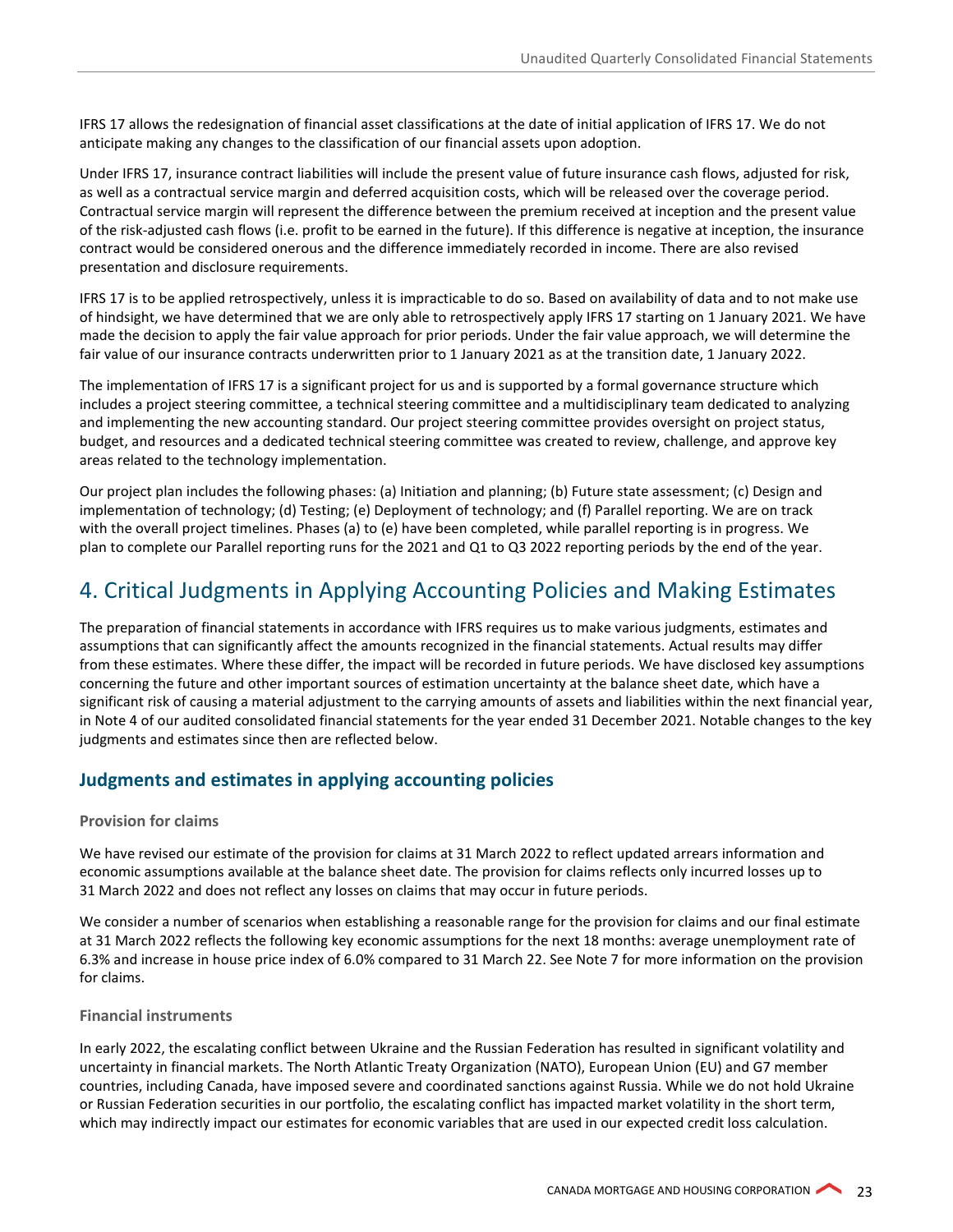**Pension and other post-employment benefits**

The surge in inflation in the first quarter of 2022 has also increased uncertainty around our long-term inflation assumption for our defined benefit plans. Although we have not changed our assumption from 2021 as our long-term view of inflation has not changed, the current environment increases the uncertainty around our estimate. See Note 17 for more information on the valuation of our pension and other post-employment benefits obligations.

# <span id="page-23-0"></span>5. Segmented Information

The quarterly consolidated financial statements include the Assisted Housing (AH), Mortgage Insurance (MI) and Mortgage Funding (MF) segments, each of which provides different products and programs in support of our objectives. We include the accounts for Canada Housing Trust (CHT), a separate legal entity, within the Mortgage Funding reportable segment. We determine the financial results of each segment using the accounting policies described in Note 2 of our audited consolidated financial statements for the year ended 31 December 2021. For all segments, revenues are attributed to, and assets are located in, Canada.

We generate revenues for the reportable segments as follows:

- Assisted Housing revenues include government funding and interest income on loans and investments;
- Mortgage Insurance revenues include premiums, fees and investment income; and
- Mortgage Funding revenues include guarantee and application fees, investment income and interest income on loans.

| Three months ended              |                | <b>Assisted</b>         |              | Mortgage                  |                | Mortgage                |                          |                          |               |              |
|---------------------------------|----------------|-------------------------|--------------|---------------------------|----------------|-------------------------|--------------------------|--------------------------|---------------|--------------|
| 31 March                        |                | <b>Housing Activity</b> |              | <b>Insurance Activity</b> |                | <b>Funding Activity</b> | <b>Eliminations</b>      |                          |               | <b>Total</b> |
| (in millions)                   | 2022           | 2021                    | 2022         | 2021                      | 2022           | 2021                    | 2022                     | 2021                     | 2022          | 2021         |
| Interest income                 | 73             | 61                      |              | $\overline{\phantom{a}}$  | 1,059          | 1,059                   | (1)                      | $\overline{\phantom{a}}$ | 1,131         | 1,120        |
| Interest expense                | 85             | 69                      |              | $\blacksquare$            | 1,055          | 1,055                   | (7)                      | (7)                      | 1,133         | 1,117        |
| Net interest income (loss)      | (12)           | (8)                     |              |                           | 4              | 4                       | 6                        | 7                        | (2)           | 3            |
|                                 |                |                         |              |                           |                |                         |                          |                          |               |              |
| Government funding for          |                |                         |              |                           |                |                         |                          |                          |               |              |
| housing programs                | 1,655          | 1,392                   |              |                           |                |                         |                          | $\overline{\phantom{a}}$ | 1,655         | 1,392        |
| Premiums and fees earned        |                |                         | 350          | 347                       | 194            | 172                     |                          | $\overline{\phantom{a}}$ | 544           | 519          |
| Investment income (losses)      |                |                         | 73           | 75                        | 10             | 16                      | (1)                      | (2)                      | 82            | 89           |
| Net gains (losses) on financial |                |                         |              |                           |                |                         |                          |                          |               |              |
| instruments                     | 21             | 29                      | (27)         | 17                        | (1)            | 10                      | $\overline{\phantom{a}}$ | (1)                      | (7)           | 55           |
| Other income (loss)             |                | $\overline{2}$          | (1)          | (1)                       | 3              | 6                       | $\overline{\phantom{a}}$ |                          | $\mathcal{P}$ | 7            |
| <b>Total revenues and</b>       |                |                         |              |                           |                |                         |                          |                          |               |              |
| government funding              | 1,664          | 1,415                   | 395          | 438                       | 210            | 208                     | 5                        | 4                        | 2,274         | 2,065        |
| <b>Non-interest expenses</b>    |                |                         |              |                           |                |                         |                          |                          |               |              |
| Housing programs                | 1,585          | 1,315                   |              |                           |                |                         |                          | ÷,                       | 1,585         | 1,315        |
| Insurance claims                |                |                         | (2)          | (185)                     | $\blacksquare$ |                         |                          | $\overline{\phantom{a}}$ | (2)           | (185)        |
| Operating expenses              | 71             | 78                      | 76           | 87                        | 19             | 20                      |                          | $\overline{\phantom{a}}$ | 166           | 185          |
| <b>Total expenses</b>           | 1,656          | 1,393                   | 74           | (98)                      | 19             | 20                      | $\overline{\phantom{a}}$ | $\blacksquare$           | 1,749         | 1,315        |
| Income before income taxes      | 8              | 22                      | 321          | 536                       | 191            | 188                     | 5                        | 4                        | 525           | 750          |
| Income taxes                    | $\overline{2}$ | 3                       | 80           | 133                       | 48             | 47                      | $\mathbf{1}$             | 1                        | 131           | 184          |
| <b>Net income</b>               | 6              | 19                      | 241          | 403                       | 143            | 141                     | 4                        | $\overline{\mathbf{3}}$  | 394           | 566          |
| Total revenues and              |                |                         |              |                           |                |                         |                          |                          |               |              |
| government funding              | 1,664          | 1,415                   | 395          | 438                       | 210            | 208                     | 5                        | 4                        | 2,274         | 2,065        |
| Less inter-segment              |                |                         |              |                           |                |                         |                          |                          |               |              |
| income (loss) <sup>1</sup>      | $\mathbf{1}$   | $\blacksquare$          | $\mathbf{1}$ | 3                         | (7)            | (7)                     | 5                        | 4                        |               |              |
| External revenues and           |                |                         |              |                           |                |                         |                          |                          |               |              |
| government funding              | 1,663          | 1,415                   | 394          | 435                       | 217            | 215                     |                          | ÷,                       | 2,274         | 2,065        |

<sup>1</sup> *Inter-segment income relates to the following:*

*Assisted Housing recognizes interest income from investing in holdings of CMB;*

*Mortgage Insurance recognizes investment income from investing in holdings of CMB; and*

*Within Mortgage Funding, CHT recognizes interest expense on CMB held by Assisted Housing and Mortgage Insurance.*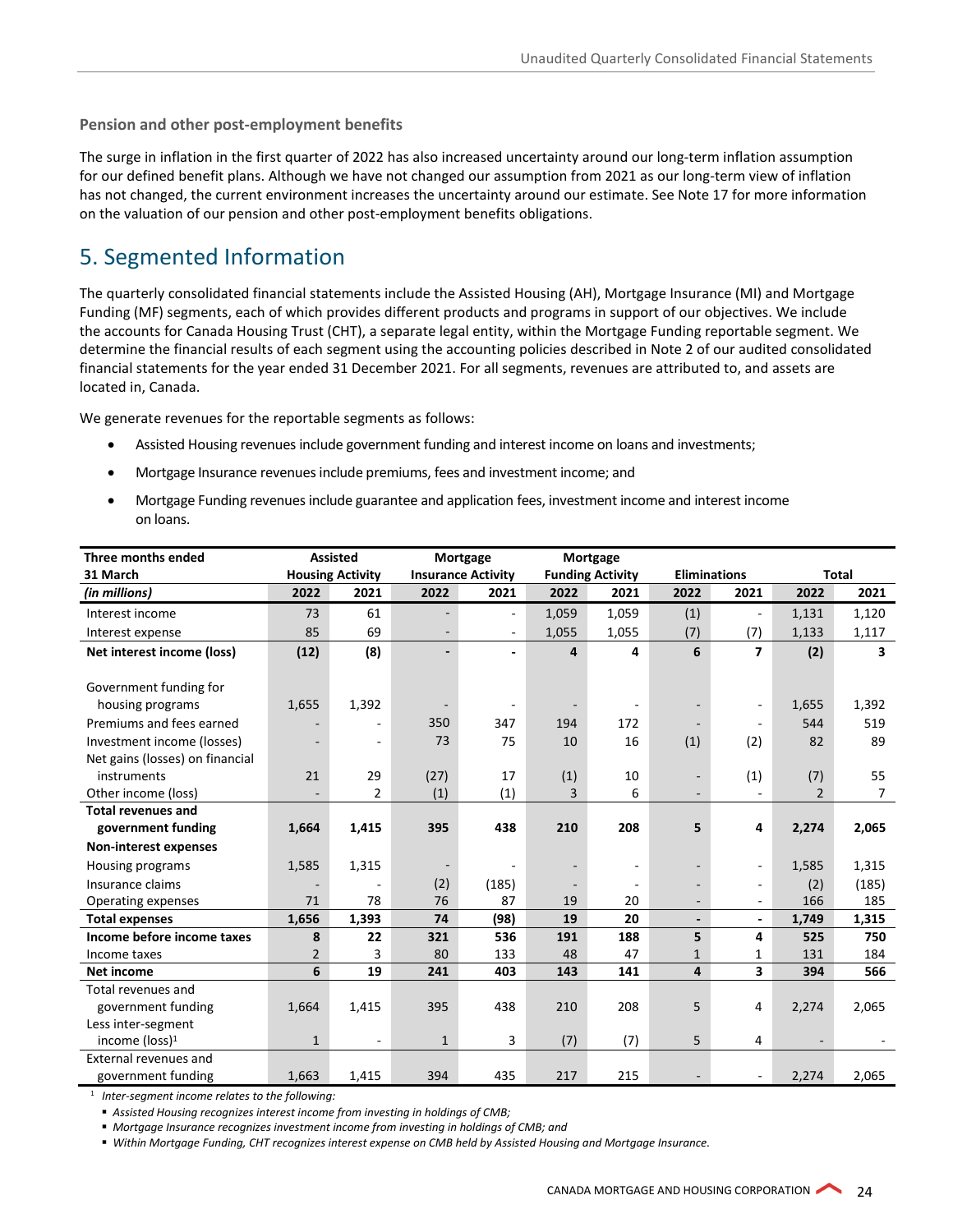# **Table of Contents**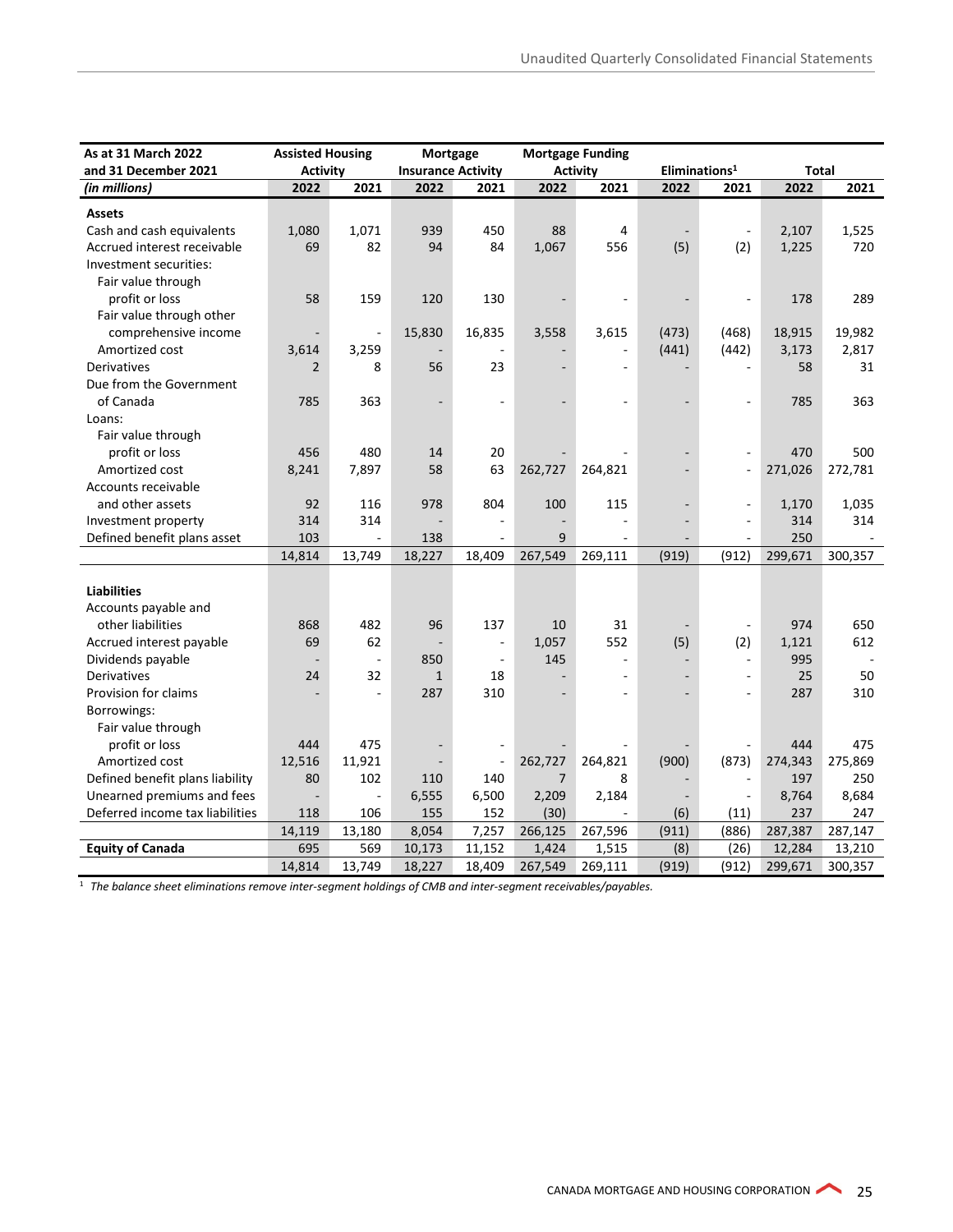# <span id="page-25-0"></span>6. Government Funding and Housing Programs Expenses

We used government funding to administer the following housing programs and operating expenses, as shown by core responsibility.

|                                                    | Three months ended 31 March |       |  |
|----------------------------------------------------|-----------------------------|-------|--|
| (in millions)                                      | 2022                        | 2021  |  |
| Assistance for housing needs                       | 1,506                       | 1,270 |  |
| Financing for housing                              | 119                         | 151   |  |
| Housing expertise and capacity development         | 50                          | 45    |  |
| <b>Total</b>                                       | 1,675                       | 1,466 |  |
| Net change in government funding deferred          | (20)                        | (74)  |  |
| Total government funding recognized <sup>1,2</sup> | 1.655                       | 1,392 |  |

<sup>1</sup> *Includes operating expenses of \$65 million and expected credit loss recovery of \$5 million for the three months ended 31 March 2022 (three months ended 31 March 2021 – \$76 million and \$1 million respectively).* 

<sup>2</sup> *Total government funding recognized does not include gains resulting from below market rate funds borrowed under the Crown Borrowing Program,*  which are recognized in net gains (losses) on financial instruments. These gains totaled \$35 million for the three months ended 31 March 2022 (three *months ended 31 March 2021 – \$29 million).*

The following table presents the change in the due from the Government of Canada account. The outstanding balance as at 31 March 2022 is mainly composed of housing programs expenses incurred but not yet reimbursed.

|                                                                 | Three months ended 31 March |       |  |
|-----------------------------------------------------------------|-----------------------------|-------|--|
| (in millions)                                                   | 2022                        | 2021  |  |
| Balance at beginning of period                                  | 363                         | 339   |  |
| Total government funding                                        | 1,675                       | 1,466 |  |
| Government funding received during the period                   | (1,250)                     | (952) |  |
| Third party remittances to the Government of Canada             | (1)                         |       |  |
| Balance at end of period before prior/future period adjustments | 787                         | 862   |  |
| Net change in prior period adjustments                          | (2)                         |       |  |
| <b>Balance at end of period</b>                                 | 785                         | 863   |  |

# <span id="page-25-1"></span>7. Mortgage Insurance

#### **Unearned premiums and fees**

The following table presents the changes in the unearned premiums and fees balance.

|                                                              | Three months ended 31 March |       |  |
|--------------------------------------------------------------|-----------------------------|-------|--|
| (in millions)                                                | 2022                        | 2021  |  |
| Balance at beginning of period                               | 6,500                       | 6,129 |  |
| Premiums deferred on contracts written in the period         | 395                         | 330   |  |
| Premiums earned in the period                                | (345)                       | (343) |  |
| Application fees deferred on contracts written in the period | 9                           |       |  |
| Application fees earned in the period <sup>1</sup>           | (4)                         | (4)   |  |
| Balance at end of period                                     | 6,555                       | 6,119 |  |

<sup>1</sup> *Only includes earned application fees on multi-unit residential loans during the period. Application fee revenue earned on low loan-to-value transactional homeowner applications are earned as they are received.*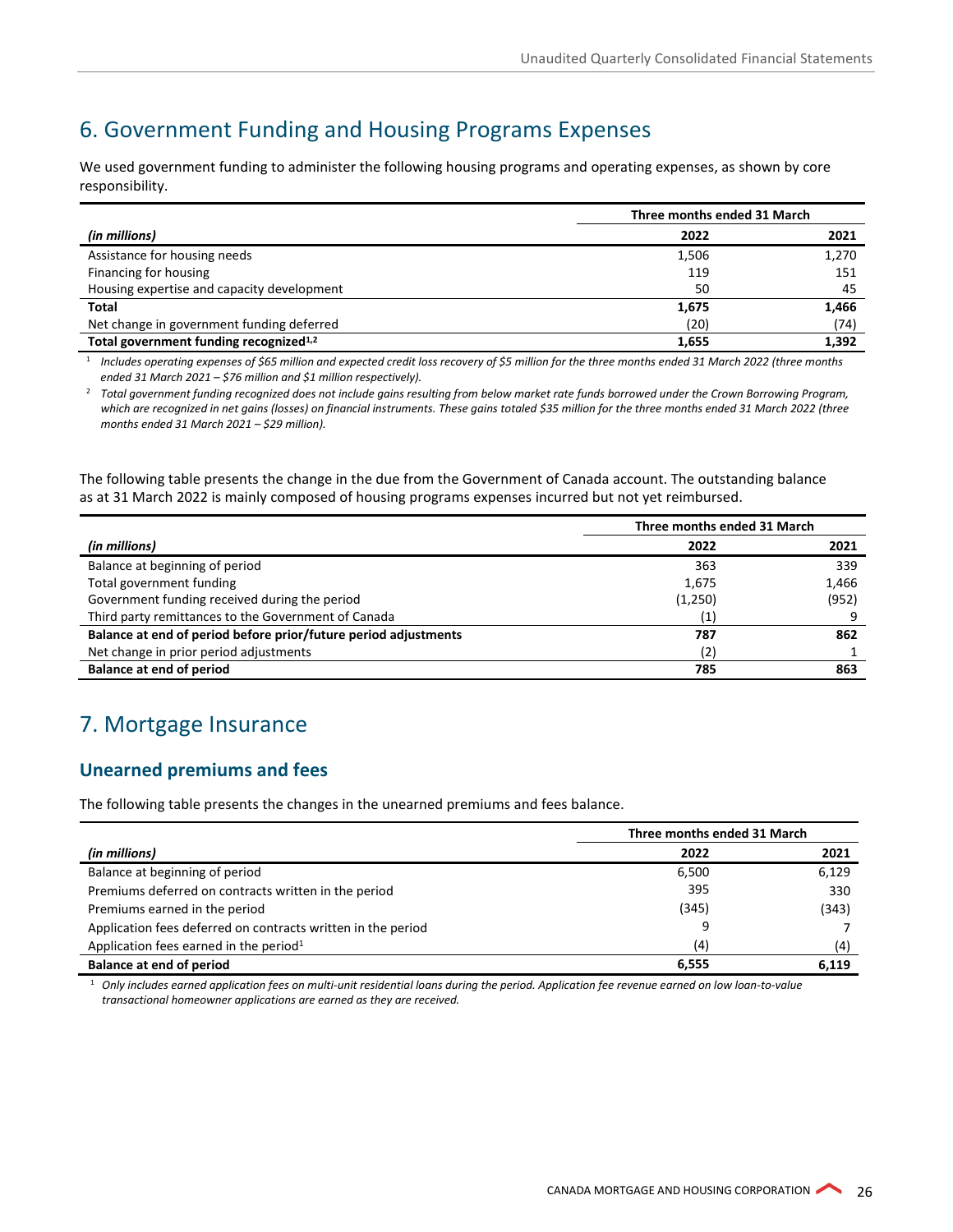#### **Provision for claims**

The provision for claims includes amounts set aside for claims incurred but not reported (IBNR), claims incurred but not enough reported (IBNER), claims in process (CIP) and social housing and index-linked mortgages (SH and ILM).

Provision for claims comprises the following:

|                                            | As at         |                  |  |
|--------------------------------------------|---------------|------------------|--|
| (in millions)                              | 31 March 2022 | 31 December 2021 |  |
| Undiscounted estimated losses              | 270           | 287              |  |
| Discounting                                | (10)          | (6)              |  |
| Discounted provision for adverse deviation | 27            | 29               |  |
| <b>Total provision for claims</b>          | 287           | 310              |  |

The following table presents the changes in the provision for claims balance.

|                                                                                      | Three months ended 31 March |       |  |
|--------------------------------------------------------------------------------------|-----------------------------|-------|--|
| (in millions)                                                                        | 2022                        | 2021  |  |
| Provision for claims, beginning of period                                            | 310                         | 735   |  |
| Net claims paid during the period                                                    | (11)                        | (34)  |  |
| Provision for claims provided for and losses incurred during the period <sup>1</sup> | 44                          | 78    |  |
| Unfavourable (favourable) development on prior period claims                         | (56)                        | (258) |  |
| Provision for claims, end of period                                                  | 287                         | 521   |  |

<sup>1</sup> *Included as part of insurance claims on the consolidated statements of income and comprehensive income. Provision for claims provided for and losses incurred may not equal insurance claims expense as certain expenses incurred do not impact the provision for claims.*

#### **Insurance policy liability adequacy**

A liability adequacy test on the premium liabilities and claim liabilities is performed quarterly. Premium liabilities represent a provision for future claims and expenses which are expected to arise from the unearned portion of the policies in-force. Thus, this provision is for claims that have not yet occurred and, therefore, covers the period from the date of the valuation to the date of default (the assumed claim occurrence date).

Our liability adequacy test for the period ended 31 March 2022 has identified that no premium deficiency reserve is required (31 December 2021 – nil).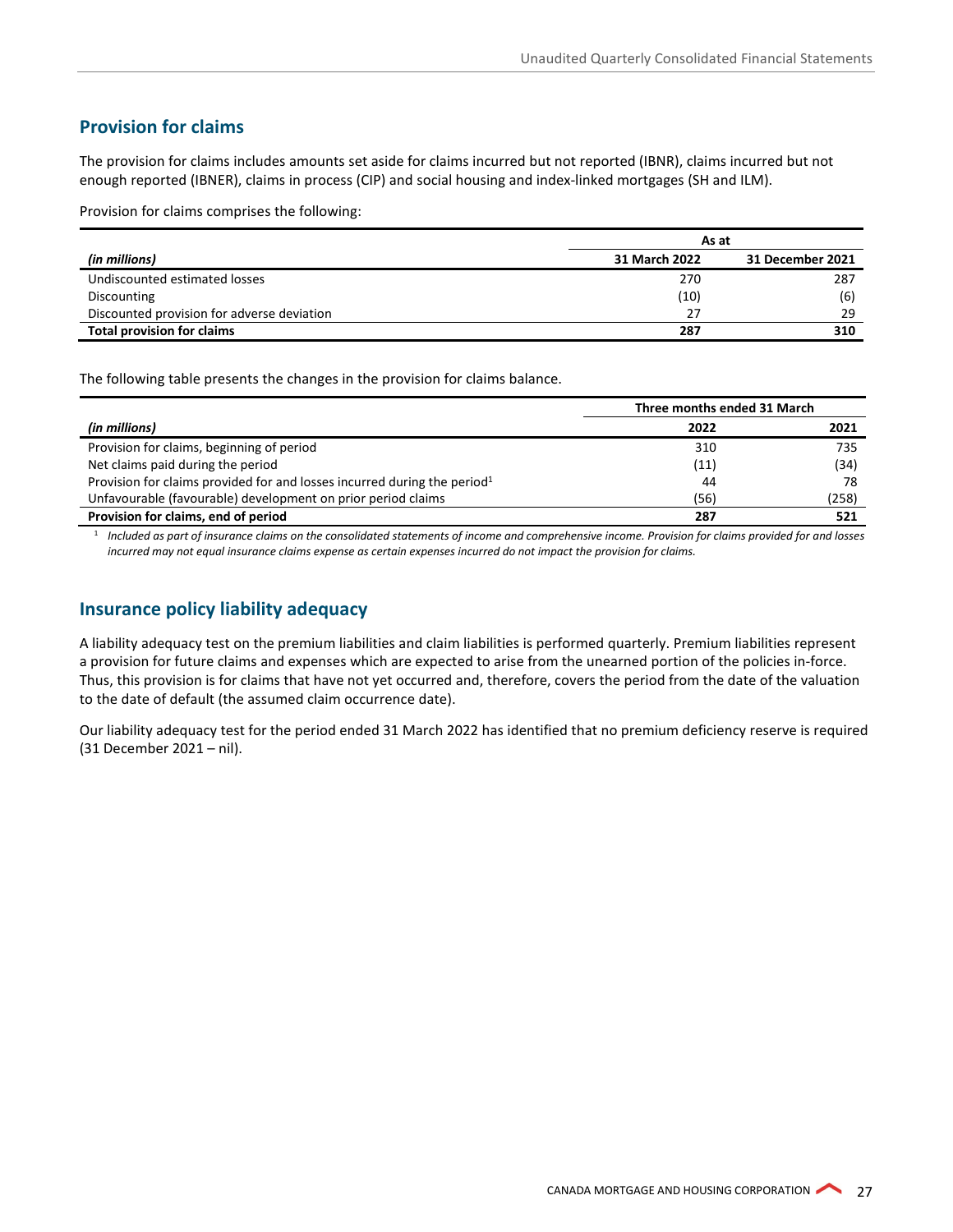# <span id="page-27-0"></span>8. Mortgage Funding

We guarantee the timely payment of principal and interest of CMB issued by CHT under the CMB program and NHA MBS issued by Approved Issuers on the basis of housing loans under the NHA MBS program and under the IMPP in the event that an issuer is unable to satisfy its obligations under these programs. In that circumstance, we will mitigate our loss by realizing on the collateral securing the obligations, consisting primarily of insured mortgage loans, under each of the programs.

At the balance sheet date, we have not received a claim, nor do we expect to receive a claim, in excess of the unearned guarantee fee on our timely payment guarantees (TPG). As such, no provision in addition to the remaining unearned premium is required.

|                                 | Three months ended 31 March |            |              |                |            |              |
|---------------------------------|-----------------------------|------------|--------------|----------------|------------|--------------|
|                                 |                             | 2022       |              |                | 2021       |              |
| (in millions)                   | <b>NHA MBS</b>              | <b>CMB</b> | <b>Total</b> | <b>NHA MBS</b> | <b>CMB</b> | <b>Total</b> |
| Balance at beginning of period  | 1,617                       | 567        | 2.184        | 1.341          | 551        | 1,892        |
| TPG and application fees        |                             |            |              |                |            |              |
| received in the period          | 177                         | 42         | 219          | 149            | 42         | 191          |
| TPG and application fees earned |                             |            |              |                |            |              |
| in the period                   | (158)                       | (36)       | (194)        | (135)          | (37)       | (172)        |
| <b>Balance at end of period</b> | 1,636                       | 573        | 2,209        | 1,355          | 556        | 1,911        |

The following table presents the changes in the unearned TPG fees balance.

# <span id="page-27-1"></span>9. Capital Management

For capital management, we consider our capital available to be equal to the total equity of Canada less assets with a capital requirement of 100%.

Our primary objective with respect to capital management is to ensure that our commercial operations, being our Mortgage Insurance and Mortgage Funding Activities, have adequate capital to deliver their mandate while remaining financially selfsustaining and also to follow prudent business practices and guidelines existing in the private sector as appropriate. We voluntarily follow guidelines set out by the Office of the Superintendent of Financial Institutions (OSFI).

We perform an Own Risk & Solvency Assessment (ORSA), which is an integrated process that evaluates capital adequacy on both a regulatory and economic capital basis and is used to establish capital targets taking into consideration our strategy and risk appetite. Our 'Own View' of capital required is determined by identifying our risks and evaluating whether or not an explicit amount of capital is necessary to absorb losses from each risk. With the above we also meet the requirements of the CMHC Act and the NHA.

We set an internal target for our Mortgage Insurance Activity and our Mortgage Funding Activity at a level that is expected to cover all material risks. The internal target is calibrated using specified confidence intervals and is designed to provide an early indication of the need to resolve financial problems. Under our capital management policy, we operate at available capital levels above the internal target on all but unusual and infrequent occasions. Accordingly, we have established an operating level for our Mortgage Insurance Activity and our Mortgage Funding Activity in excess of our internal target. The operating level is calibrated using confidence intervals specified by our capital management policy and is designed to provide us with adequate time to resolve financial problems before available capital decreases below the internal target.

We declare dividends to the Government from our Mortgage Insurance and Mortgage Funding Activities, to the extent there are profits and retained earnings not allocated to reserves, capitalization or to meet our needs for purposes of the NHA, CMHC Act or any other purpose authorized by Parliament relating to housing. We declared dividends of \$995 million during the three months ended 31 March 2022, which remained payable as at 31 March 2022 (three months ended 31 March 2021 – \$3,895 million declared which remained payable as at 31 March 2021).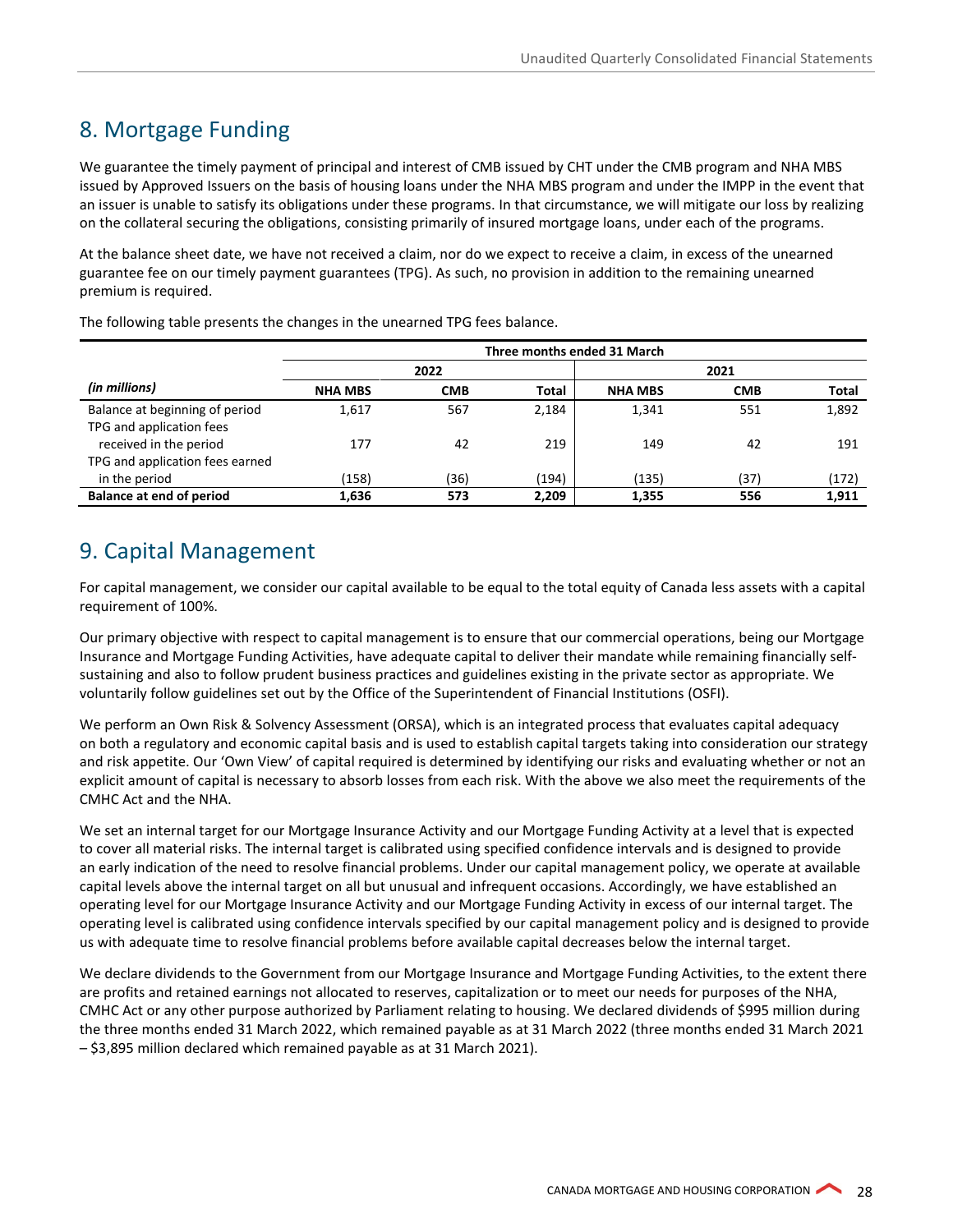The components of consolidated capital available are presented below.

|                                                 | As at         |                  |  |  |
|-------------------------------------------------|---------------|------------------|--|--|
| (in millions)                                   | 31 March 2022 | 31 December 2021 |  |  |
| Contributed capital                             | 25            | 25               |  |  |
| Accumulated other comprehensive income          | (448)         | 131              |  |  |
| Appropriated retained earnings                  | 9,546         | 9,299            |  |  |
| Unappropriated retained earnings <sup>1</sup>   | 3,161         | 3,755            |  |  |
| Total equity of Canada <sup>2</sup>             | 12,284        | 13,210           |  |  |
| Less: assets with a capital requirement of 100% | (231)         | (88)             |  |  |
| <b>Total capital available</b>                  | 12,053        | 13,122           |  |  |

<sup>1</sup> *Unappropriated retained earnings represents retained earnings in excess of our operating level for the Mortgage Insurance and Mortgage Funding Activities.*

<sup>2</sup> *Equity of Canada includes the impact of eliminations.*

#### **Mortgage Insurance capital**

The following table presents the components of capital available.

|                                                         | As at         |                         |  |  |
|---------------------------------------------------------|---------------|-------------------------|--|--|
| (in millions, unless otherwise indicated)               | 31 March 2022 | <b>31 December 2021</b> |  |  |
| Appropriated capital <sup>1</sup>                       | 8,553         | 8,574                   |  |  |
| Unappropriated capital                                  | 1,620         | 2,578                   |  |  |
| <b>Total Mortgage Insurance capital</b>                 | 10,173        | 11,152                  |  |  |
| Less: assets with a capital requirement of 100%         | (231)         | (88)                    |  |  |
| <b>Total Mortgage Insurance capital available</b>       | 9,942         | 11,064                  |  |  |
| Internal target                                         | 155%          | 155%                    |  |  |
| Operating level                                         | 165%          | 165%                    |  |  |
| Capital available to minimum capital required (% MICAT) | 192%          | 213%                    |  |  |

<sup>1</sup> *We appropriate retained earnings and AOCI at our operating level of 165% of MICAT.*

#### **Mortgage Funding capital**

Mortgage Funding capital is appropriated for the guarantees provided by our NHA MBS and CMB programs. There is no regulatory capital and the appropriated amount of capital is based on the economic capital methodology as outlined in the most recent annual report. The Board approved a reduction of the economic capital required (total asset required at 110%) from \$3 billion to \$2.7 billion, effective 1 January 2022, which compares to \$3.8 billion of assets available as at 31 March 2022 (31 December 2021 – \$3 billion total assets required and \$3.7 billion assets available). These amounts exclude assets and liabilities related to IMPP. Appropriated capital is determined by deducting unearned guarantee and application fees from the total asset required.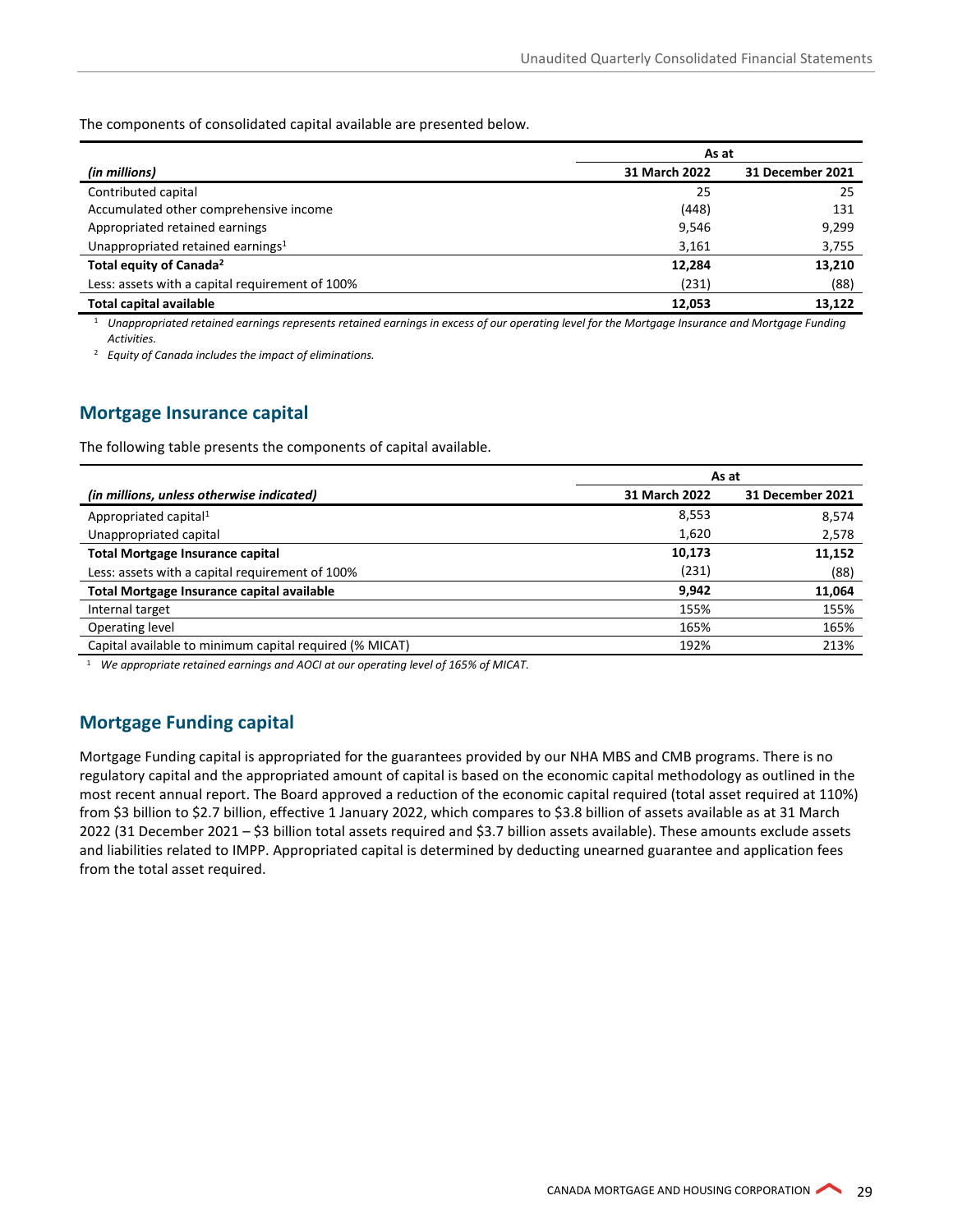The following table presents the components of the capital available.

|                                                         | As at         |                  |  |
|---------------------------------------------------------|---------------|------------------|--|
| (in millions, unless otherwise indicated)               | 31 March 2022 | 31 December 2021 |  |
| Appropriated capital <sup>1</sup>                       | 491           | 816              |  |
| Unappropriated capital                                  | 933           | 699              |  |
| <b>Total Mortgage Funding capital available</b>         | 1.424         | 1,515            |  |
| Economic capital available to economic capital required | 148%          | 136%             |  |

<sup>1</sup> We appropriate retained earnings and AOCI at the operating level of accounting capital required (as defined above), which is set at 110% of our capital *needs determined by ORSA less unearned guarantee and application fees. Our internal target is set at 105% of our 'Own View' of capital needs less unearned premium and fees.*

#### **Assisted Housing capital**

#### **Lending programs**

We maintain a reserve fund pursuant to Section 29 of the CMHC Act. A portion of the Lending programs' earnings is retained in this reserve fund as part of our strategy to address interest rate risk exposure on pre-payable loans as well as credit risk exposure on unsecured loans. The reserve fund is subject to a statutory limit of \$240 million (2021 – \$240 million), which we have determined through our ORSA to be in a reasonable range. Should we exceed the statutory limit, we would be required to pay the excess to the Government. Aside from the reserve fund, we do not hold capital for our Assisted Housing activities, as they do not present material financial risks for us that we do not already otherwise mitigate.

Unrealized fair value fluctuations as well as remeasurement gains and losses on defined benefit plans are absorbed in retained earnings. The Housing programs' portion of remeasurements is recorded in retained earnings until it is reimbursed by the Government through government funding for housing programs.

The following table presents the components of the capital available.

|                                          | As at         |                  |  |
|------------------------------------------|---------------|------------------|--|
| (in millions)                            | 31 March 2022 | 31 December 2021 |  |
| Reserve fund                             | 33            | 41               |  |
| Retained earnings                        | 637           | 503              |  |
| Total Lending programs capital available | 670           | 544              |  |

#### **Housing programs**

We do not hold additional capital for Housing programs as this activity does not present risks that would require us to set capital aside.

### <span id="page-29-0"></span>10. Fair Value Measurement

We measure certain financial instruments and non-financial assets at fair value in the consolidated balance sheet and disclose the fair value of certain other items. Fair value is determined using a consistent measurement framework.

Fair value is the price that would be received to sell an asset or paid to transfer a liability in an orderly transaction between market participants at the measurement date under current market conditions. The fair value of an asset or a liability is measured using the assumptions that market participants would use when pricing the asset or liability, assuming that market participants act in their economic best interest. Fair value measurement of non-financial assets (i.e. investment property) takes into account a market participant's ability to generate economic benefits by using the asset in its highest and best use or by selling it to another market participant that would use the asset in its highest and best use. For financial instruments, accrued interest is separately recorded and disclosed.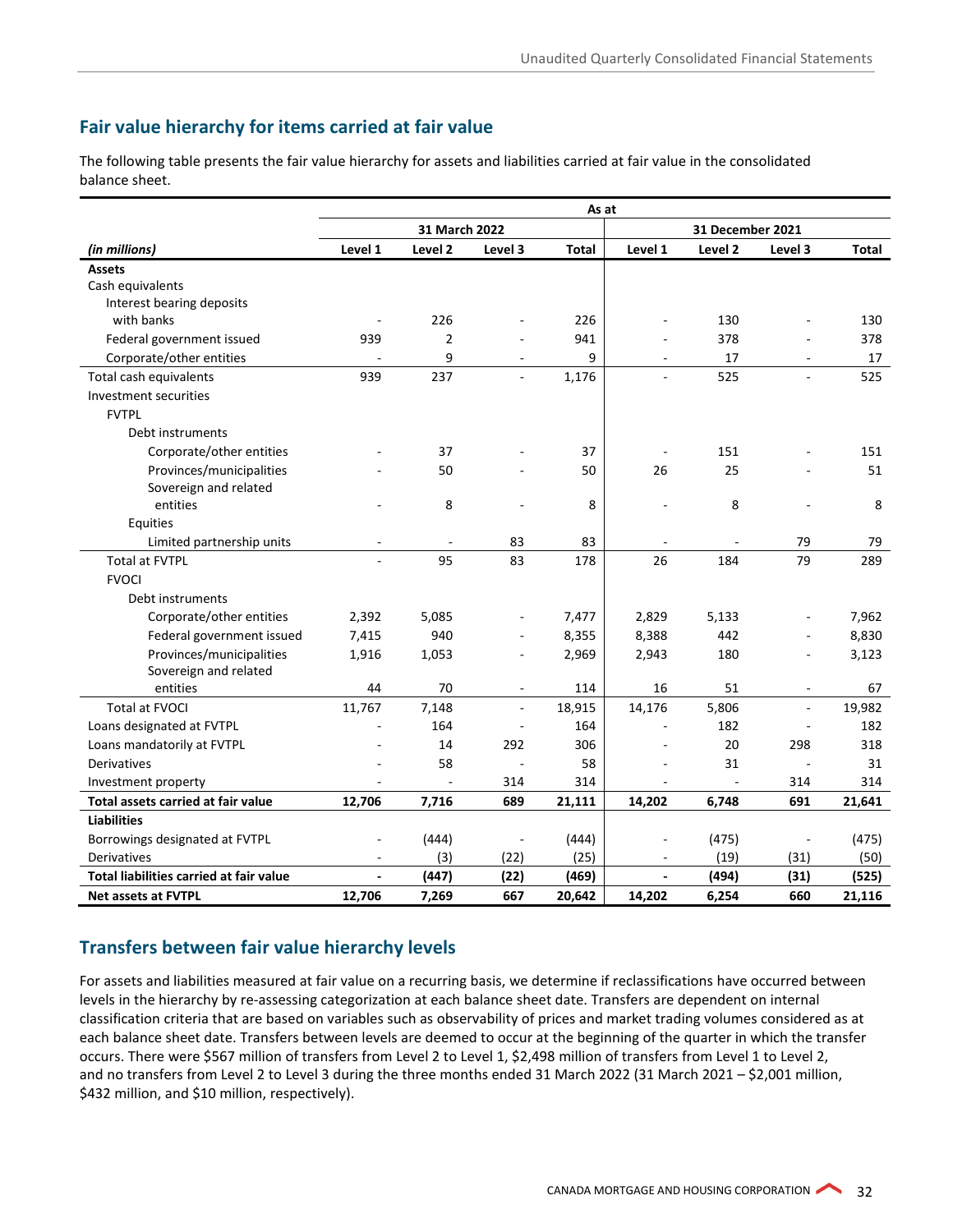#### **Change in fair value measurement for items classified as level 3**

|                                        | Investment<br>securities - | Investment<br>securities - | Loans -      | Investment |                    |       |
|----------------------------------------|----------------------------|----------------------------|--------------|------------|--------------------|-------|
| (in millions)                          | <b>FVTPL</b>               | <b>FVOCI</b>               | <b>FVTPL</b> | property   | <b>Derivatives</b> | Total |
| Fair value as at 1 January 2022        | 79                         |                            | 298          | 314        | (31)               | 660   |
| Purchases/issuances                    |                            |                            | 16           |            |                    | 17    |
| Net gains in net income <sup>1,2</sup> | 3                          |                            | (9)          |            | 9                  | 3     |
| Level transfers                        |                            |                            |              |            |                    |       |
| Cash receipts on settlements/disposals | $\overline{\phantom{0}}$   |                            | (13)         |            |                    | (13)  |
| Fair value as at 31 March 2022         | 83                         | $\overline{a}$             | 292          | 314        | (22)               | 667   |
| Fair value as at 1 January 2021        | 81                         |                            | 189          | 281        |                    | 551   |
| Purchases/issuances                    |                            | 7                          | 20           |            |                    | 28    |
| Net gains in net income <sup>1,2</sup> |                            |                            | 8            |            |                    | 9     |
| Level transfers                        |                            | 10                         |              |            |                    | 10    |
| Cash receipts on settlements/disposals | ٠                          | $\overline{\phantom{0}}$   | (8)          |            |                    | (8)   |
| Fair value as at 31 March 2021         | 83                         | 17                         | 209          | 281        |                    | 590   |

The following table presents the change in fair value for items carried at fair value and classified as level 3.

<sup>1</sup> *Included in net gains (losses) on financial instruments for investment securities; other income for investment property.*

<sup>2</sup> *Solely relates to unrealized gains for assets held at the end of the respective periods.* 

#### **Unobservable inputs for items classified as Level 3**

The valuations of items classified as Level 3 use unobservable inputs, changes in which may significantly affect the measurement of fair value. Valuations were based on assessments of the prevailing conditions at 31 March 2022, which may change materially in subsequent periods. The techniques and unobservable inputs used in valuing the items classified as Level 3 at 31 March 2022 did not materially change from 31 December 2021. The sensitivity of the fair value of items classified as Level 3 to changes in unobservable inputs remained as disclosed in the audited consolidated financial statements for the year ended 31 December 2021.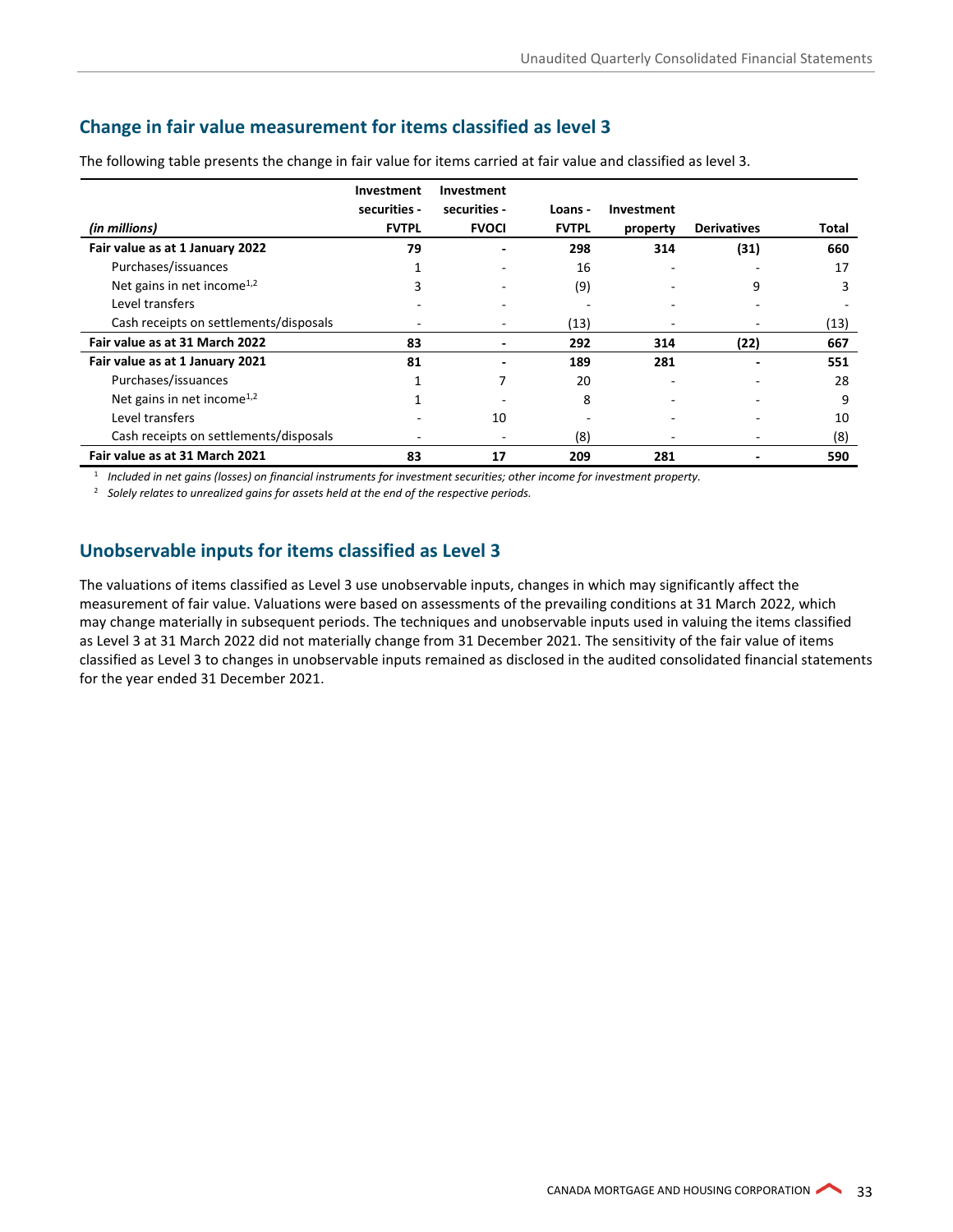# <span id="page-33-0"></span>11. Investment Securities

#### **Credit quality**

The following table presents the credit quality of debt instruments held at FVOCI and at amortized cost, all of which have an ECL allowance based on 12-month ECL. Credit ratings are based on our internal credit rating systemand amounts in the table represent the gross carrying amounts of the financial assets.

|                                       | As at      |        |       |                          |           |        |                  |       |       |               |           |        |
|---------------------------------------|------------|--------|-------|--------------------------|-----------|--------|------------------|-------|-------|---------------|-----------|--------|
|                                       |            |        |       | 31 March 2022            |           |        | 31 December 2021 |       |       |               |           |        |
|                                       |            | AA- to | A- to | BBB-to                   | Lower     |        |                  | AA-to | A- to | <b>BBB-to</b> | Lower     |        |
| (in millions)                         | <b>AAA</b> | AA+    | A+    | BBB+                     | than BBB- | Total  | AAA              | AA+   | A+    | BBB+          | than BBB- | Total  |
| Investment<br>securities <sup>1</sup> |            |        |       |                          |           |        |                  |       |       |               |           |        |
| <b>FVOCI</b><br>Amortized             | 9.119      | 3,381  | 3,921 | 2,418                    | 76        | 18,915 | 9,592            | 3,640 | 4.102 | 2,553         | 95        | 19,982 |
| Cost                                  | 1,163      | 1,159  | 851   | $\overline{\phantom{a}}$ | $\sim$    | 3,173  | 1,412            | 530   | 875   | -             | $\sim$    | 2,817  |

<sup>1</sup> *The internal credit ratings are based upon internal assessments of counterparty creditworthiness. These ratings correspond to those provided by credit rating agencies except in cases where stand-alone ratings exist. A counterparty internal credit rating cannot be higher than the highest standalone rating from any of the agencies. A stand-alone rating removes the assumption of government support from the rating.* 

#### **Expected credit losses**

The ECL allowance for debt instruments held at FVOCI and amortized cost was \$11 million at 31 March 2022 (31 December 2021 – \$12 million) with a corresponding gain of \$1 million recognized in net gains (losses) on financial instruments during the three months ended 31 March 2021 (three months ended 31 March 2021 – \$3 million in net gains).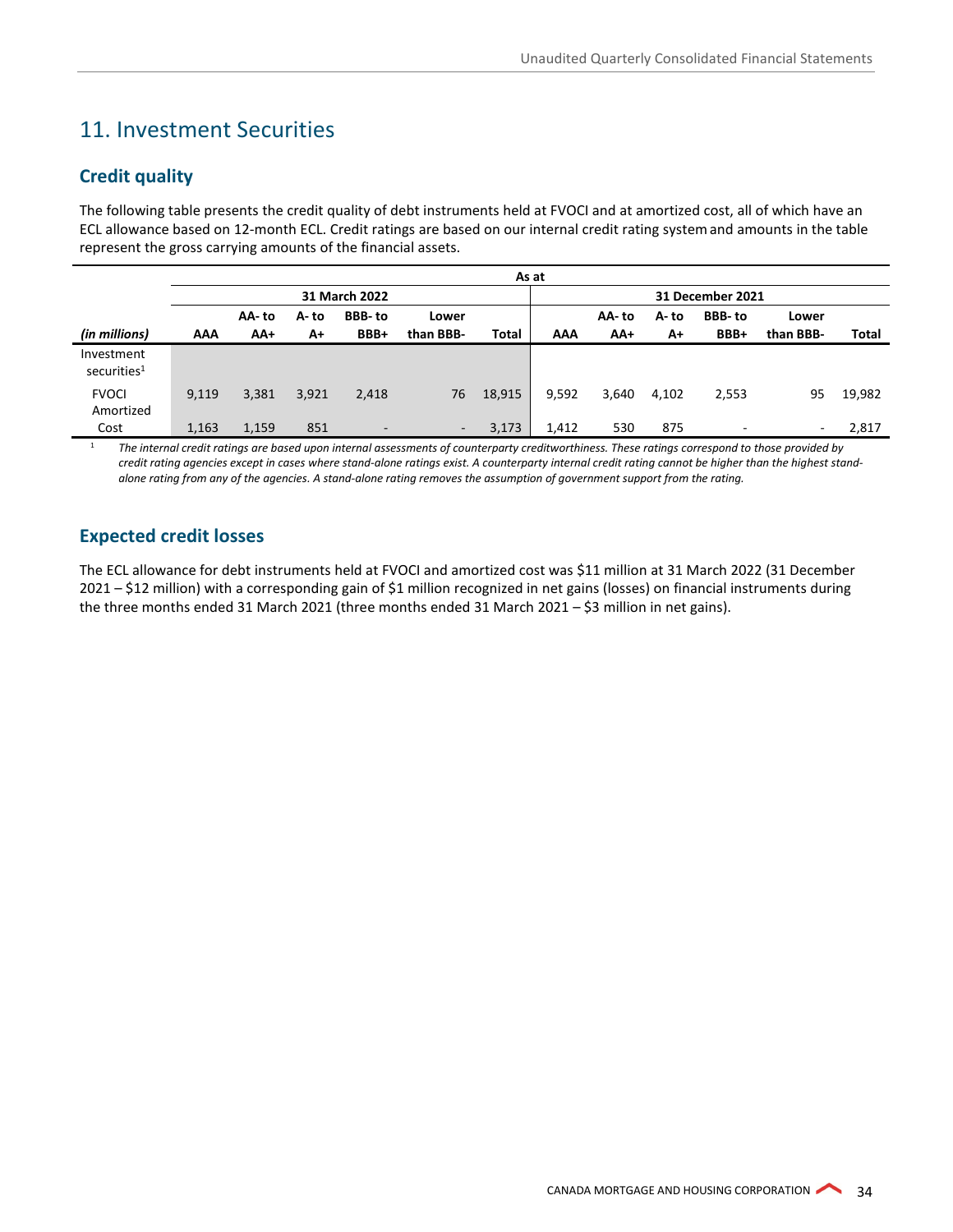# <span id="page-34-0"></span>12. Loans

The following table presents the cash flows and non-cash changes for loans.

|                       | Three months ended 31 March |                   |                          |                  |                          |                          |                |                          |                |
|-----------------------|-----------------------------|-------------------|--------------------------|------------------|--------------------------|--------------------------|----------------|--------------------------|----------------|
|                       |                             |                   | <b>Cash flows</b>        | Non-cash changes |                          |                          |                |                          |                |
|                       | <b>Balance at</b>           |                   |                          | Fair             |                          |                          |                |                          | <b>Balance</b> |
|                       | beginning                   |                   |                          | value            |                          |                          | Capitalized    |                          | at end of      |
| (in millions)         | of period                   | <b>Repayments</b> | <b>Disbursements</b>     | changes          | <b>Accretion</b>         | <b>ECL</b>               | interest       | Transfers <sup>1</sup>   | period         |
| 2022                  |                             |                   |                          |                  |                          |                          |                |                          |                |
| <b>FVTPL</b>          |                             |                   |                          |                  |                          |                          |                |                          |                |
| Lending               |                             |                   |                          |                  |                          |                          |                |                          |                |
| programs              | 480                         | (19)              | 13                       | (14)             |                          |                          |                | (4)                      | 456            |
| <b>MI Activity</b>    |                             |                   |                          |                  |                          |                          |                |                          |                |
| loans                 | 20                          | (9)               | 3                        |                  |                          |                          |                | $\overline{a}$           | 14             |
| <b>Total at FVTPL</b> | 500                         | (28)              | 16                       | (14)             | $\overline{\phantom{a}}$ | $\overline{\phantom{a}}$ | $\blacksquare$ | (4)                      | 470            |
| <b>Amortized cost</b> |                             |                   |                          |                  |                          |                          |                |                          |                |
| CMB program           |                             |                   |                          |                  |                          |                          |                |                          |                |
| loans                 | 260,587                     | (12, 150)         | 10,235                   |                  | $11\,$                   |                          |                |                          | 258,683        |
| Lending               |                             |                   |                          |                  |                          |                          |                |                          |                |
| programs              | 7,897                       | (168)             | 503                      |                  |                          | (3)                      | 8              | 4                        | 8,241          |
| <b>IMPP loans</b>     | 4,234                       | (190)             |                          |                  |                          |                          |                | ä,                       | 4,044          |
| MI Activity           |                             |                   |                          |                  |                          |                          |                |                          |                |
| loans                 | 63                          | (8)               | $\overline{\phantom{a}}$ | $\overline{a}$   | $\overline{2}$           | $\mathbf 1$              | ÷              | $\overline{a}$           | 58             |
| <b>Total</b>          |                             |                   |                          |                  |                          |                          |                |                          |                |
| amortized cost        | 272,781                     | (12, 516)         | 10,738                   |                  | 13                       | (2)                      | 8              | 4                        | 271,026        |
| <b>Total</b>          | 273,281                     | (12, 544)         | 10,754                   | (14)             | 13                       | $\overline{(2)}$         | 8              | $\ddot{\phantom{a}}$     | 271,496        |
| 2021                  |                             |                   |                          |                  |                          |                          |                |                          |                |
| <b>FVTPL</b>          |                             |                   |                          |                  |                          |                          |                |                          |                |
| Lending               |                             |                   |                          |                  |                          |                          |                |                          |                |
| programs              | 719                         | (22)              | 15                       | (1)              |                          |                          | ÷              | (130)                    | 581            |
| MI Activity           |                             |                   |                          |                  |                          |                          |                |                          |                |
| loans                 | 24                          | (7)               | 6                        |                  |                          |                          |                |                          | 23             |
| <b>Total at FVTPL</b> | 743                         | (29)              | 21                       | (1)              | $\blacksquare$           | $\blacksquare$           | $\blacksquare$ | (130)                    | 604            |
| <b>Amortized cost</b> |                             |                   |                          |                  |                          |                          |                |                          |                |
| CMB program           |                             |                   |                          |                  |                          |                          |                |                          |                |
| loans                 | 258,962                     | (4,409)           | 9,993                    |                  | 10                       |                          |                |                          | 264,556        |
| Lending               |                             |                   |                          |                  |                          |                          |                |                          |                |
| programs              | 6,160                       | (228)             | 456                      |                  |                          | 4                        | 4              | 130                      | 6,526          |
| <b>IMPP loans</b>     | 5,248                       | (250)             |                          |                  |                          |                          |                |                          | 4,998          |
| MI Activity           |                             |                   |                          |                  |                          |                          |                |                          |                |
| loans                 | 80                          | (8)               | 1                        |                  | 1                        | 4                        |                |                          | 78             |
| <b>Total</b>          |                             |                   |                          |                  |                          |                          |                |                          |                |
| amortized cost        | 270,450                     | (4, 895)          | 10,450                   |                  | 11                       | 8                        | 4              | 130                      | 276,158        |
| <b>Total</b>          | 271,193                     | (4, 924)          | 10,471                   | (1)              | 11                       | 8                        | 4              | $\overline{\phantom{a}}$ | 276,762        |

<sup>1</sup> *Transfers are matured loans that have been renewed where the new loans are no longer part of a portfolio of economically hedged loans and borrowings and therefore classified at amortized cost.* 

We are assured collection of principal and accrued interest on 99% (31 December 2021 – 99%) of our loans by various levels of government, CMHC mortgage insurance or by investment grade collateral representing the sole source of repayment on our loans under the CMB program and IMPP.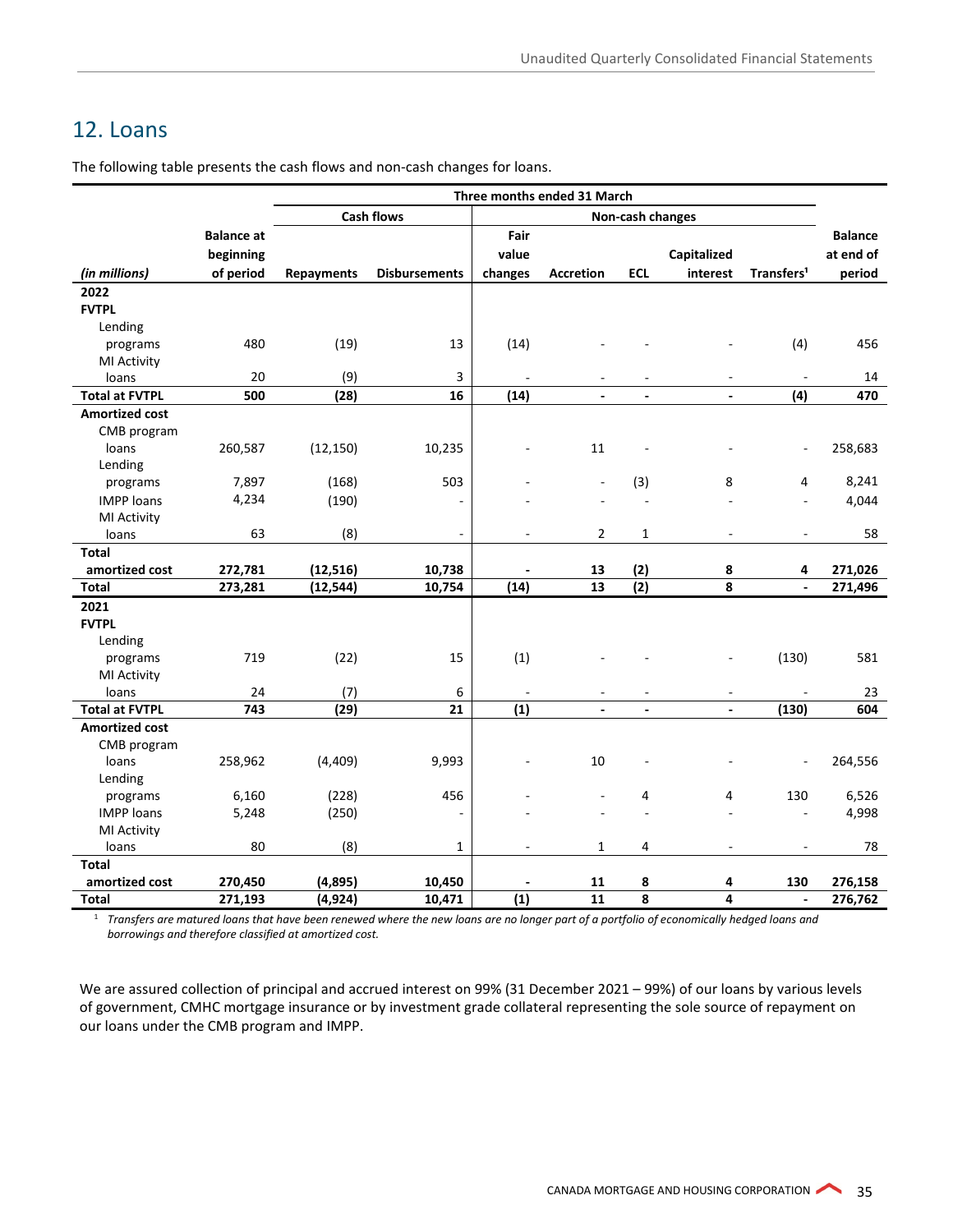#### **Expected credit losses**

Total undrawn loan commitments outstanding at 31 March 2022 were \$6,882 million (31 December 2021 – \$7,250 million), of which \$6,406 million are subject to 12-month ECL (31 December 2021 – \$6,789 million) and \$6 million (31 December 2021 – \$6 million) are commitments outstanding on purchased or originated credit impaired loans.

At 31 March 2022, the ECL on undrawn loan commitments was \$14 million (31 December 2021 – \$15 million), and the ECL on loans was \$82 million (31 December 2021 – \$80 million). We recognize changes in ECL in net gains (losses) on financial instruments for Lending program loans and in insurance claims expense for MI Activity loans.

# <span id="page-35-0"></span>13. Borrowings

The following table presents the cash flows and non-cash changes for borrowings.

|                             |                   | Three months ended 31 March           |                   |                   |                   |                     |         |
|-----------------------------|-------------------|---------------------------------------|-------------------|-------------------|-------------------|---------------------|---------|
|                             | <b>Balance at</b> | <b>Cash flows</b><br>Non-cash changes |                   |                   | <b>Balance at</b> |                     |         |
|                             | beginning         |                                       |                   | <b>Fair value</b> | <b>Accretion</b>  |                     | end of  |
| (in millions)               | of period         | <b>Issuances</b>                      | <b>Repayments</b> | changes           | and other         | <b>Eliminations</b> | period  |
| 2022                        |                   |                                       |                   |                   |                   |                     |         |
| <b>Designated at FVTPL</b>  |                   |                                       |                   |                   |                   |                     |         |
| Borrowings from the         |                   |                                       |                   |                   |                   |                     |         |
| Government of               |                   |                                       |                   |                   |                   |                     |         |
| Canada - Lending            |                   |                                       |                   |                   |                   |                     |         |
| programs                    | 475               |                                       | (19)              | (12)              |                   | ÷,                  | 444     |
| <b>Amortized cost</b>       |                   |                                       |                   |                   |                   |                     |         |
| Canada mortgage bonds       | 259,714           | 10,229                                | (12, 150)         |                   | 11                | (21)                | 257,783 |
| Borrowings from the         |                   |                                       |                   |                   |                   |                     |         |
| Government of               |                   |                                       |                   |                   |                   |                     |         |
| Canada - Lending            |                   |                                       |                   |                   |                   |                     |         |
| programs                    | 11,921            | 4,171                                 | (3, 555)          | (35)              | 14                |                     | 12,516  |
| Borrowings from the         |                   |                                       |                   |                   |                   |                     |         |
| Government of               |                   |                                       |                   |                   |                   |                     |         |
| Canada - IMPP               | 4,234             |                                       | (190)             |                   |                   |                     | 4,044   |
| <b>Total amortized cost</b> | 275,869           | 14,400                                | (15, 895)         | (35)              | 25                | (21)                | 274,343 |
| <b>Total</b>                | 276,344           | 14,400                                | (15, 914)         | (47)              | 25                | (21)                | 274,787 |
| 2021                        |                   |                                       |                   |                   |                   |                     |         |
| <b>Designated at FVTPL</b>  |                   |                                       |                   |                   |                   |                     |         |
| Borrowings from the         |                   |                                       |                   |                   |                   |                     |         |
| Government of               |                   |                                       |                   |                   |                   |                     |         |
| Canada - Lending            |                   |                                       |                   |                   |                   |                     |         |
| programs                    | 1,156             |                                       | (291)             | (8)               |                   |                     | 857     |
| <b>Amortized cost</b>       |                   |                                       |                   |                   |                   |                     |         |
| Canada mortgage bonds       | 258,592           | 9,993                                 | (4, 388)          |                   | 10                | (56)                | 264,151 |
| Borrowings from the         |                   |                                       |                   |                   |                   |                     |         |
| Government of               |                   |                                       |                   |                   |                   |                     |         |
| Canada - Lending            |                   |                                       |                   |                   |                   |                     |         |
| programs                    | 8,529             | 1,674                                 | (929)             | (29)              | 5                 |                     | 9,250   |
| Borrowings from the         |                   |                                       |                   |                   |                   |                     |         |
| Government of               |                   |                                       |                   |                   |                   |                     |         |
| Canada - IMPP               | 5,248             |                                       | (250)             |                   |                   |                     | 4,998   |
| <b>Total amortized cost</b> | 272,369           | 11,667                                | (5, 567)          | (29)              | 15                | (56)                | 278,399 |
| <b>Total</b>                | 273,525           | 11,667                                | (5,858)           | (37)              | 15                | (56)                | 279,256 |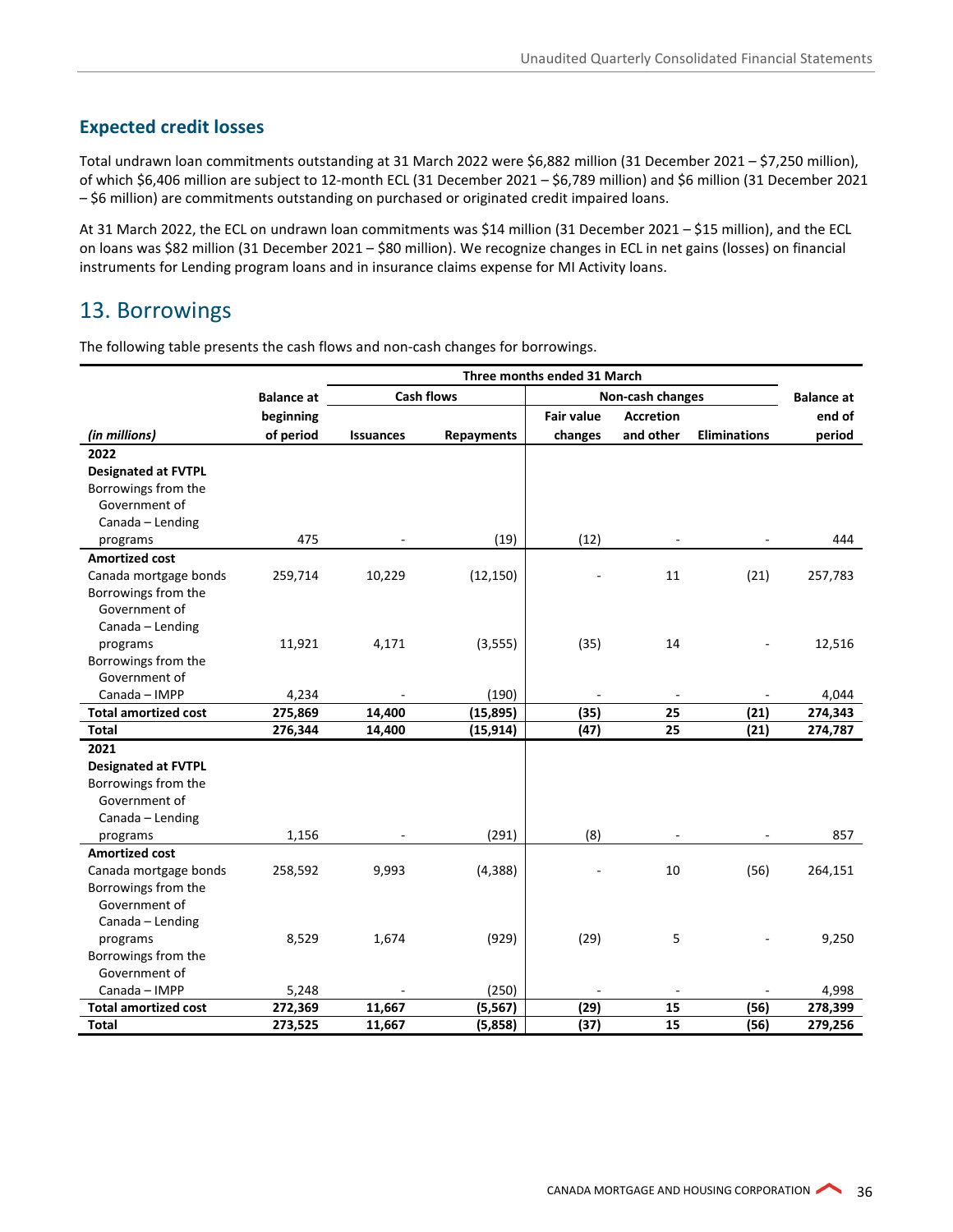When we hold CMB to maturity or acquire CMB in the primary market, we exclude the related cash flows from the consolidated statement of cash flows. During the three months ended 31 March 2022, we have excluded nil (three months ended 31 March 2021 – \$21 million) of CMB maturities from repayments in the table above and from investment securities – sales and maturities in the consolidated statement of cash flows. We have also excluded during the three months ended 31 March 2022 \$6 million (three months ended 31 March 2021 – nil) of CMB purchases in the primary market from issuances in the table above and from investment securities – purchases in the consolidated statement of cash flows.

#### **Borrowing authorities**

The Minister of Finance approves our Borrowing Plan annually and establishes limits and parameters for borrowings, namely capital market borrowings and borrowings from the Government of Canada in the Assisted Housing and Mortgage Funding activities.

For 2022, the limits on our short-term borrowings outstanding and long-term borrowings issued are \$6 billion and \$6.5 billion, respectively (2021 – \$6 billion and \$6.5 billion). Actual short-term borrowings outstanding as at 31 March 2022 were \$351 million (31 December 2021 – \$367 million). Actual long-term borrowings issued in the three months ended 31 March 2022 were \$856 million (three months ended 31 March 2021 –\$959 million).

### <span id="page-36-0"></span>14. Financial instruments income and expenses

#### **Gains and losses from financial instruments**

The following table presents the net gains (losses) related to financial instruments recognized in the consolidated statement of income and comprehensive income.

|                                                                      | Three months ended 31 March |      |  |
|----------------------------------------------------------------------|-----------------------------|------|--|
| (in millions)                                                        | 2022                        | 2021 |  |
| Financial instruments designated at FVTPL                            |                             |      |  |
| Investment securities                                                |                             | (1)  |  |
| Loans                                                                | (3)                         | (3)  |  |
| <b>Borrowings</b>                                                    | 12                          | 8    |  |
| Total financial instruments designated at FVTPL                      | 9                           | 4    |  |
| Financial instruments mandatorily at FVTPL                           |                             |      |  |
| Equity securities                                                    | 3                           |      |  |
| Derivatives                                                          | 49                          | 50   |  |
| Loans                                                                | (14)                        |      |  |
| Total financial instruments mandatorily at FVTPL                     | 38                          | 53   |  |
| Debt instruments held at FVOCI <sup>1</sup>                          | (79)                        | (36) |  |
| Loans – amortized cost                                               | (6)                         |      |  |
| Borrowings – amortized cost <sup>2</sup>                             | 35                          | 29   |  |
| Expected credit recoveries (losses) on financial assets <sup>3</sup> | (4)                         | 5    |  |
| <b>Total</b>                                                         | (7)                         | 55   |  |

<sup>1</sup> *Includes a foreign exchange loss of \$48 million (three months ended 31 March 2021 – loss \$61 million) resulting from translation of U.S. dollardenominated debt instruments.*

<sup>2</sup> *Includes gains from the issuance of borrowings of \$35 million (three months ended 31 March 2021 – \$29 million).* 

<sup>3</sup> Excludes a release of ECL on MI Activity loans at amortized cost during the three months ended 31 March 2022 of \$1 million (three months ended *31 March 2021 – \$5 million). These are presented in insurance claims expense.*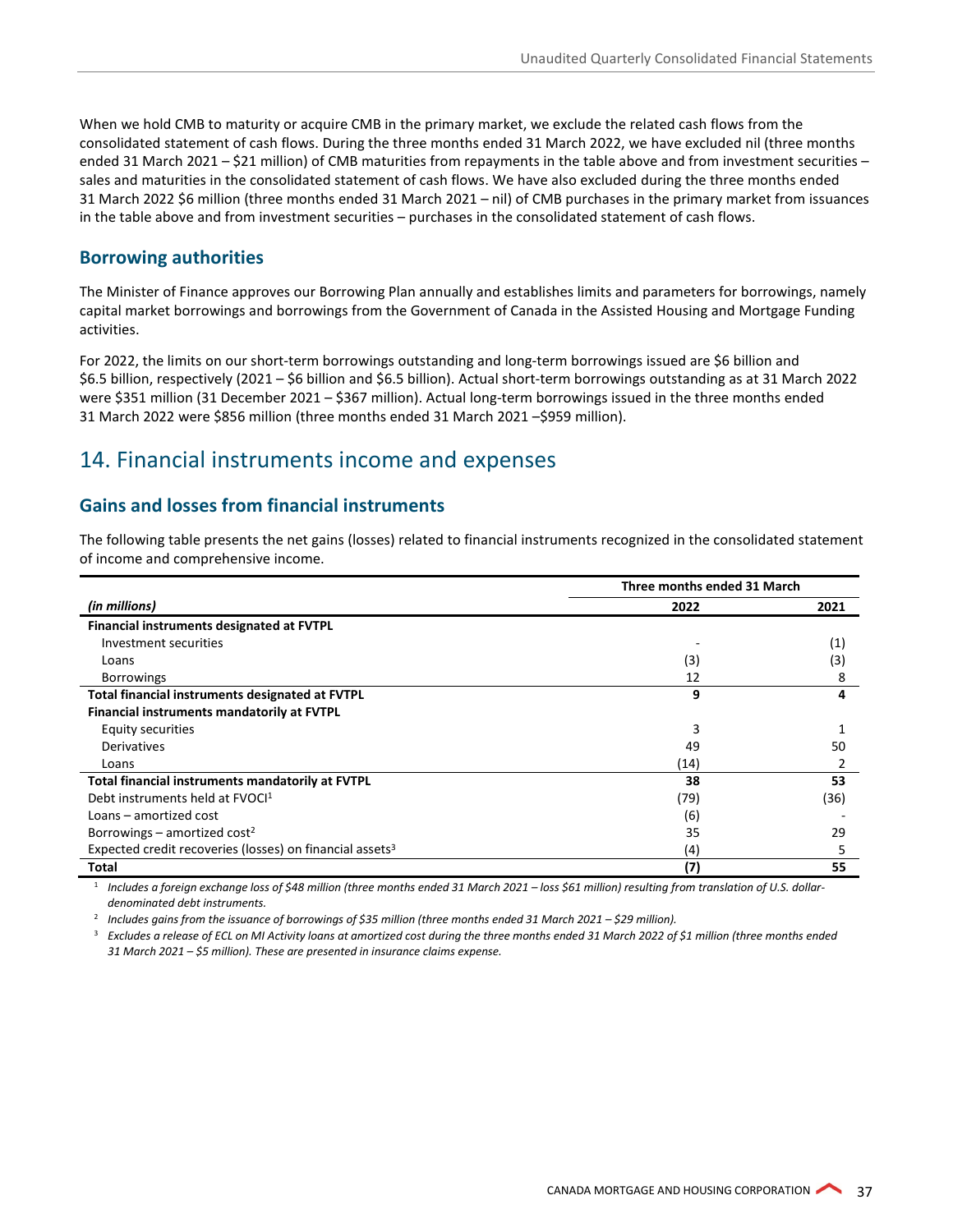# <span id="page-37-0"></span>15. Market Risk

Market risk is the risk of adverse financial impacts arising from changes in underlying market factors, including interest rates, foreign exchange rates, and equity prices. Despite changes in economic and market conditions, there were no material changes to our assessment and management of market risk in the three months ended 31 March 2022.

#### **Currency risk**

We are exposed to currency risk from our holdings in foreign currency denominated investment securities. Our internal policies limit the amount of foreign currency investments and require full hedging of currency risk. We held \$4,145 million in debt instruments denominated in U.S. dollars as at 31 March 2022 (31 December 2021 – \$4,393 million), which we present as investment securities at FVOCI or at FVTPL.

#### **Value at risk (VaR)**

We evaluate market risk for investment securities in the Mortgage Insurance and Mortgage Funding Activities through the use of VaR models. VaR is a statistical technique used to measure the maximum potential loss of an investment portfolio over a specified holding period with a given level of confidence. The VaR for the Mortgage Insurance and Mortgage Funding Activities calculated with 95% confidence over a 22 business day holding period is outlined in the table below. The VaR figures are based on one year of historical prices and correlations of bond markets and 26 weeks of volatility.

|                                        | As at         |                  |  |  |
|----------------------------------------|---------------|------------------|--|--|
| (in millions)                          | 31 March 2022 | 31 December 2021 |  |  |
| Investment securities:                 |               |                  |  |  |
| Interest rate risk on debt instruments |               |                  |  |  |
| CAD-denominated securities             | 169           | 138              |  |  |
| USD-denominated securities             | 62            | 53               |  |  |
| Effect of diversification              | (9)           | (11)             |  |  |
| <b>Total VaR</b>                       | 222           | 180              |  |  |

#### **Interest rate sensitivity**

We evaluate market risk for the Assisted Housing Activity portfolio of loans, investments, borrowings and swaps by measuring their sensitivity to changes in interest rates.

For the Assisted Housing Activity's financial instruments designated at FVTPL and derivatives, we assessed the net impact of a 200 bps shift in interest rates on fair value as immaterial as at 31 March 2022 after accounting for derivatives.

The Assisted Housing Activity's financial instruments measured at amortized cost are also exposed to interest rate risk. The net impact of a shift in interest rates on their fair value as at 31 March 2022 is presented below.

|                                                                                                                                                                                                                                                                                                                               | As at               |            |                     |            |  |  |  |
|-------------------------------------------------------------------------------------------------------------------------------------------------------------------------------------------------------------------------------------------------------------------------------------------------------------------------------|---------------------|------------|---------------------|------------|--|--|--|
|                                                                                                                                                                                                                                                                                                                               | 31 March 2022       |            | 31 December 2021    |            |  |  |  |
|                                                                                                                                                                                                                                                                                                                               | Interest rate shift |            | Interest rate shift |            |  |  |  |
| (in millions)                                                                                                                                                                                                                                                                                                                 | $-200$ bps          | $+200$ bps | $-200$ bps          | $+200$ bps |  |  |  |
| Increase (decrease) in fair value of net assets $1$                                                                                                                                                                                                                                                                           | (613)               | 493        | (616)               | 517        |  |  |  |
| $\overline{a}$ and $\overline{a}$ are an analysis of $\overline{a}$ and $\overline{a}$ and $\overline{a}$ and $\overline{a}$ and $\overline{a}$ and $\overline{a}$ and $\overline{a}$ and $\overline{a}$ and $\overline{a}$ and $\overline{a}$ and $\overline{a}$ and $\overline{a}$ and $\overline{a}$ and $\overline{a}$ an |                     |            | .                   |            |  |  |  |

*<sup>1</sup> The changes in fair value of net assets resulting from interest rate shifts presented in this table would not be recognized in comprehensive income as the underlying financial instruments are measured at amortized cost.*

# <span id="page-37-1"></span>16. Credit Risk

Credit risk is the potential for financial loss arising from failure of a borrower or an institutional counterparty to fulfill its contractual obligations. We disclose full descriptions of credit risks related to our financial instruments and how we manage those risks in Note 19 of our audited consolidated financial statements for the year ended 31 December 2021. There has been no change in the nature of the risks and how we manage them in the three month period ended 31 March 2022.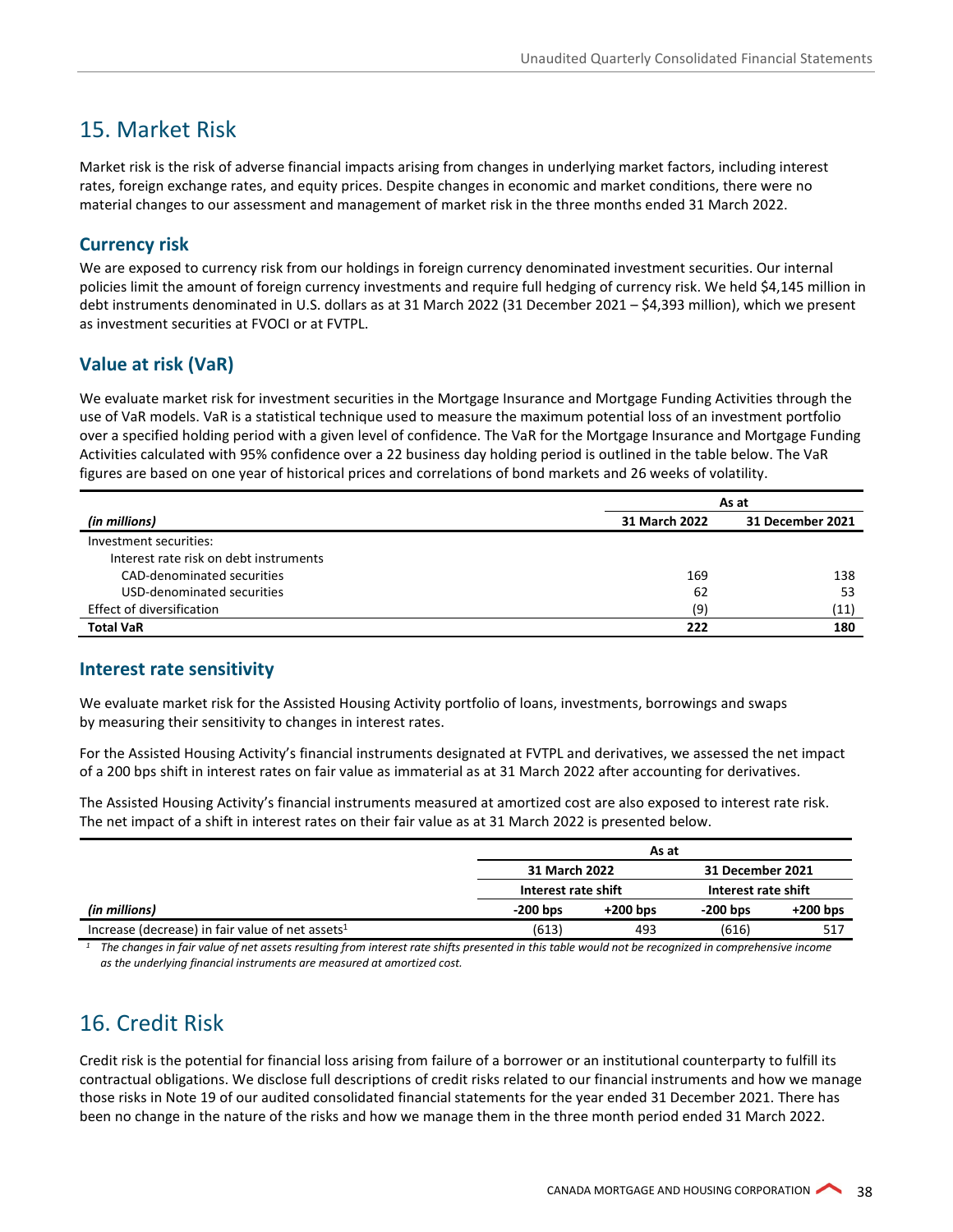# <span id="page-38-2"></span>17. Pension and Other Post-Employment Benefits

The following table presents the expenses, remeasurements and contributions for the defined benefit plans.

|                                                                                 | Three months ended 31 March |      |                       |      |  |  |
|---------------------------------------------------------------------------------|-----------------------------|------|-----------------------|------|--|--|
|                                                                                 |                             |      | Other post-employment |      |  |  |
|                                                                                 | <b>Pension plans</b>        |      | plans                 |      |  |  |
| (in millions)                                                                   | 2022                        | 2021 | 2022                  | 2021 |  |  |
| Current service cost                                                            | 15                          | 17   |                       |      |  |  |
| Net interest expense                                                            |                             | 2    |                       |      |  |  |
| Expense recognized in net income                                                | 15                          | 19   | 1                     |      |  |  |
| Net actuarial gains arising from changes in financial assumptions               | 430                         | 373  | 17                    | 17   |  |  |
| Return on plan assets, excluding amounts included in net interest expense       | (146)                       | (92) |                       |      |  |  |
| Net remeasurements recognized in other comprehensive income (loss) <sup>1</sup> | 284                         | 281  | 17                    | 17   |  |  |
| $CMHC's$ contributions <sup>2</sup>                                             | 17                          | 13   |                       |      |  |  |
| Employee contributions                                                          | 5                           | 6    |                       |      |  |  |
| <b>Total contributions</b>                                                      | 22                          | 19   |                       |      |  |  |

<sup>1</sup> *We remeasure the defined benefit plans quarterly for changes in the discount rate and for actual asset returns. All other actuarial assumptions are updated at least annually.*

<sup>2</sup> *Includes solvency payments of \$9.0 million for the three months ended 31 March 2022 (three months ended 31 March 2021 – \$6.1 million).* 

We determine the discount rate in accordance with guidance issued by the Canadian Institute of Actuaries by reference to Canadian AA-rated corporate bonds with terms to maturity approximating the duration of the obligation. The discount rate we used to remeasure the defined benefit obligations at 31 March 2022 was 4.0% (31 December 2021 – 3.0%).

## <span id="page-38-0"></span>18. Income Taxes

The following table presents the components of income tax.

|                                                                                            | Three months ended 31 March |       |
|--------------------------------------------------------------------------------------------|-----------------------------|-------|
| (in millions)                                                                              | 2022                        | 2021  |
| Current income tax expense                                                                 | 106                         | 206   |
| Deferred income tax relating to origination and reversal of temporary differences          | 25                          | (22)  |
| Total income tax expense included in net income                                            | 131                         | 184   |
| Income tax expense (recovery) on other comprehensive income (loss)                         |                             |       |
| Net unrealized losses from FVOCI financial instruments                                     | (194)                       | (114) |
| Reclassification of prior years' net unrealized gains realized in the period in net income |                             | (3)   |
| Remeasurement gains on defined benefit plans                                               | 47                          | 40    |
| Total income tax expense (recovery) included in other comprehensive income (loss)          | (147)                       | (77)  |
| Total                                                                                      | (16)                        | 107   |

# <span id="page-38-1"></span>19. Related Party Transactions

We defer and amortize the Government fees paid in recognition of its financial backing of the Mortgage Insurance and Mortgage Funding Activities. The fees, which are recorded in operating expenses, amount to \$13 million for the three month period ended 31 March 2022 (three months ended 31 March 2021 – \$12 million) for the Mortgage Insurance Activity and \$8 million for the three month period ended 31 March 2022 (three months ended 31 March 2021 – \$9 million) for the Mortgage Funding Activity.

All other material related party transactions and outstanding balances are disclosed in relevant notes.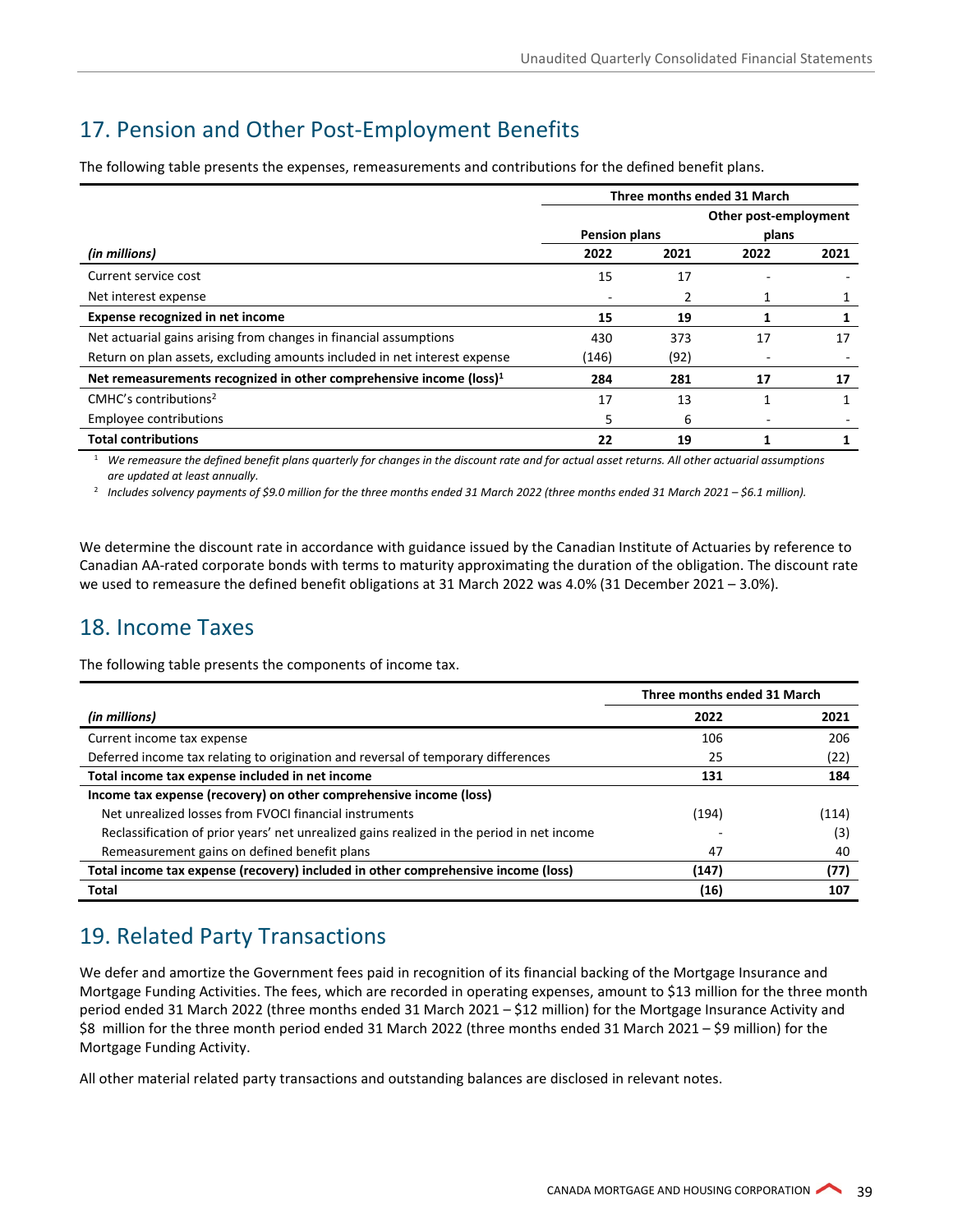# <span id="page-39-0"></span>20. Commitments and Contingent Liabilities

As at 31 March 2022, we have \$7,653 million in contractual financial obligations relating to housing programs which extend for periods up to 25 years and \$170 million in other contractual obligations up to the year 2027 (31 December 2021 - \$8,292 million and \$142 million, respectively).

We hold the following cash and cash equivalents that are intended for use as part of the respective programs:

|                                                 | As at         |                  |
|-------------------------------------------------|---------------|------------------|
| (in millions)                                   | 31 March 2022 | 31 December 2021 |
| Affordable Rental Housing Innovation Fund       | 48            | 55               |
| Rental Construction Financing initiative (RCFi) | 341           | 242              |
| National Housing Co-Investment Fund (NHCF)      | 260           | 308              |
| Direct Lending - Economically Hedged            | 226           | 130              |
| Total                                           | 875           | 735              |